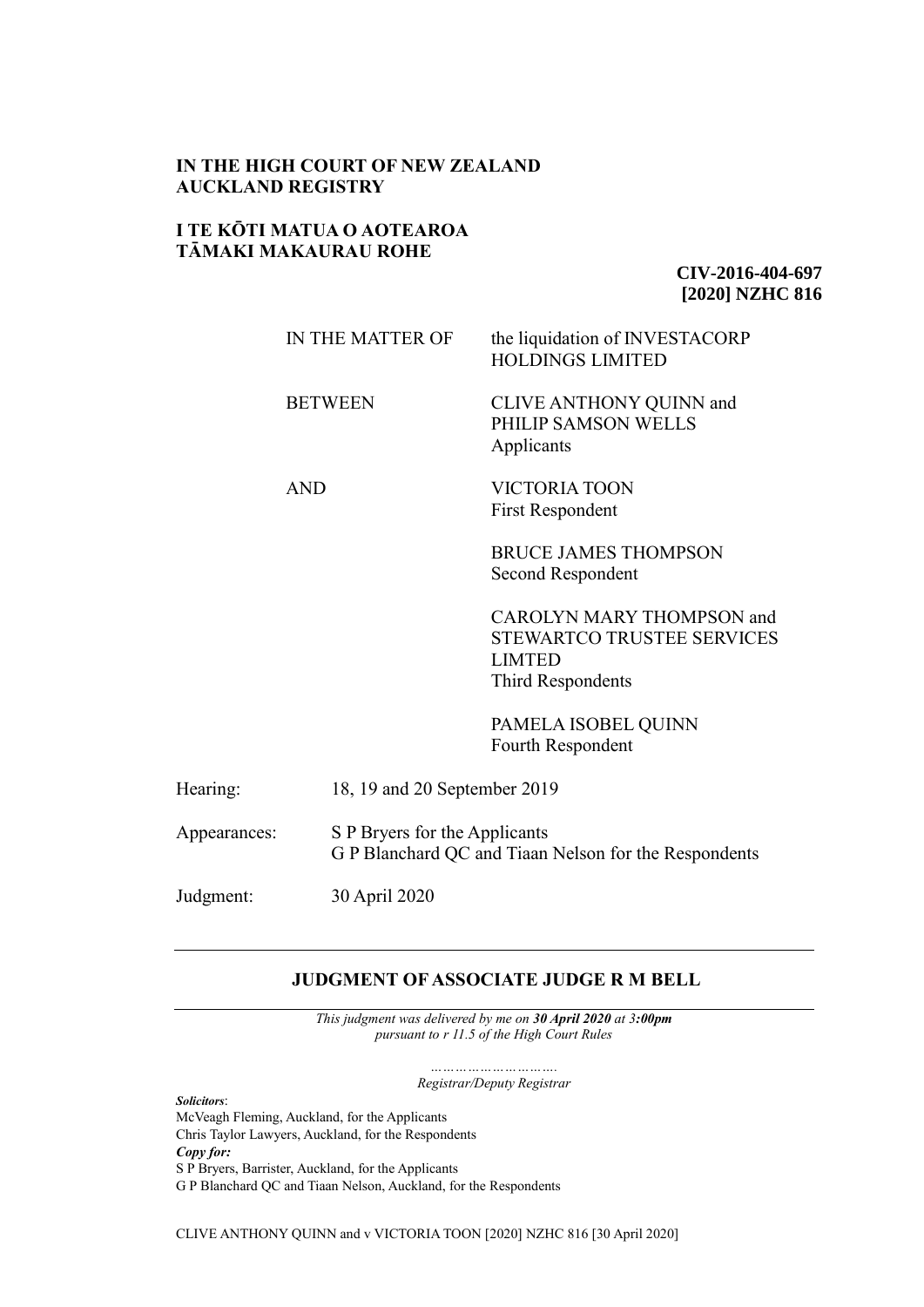# **CONTENTS**

#### **Paragraph**

| Introduction                                                                                                     | $[1]$   |
|------------------------------------------------------------------------------------------------------------------|---------|
| Background to the company going into liquidation                                                                 | $[7]$   |
| <b>Start of the liquidation</b>                                                                                  | [24]    |
| <b>Events during the liquidation</b>                                                                             | [28]    |
| In light of the settlement agreement made in 2017, should Ms Toon<br>have investigated Mr Thompson's complaints? | $[77]$  |
| What were the effects of Ms Toon enquiring into Mr Thompson's<br>complaints?                                     | $[105]$ |
| How much should Ms Toon receive for her remuneration?                                                            | $[115]$ |
| <b>Steps to complete the liquidation</b>                                                                         | $[147]$ |
| <b>Result</b>                                                                                                    | [149]   |
|                                                                                                                  |         |

--------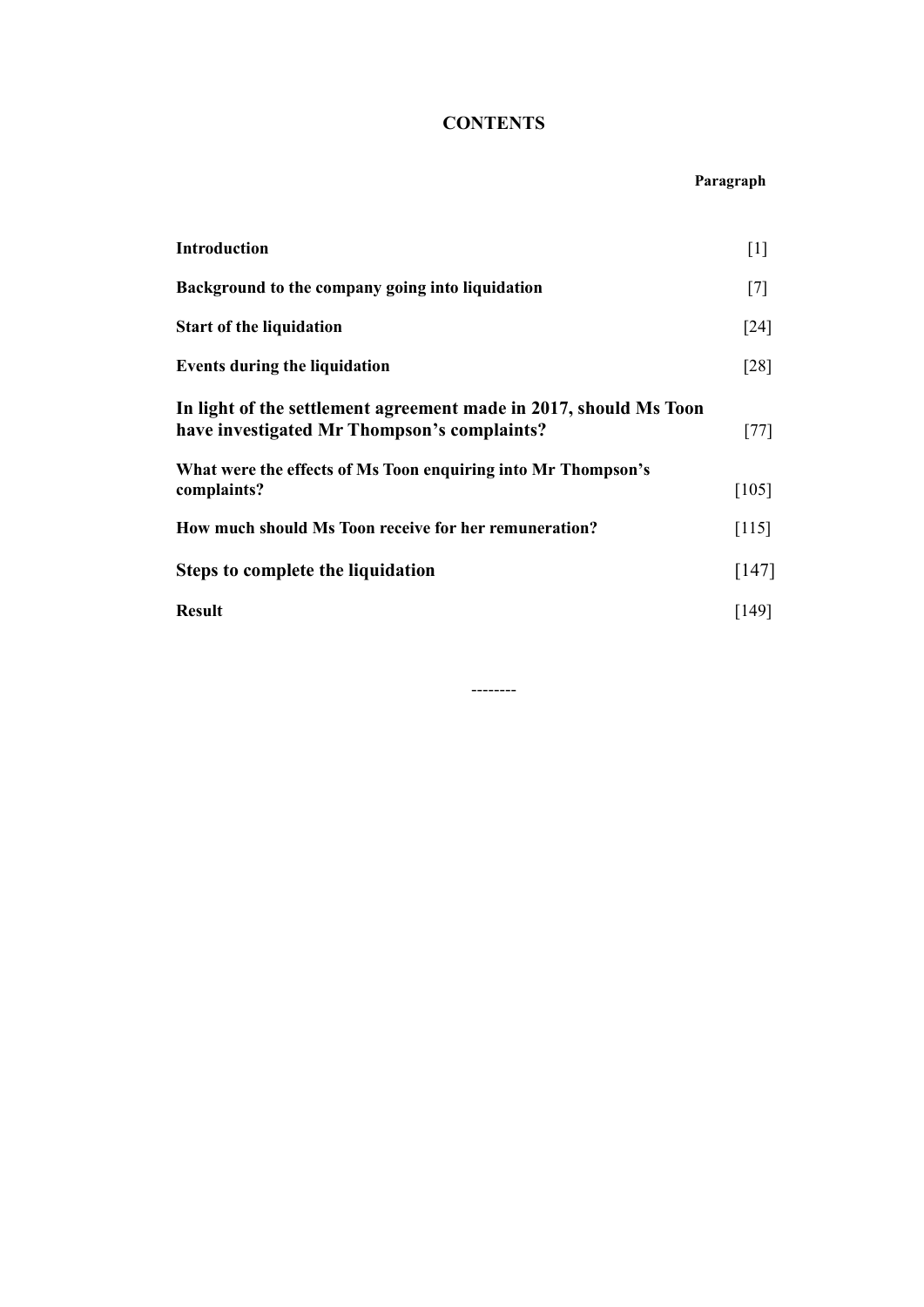# **Introduction**

[1] The main question is how much Ms Toon should be paid for her work as liquidator of Investacorp Holdings Ltd. The liquidation is almost complete. She claims \$101,729 plus GST and expenses as her remuneration for work until the hearing. In addition to normal expenses, at the end of August 2019 she had run up legal fees of \$63,158 plus GST.

[2] This was a solvent liquidation. When the company went into liquidation, it had a portfolio of shares in publicly-listed companies, funds held on term deposit and a half share of the proceeds of sale of a commercial building which had just been sold. There were no creditors to speak of. There had however been disputes between shareholders. Before liquidation they had made a settlement agreement. The liquidation was intended to realise the assets of the company and to allow the shareholders to go their separate ways, but their differences dogged the liquidation. Ms Toon took up the dispute.

[3] There are two applications. The applicant shareholders, trustees of the C A Quinn Trust, apply for orders under s 286 and directions under s 284 of the Companies Act 1993. They say that Ms Toon has breached her duty under s 253 of that act by enquiring into matters that had already been settled by the shareholders. They seek directions for her to complete the liquidation. Ms Toon has applied under ss 276 and 284 of the Companies Act for orders approving her remuneration.

[4] Under s 253 of the Companies Act a liquidator's principal duty is to take possession of, realise and distribute the company's assets first to creditor, then to shareholders in a reasonable and efficient manner. Under s 276(2) a liquidator appointed by court order requires court approval of their remuneration, if it exceeds prescribed rates (under the Companies Act 1993 Liquidation Regulations 1994). Section 284 provides for court supervision of a liquidation. Liquidators can apply for directions as of right, shareholders need leave. In this case, the Quinns have leave.<sup>1</sup>

<sup>1</sup> Minute of 8 October 2018 at [9].

 $\overline{a}$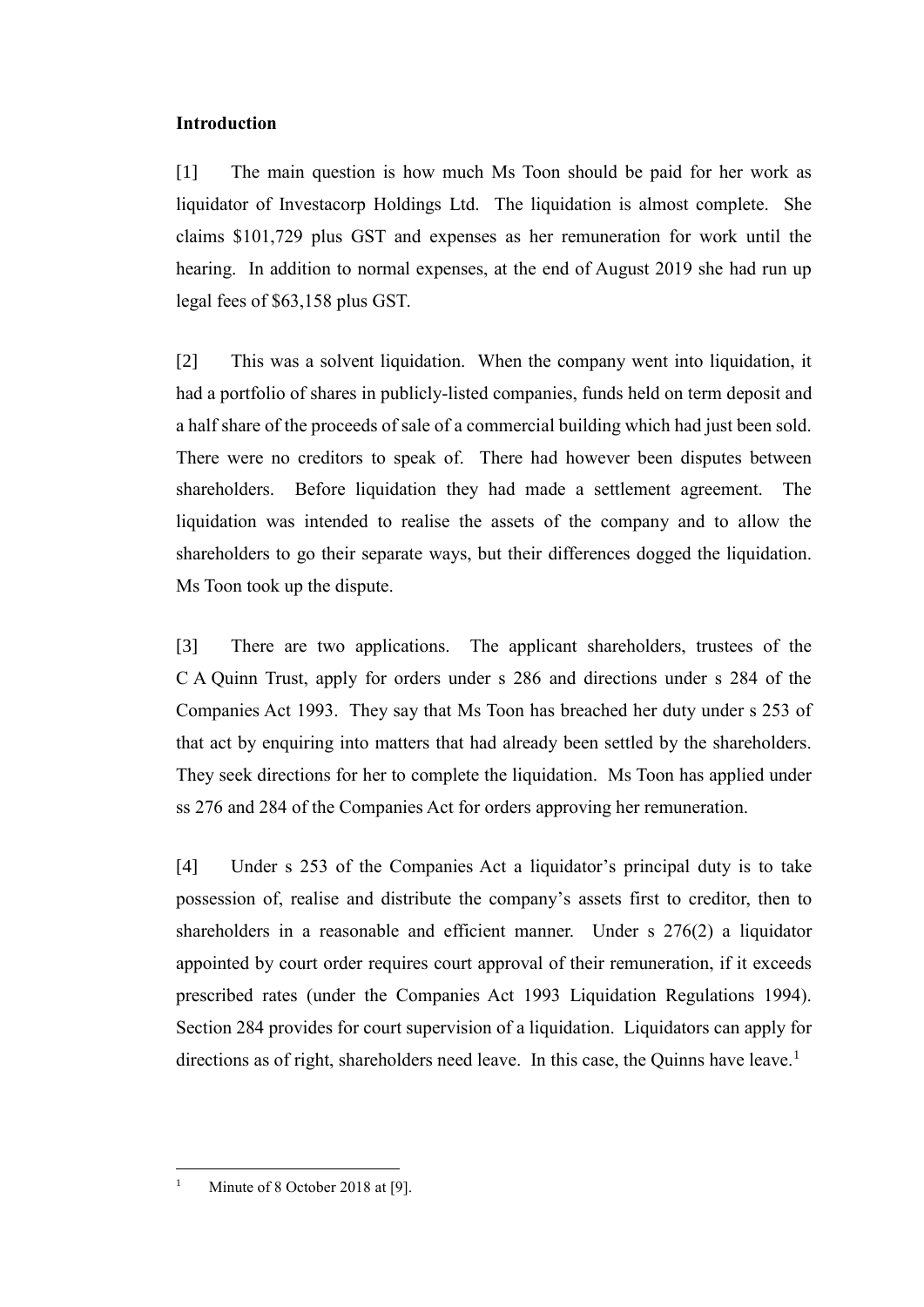[5] Under s 284(1)(b) the court can confirm, reverse or modify an act or decision of the liquidator. Under s  $284(1)(e)$  the court can review or fix the liquidator's remuneration at a level that is reasonable in the circumstances. Under s 286(2) a shareholder (amongst others) may give a liquidator notice of a failure to comply, which under s 285 includes failure to comply with a duty under the act. If the liquidator continues not to comply for five working days, the shareholder may apply to the court for an order. Under s 286(3) the court may in its discretion order the liquidator to comply. Disobedience may result in removal from office.<sup>2</sup>

[6] I find for the applicants. Ms Toon mismanaged the liquidation by taking up complaints by Mr Thompson, the second respondent and another shareholder, against Mr Quinn. She should not have, because Mr Thompson's dispute with Mr Quinn had settled. That soured the liquidation. A reasonable liquidator would have completed the liquidation more quickly, at lower cost and with less rancour. I fix her remuneration at \$28,000 plus GST plus expenses. I give directions to complete the liquidation.

## **Background to the company going into liquidation**

[7] Investacorp was incorporated in 1947 by Mr R J Thompson. He had three children – Bruce Thompson, Elizabeth Bakker and Pamela Quinn, the wife of Clive Quinn. The 30,000 shares in the company are held by the three children or interests associated with them. There are 300 voting shares:

| <b>Bruce Thompson</b>         | 109  |
|-------------------------------|------|
| Clive Quinn                   | 75   |
| Pamela Quinn                  | 76   |
| Elizabeth Bakker              | 40   |
| and 29,700 non-voting shares: |      |
| <b>Bruce Thompson</b>         | 3970 |
|                               |      |

| DI UCC 1 HOIHDSOII                 | <i>JJIV</i> |
|------------------------------------|-------------|
| trustees of the C A Quinn Trust    | 7425        |
| trustees of the P L Quinn Trust    | 7504        |
| trustees of the C M Thompson Trust | 6831        |
| Elizabeth Bakker                   | 3970        |
|                                    |             |

 $\overline{a}$ 

<sup>2</sup> Companies Act 1993, s 286(4).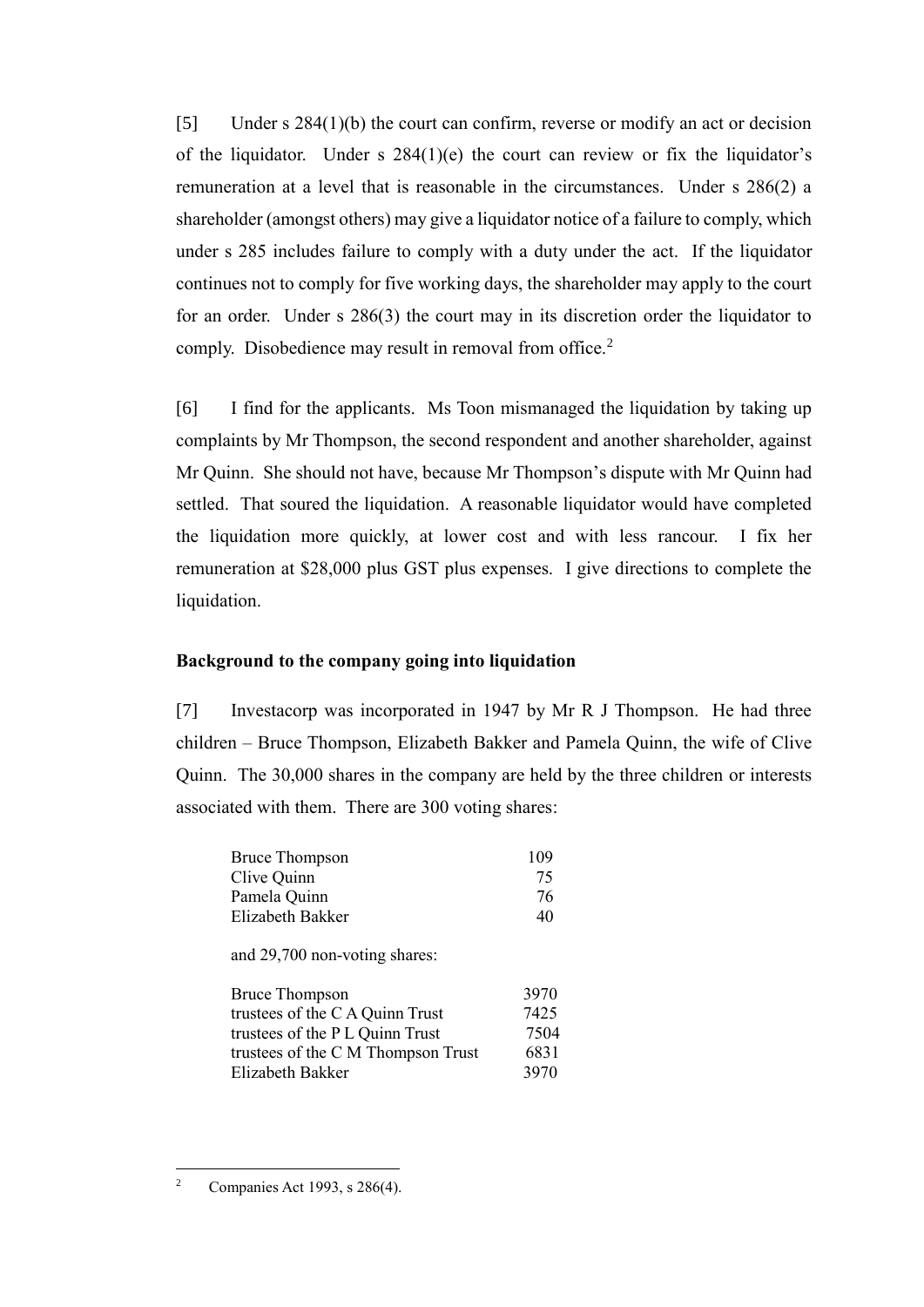The Quinn interests' shareholding is 50.27 per cent, the Thompson interests' 36.37 per cent, and Mrs Bakker 13.37 per cent. At liquidation, the directors were Pamela and Clive Quinn. Bruce Thompson had been a director but was removed in 2015. Both Mr Thompson and Mr Quinn were accountants but are now retired.

[8] The company owned commercial premises in Nelson Street, central Auckland, and in Kolmar Road, Papatoetoe. The company owned a half share of the Kolmar Road premises, with the other half owned by Katoria Investments Ltd, a company associated with Mr Quinn and his family. Katoria Investments Ltd and Investacorp Holdings Ltd owned the building as partners of the Kolmar Road Partnership. Mr Quinn occupied part of the Kolmar Road premises as tenant, where he ran his accountancy practice, Quinn Chartered Accountants Ltd. The Nelson Street property was sold in 2013 for \$3,250,000. The proceeds were invested in publicly listed companies in a share portfolio managed by Craigs Investment Partners.

[9] Mr Thompson considered that the Quinns were and had been wrongly using their control of Investacorp to obtain benefits for themselves at the expense of other shareholders. He made complaints and took proceedings. The Quinns have consistently considered that Mr Thompson had no basis for his complaints. For this decision, I do not have to decide the merits of their disputes, but the fact of the disputes is relevant.

[10] In 2011, Mr Thompson began a derivative proceeding against Mr and Mrs Quinn, alleging breaches of fiduciary duty by Mr and Mrs Quinn, breaches of s 131 and 133 of the Companies Act, and breach of s 161 (as to remuneration). He also claimed that Quinn Chartered Accountants Ltd was paying inadequate rent for the Kolmar Road premises. Woodhouse J upheld the claim for rent for Kolmar Road but dismissed the other claims.<sup>3</sup> The Quinn interests were required to pay \$291,358.

[11] Mr Quinn's accountancy practice left the Kolmar Road premises in November 2014 and paid rent until 31 March 2015. Mr Quinn retired from practice on 31 March 2015.

 $\overline{a}$ 3 *Investacorp Holdings Ltd v Quinn* [2014] NZHC 2389.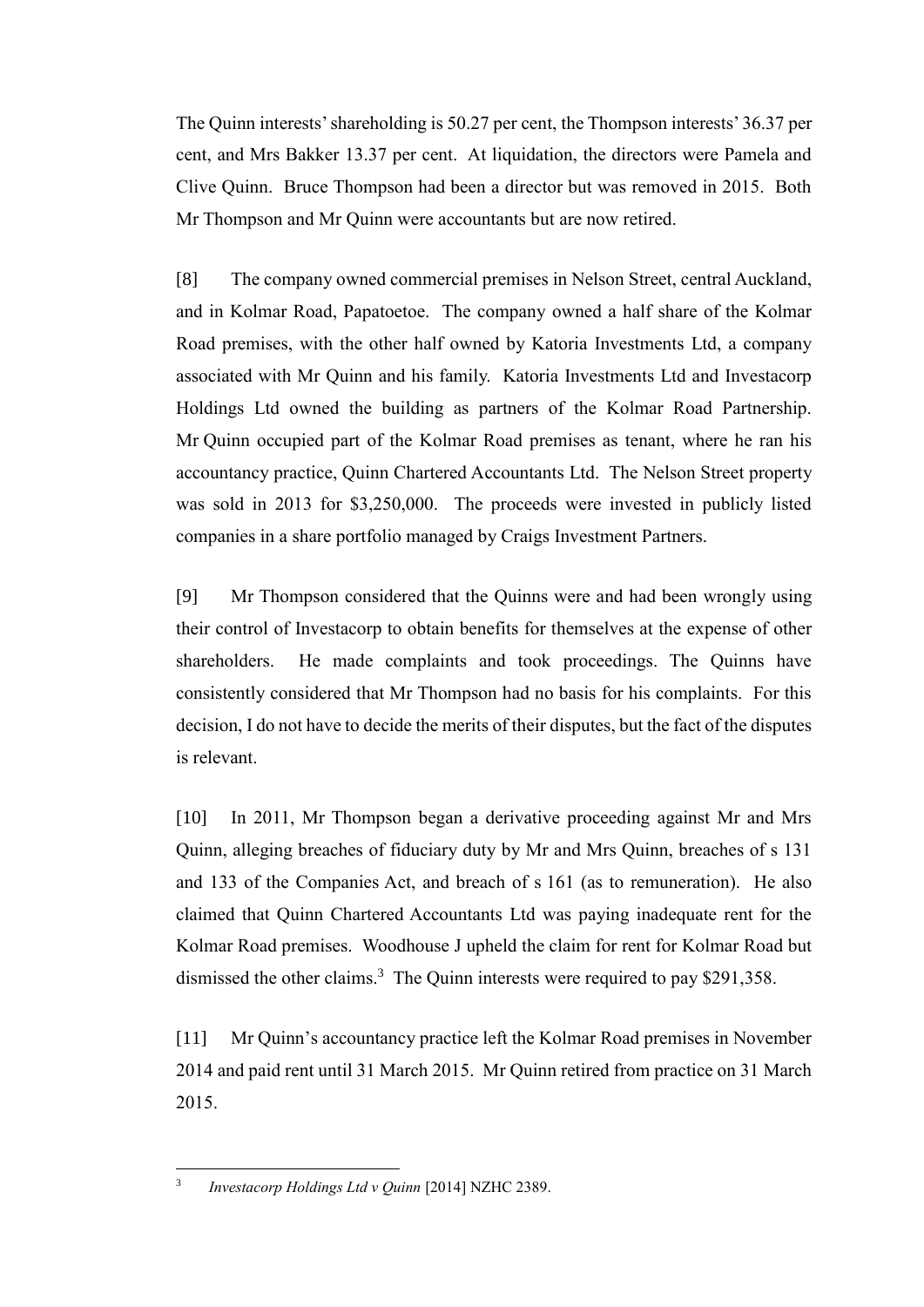[12] Mr Thompson also made a complaint against Mr Quinn under the New Zealand Institute of Chartered Accountants Act 1996. The Disciplinary Tribunal of the New Zealand Institute of Chartered Accountants found that Mr Quinn had breached the Institute's code of ethics by providing professional services to Investacorp while he was a director and shareholder of the company, to the Kolmar Road Partnership while he was a director and shareholder of both companies comprising the partnership, and to the C A Quinn Trust when he was a trustee and had a financial interest in its assets. The Disciplinary Tribunal's decision records an undertaking Mr Quinn gave the Institute:

- (a) he would resign his membership of the Institute;
- (b) he would not prepare the end of year financial statements for Investacorp Holdings Ltd, the Kolmar Road Partnership or the trust for 31 March 2013 and future years, and he would ensure that his accounting practice would not do so either;
- (c) he would continue to do routine accounting and administration work for the three entities without charge for the next 24 months; and
- (d) the accountant engaged in the future for the three entities would be appointed by the board, the partners, and the trustees respectively.

[13] The tribunal accepted those undertakings. It expressly did not direct who should act as the accountant for Investacorp Holdings Ltd. Mr Quinn arranged for another accountancy practice, Mayston Partners Ltd of Tauranga, to prepare financial statements for Investacorp Holdings Ltd and for the Kolmar Road Partnership. The accountants in that practice were his daughter and son-in-law.

[14] Mr Thompson believed that there were ongoing problems in Investacorp Holdings Ltd. In 2016 he brought a proceeding under s 174 of the Companies Act. The Thompson interests were the plaintiffs, the defendants were Investacorp Holdings Ltd and the Quinn interests. The Thompsons alleged prejudicial and oppressive conduct by the Quinns in: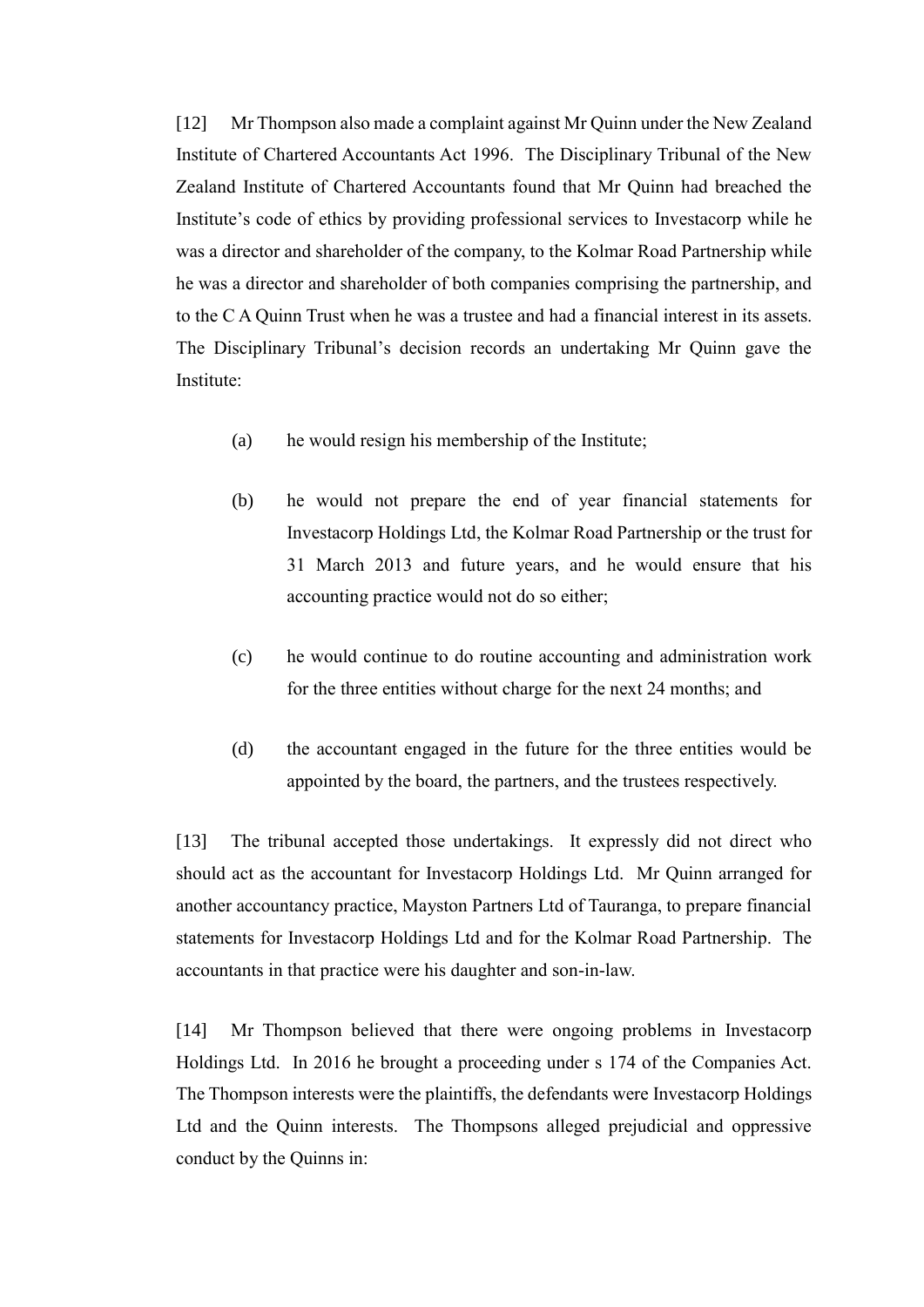- (a) not putting in place leases on commercial terms between the Kolmar Road Partnership and Mr Quinn's accounting practice and not paying a market rent for the premises;
- (b) charging excessive professional and management fees;
- (c) removing Mr Thompson as director;
- (d) charging excessive directors' fees; and
- (e) arranging unequal distributions from the Kolmar Road partnership to favour Katoria Investments Ltd at the expense of Investacorp Holdings Ltd.

He sought an order under s 174 for Investacorp Holdings Ltd to be put into liquidation or, alternatively, for an order that the Quinn interests pay out the Thompson interests at fair market value without any minority discount. The Quinn interests defended the proceeding, including obtaining expert evidence as to the reasonableness of their conduct. Mr Quinn says that they did not oppose the company being put into liquidation as such but proposed that it be deferred until after March 2018 to allow tax losses to be used up.

[15] The case went to hearing in May 2017 but there was a settlement. The parties to the settlement agreement are the Thompson interests, the Quinn interests, Mrs Bakker and Katoria Investments Ltd. The recitals record that the Thompsons had brought the proceeding against the Quinns under s 174 of the Companies Act and that the parties entered into the agreement to resolve the claims in the proceeding. The agreement sets out proposed consent orders in a schedule. These included that:

- (a) a liquidator be appointed by 1 April 2018;
- (b) the identity of the proposed liquidator be advised to the court by 31 August 2017; and
- (c) on the appointment of the liquidator the proceeding would be at an end.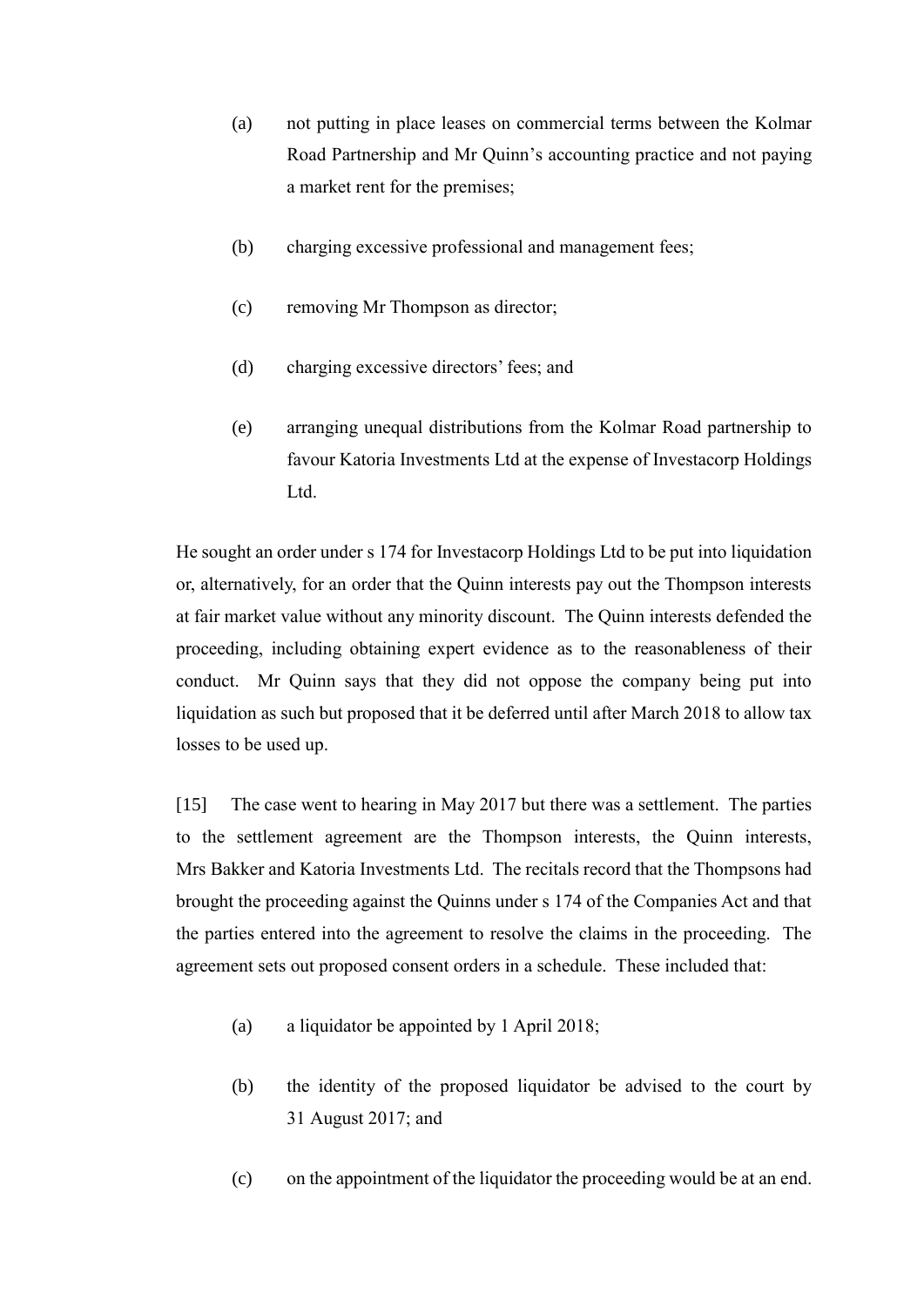[16] Clause 2.2 of the settlement agreement provided:

On the condition that the Orders are made the Parties agree:

- (a) To settle all matters at issue in, arising out of, or relating to the Proceeding, including the manner in which Investacorp is to be wound up and its assets distributed;
- …
- (g) the Quinns will not charge any sums to Investacorp for the work (of any description including without limitation directors work, property maintenance or management, leasing, or sale commissions) on company matters or matters relating to the Kolmar Road Partnership after 31 March 2017, through Quinn Consultancy Ltd (QCL) or otherwise;
- (h) Investacorp will not meet any costs of the proceeding. Any costs associated with its participation will be met by the Quinns.
- …
- (j) The parties agree that the following payments will be made within 7 days of the Orders being made and to take all necessary steps to ensure that they are made;
	- (i) Mr Thompson will be paid \$3,400 by Investacorp for directors' fees for the 2015 financial year;
	- (ii) The Thompsons will be paid \$2,007 by the Quinns, in accordance with the Minute of Courtney J dated 9 May 2017 in the Proceeding;
	- (iii) The Quinns shall cause QCL to pay Investacorp \$2,773.50 plus GST by way of refund in fees charged by QCL in previous years.

[17] The settlement agreement has a further assurances clause that each party would do all things and sign all documents necessary to give effect to the agreement.<sup>4</sup> The parties acknowledged that they entered into the agreement following independent legal advice.<sup>5</sup> Any of the shareholders could elect to take an in specie distribution of shares held in the investment portfolio.<sup>6</sup>

 $\overline{a}$ 

 $\frac{4}{5}$  Clause 3.2.

 $\frac{5}{6}$  Clause 3.4.

Clause 6.4.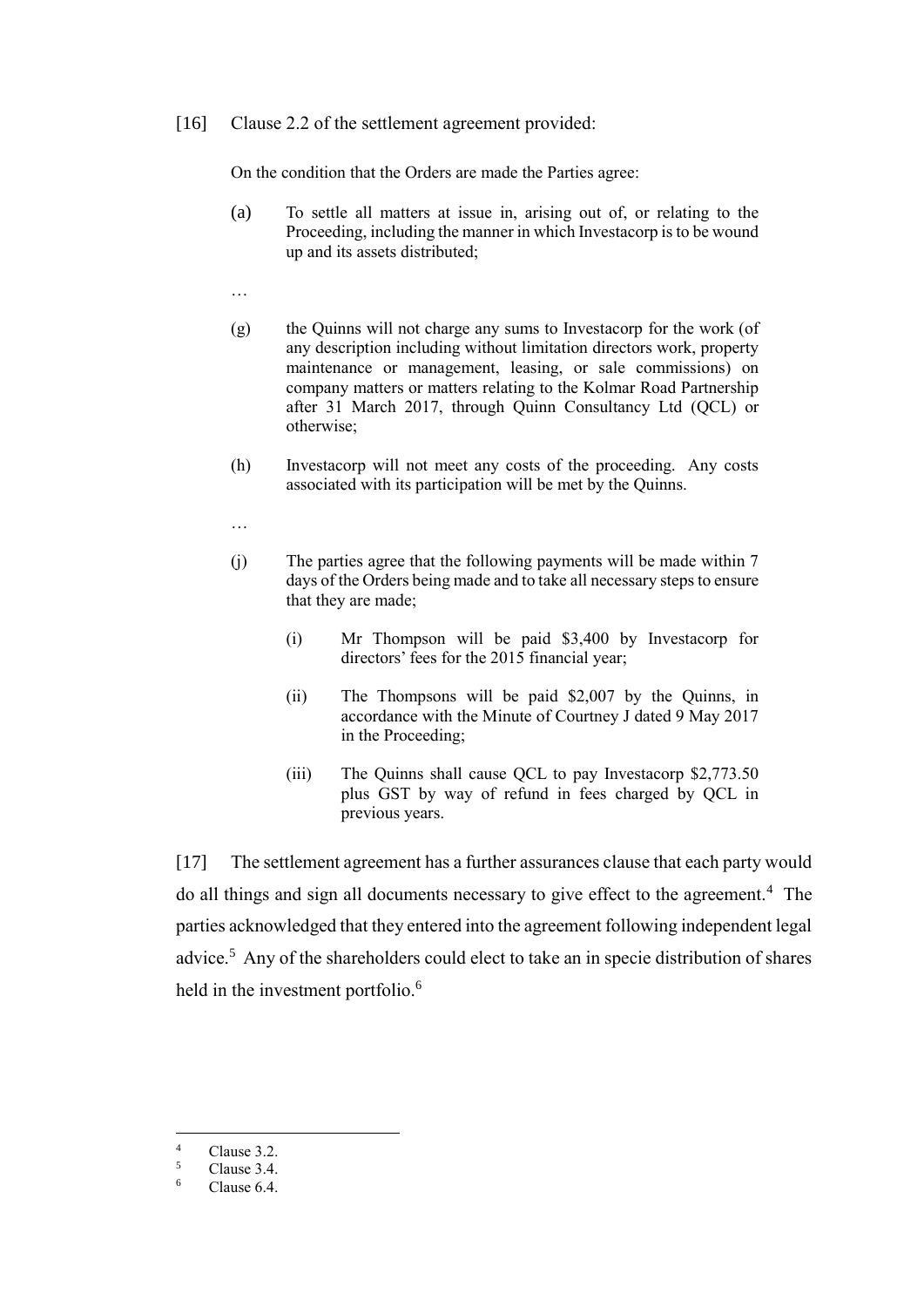[18] The agreement authorised Mr Quinn to arrange a sale of Kolmar Road before 1 April 2018 and provided how the Craigs portfolio was to be managed pending liquidation.

[19] The agreement provided that before liquidation any disagreement on the management of the company was to be referred to a named retired judge for an expert determination.<sup>7</sup> After liquidation the liquidator would determine as an expert any matter requiring the agreement of the parties, but on which they did not agree. $8$  These provisions were not invoked.

[20] On 24 May 2017 the trial judge issued a minute recording that the parties had settled and made consent orders in terms of the settlement.

[21] In June 2017, Mr Quinn approached Ms Toon with a view to her being appointed liquidator. He sent a letter giving background. She sent Investacorp an engagement letter of 12 June 2017. Under the hearing "*Costs of Liquidation"*, she said:

This is not a straight-forward solvent liquidation when estimating costs. I am usually provided with the Balance Sheet as a guide but understand your desire for privacy.

I also do not know what the returns of the settlement agreement are but the distribution to nine shareholders could be complicated, or not. I will also need to confirm whether I will correspond solely with only the directors or all shareholder groups which, from experience, can add significantly to the time involved if there is any acrimony (double checking etc).

On the information provided, I estimate our fees will be approximately  $$5,000-\$7,500$  plus disbursements of  $$1,000$  (mostly advertising costs) + GST provided the property has been sold prior to liquidation. …

If there are additional matters that we will be required to attend to which have not previously been brought to our attention, then this estimate is likely to be subject to change.

The letter also noted that protracted negotiations with the Inland Revenue to obtain tax clearance could add to costs, but they would make every effort to complete the liquidation in a timely manner.

 $\overline{7}$  $\frac{7}{8}$  Clause 2.2(e).

Clause  $2.2(f)$ .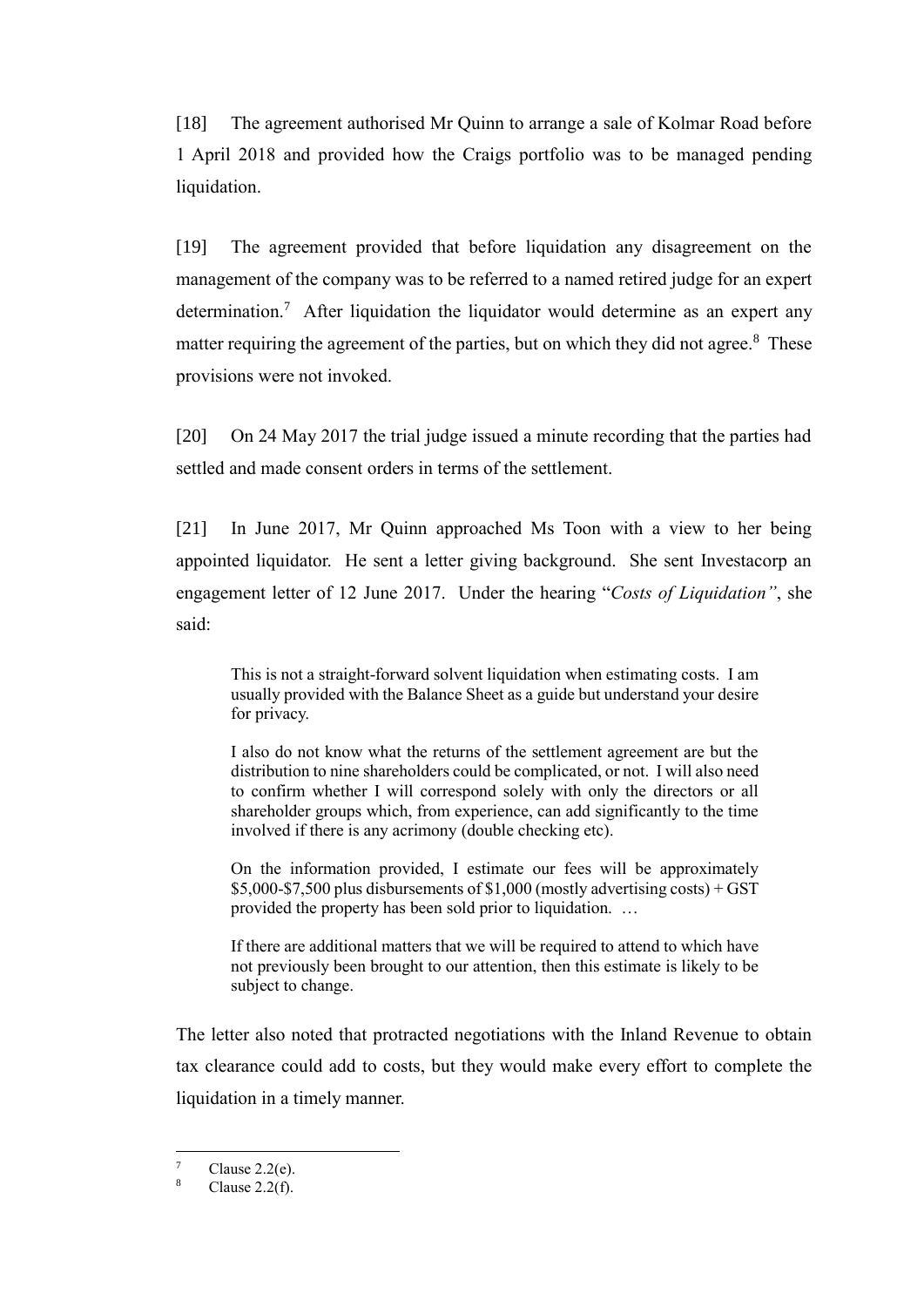[22] Mr Quinn says that he briefed Ms Toon on the issues involved in the liquidation, including details of the company's assets, the settlement agreement and that shares in the investment portfolio could be distributed in specie. She had a copy of the constitution and was aware of the identity of the shareholders. She gave her normal chargeable rate at \$350 per hour. Mr Quinn believed that the liquidation would be straightforward. Once the company's interest in the Kolmar Road property was realised, the company's accounts would be finalised and cash and shares would be distributed to the shareholders. He sent her the company's financial statements for the year ending 31 March 2017 and tax returns.

[23] Mr and Mrs Quinn, as directors of Investacorp Holdings Ltd, signed the letter of engagement on 1 March 2018. All the shareholders had agreed on her appointment.

#### **The start of the liquidation**

[24] On 27 March 2018, Associate Judge Smith made an order by consent that Investacorp Holdings Ltd be put into liquidation and appointed Ms Toon as liquidator. Leave was reserved to Ms Toon to apply for approval of her rates of remuneration. In the event Ms Toon did not seek prospective approval.

[25] Mr Quinn says that the reason for not putting the company into liquidation immediately in May-June 2017 was to allow the company to use up its tax losses before liquidation. The liquidation was by court order instead of shareholders' resolution to avoid any difficulties under s 241AA of the Companies Act. The s 274 proceeding was a pending liquidation application and any shareholders' resolution to put the company into liquidation would be made more than 10 working days after service of the application on the company.

[26] In March 2018, Mr Quinn negotiated the sale of the Kolmar Road property for \$1,550,000. The sale was completed on 5 April 2018. After the sale of Kolmar Road, the company's assets were cash of about \$2,550,000 and shares of about \$1,000,000. Mr Quinn transferred \$737,000 from the Kolmar Road Partnership to Ms Toon as the Investacorp share of the proceeds of sale (subject to a small residual sum). Investacorp Holdings had no creditors.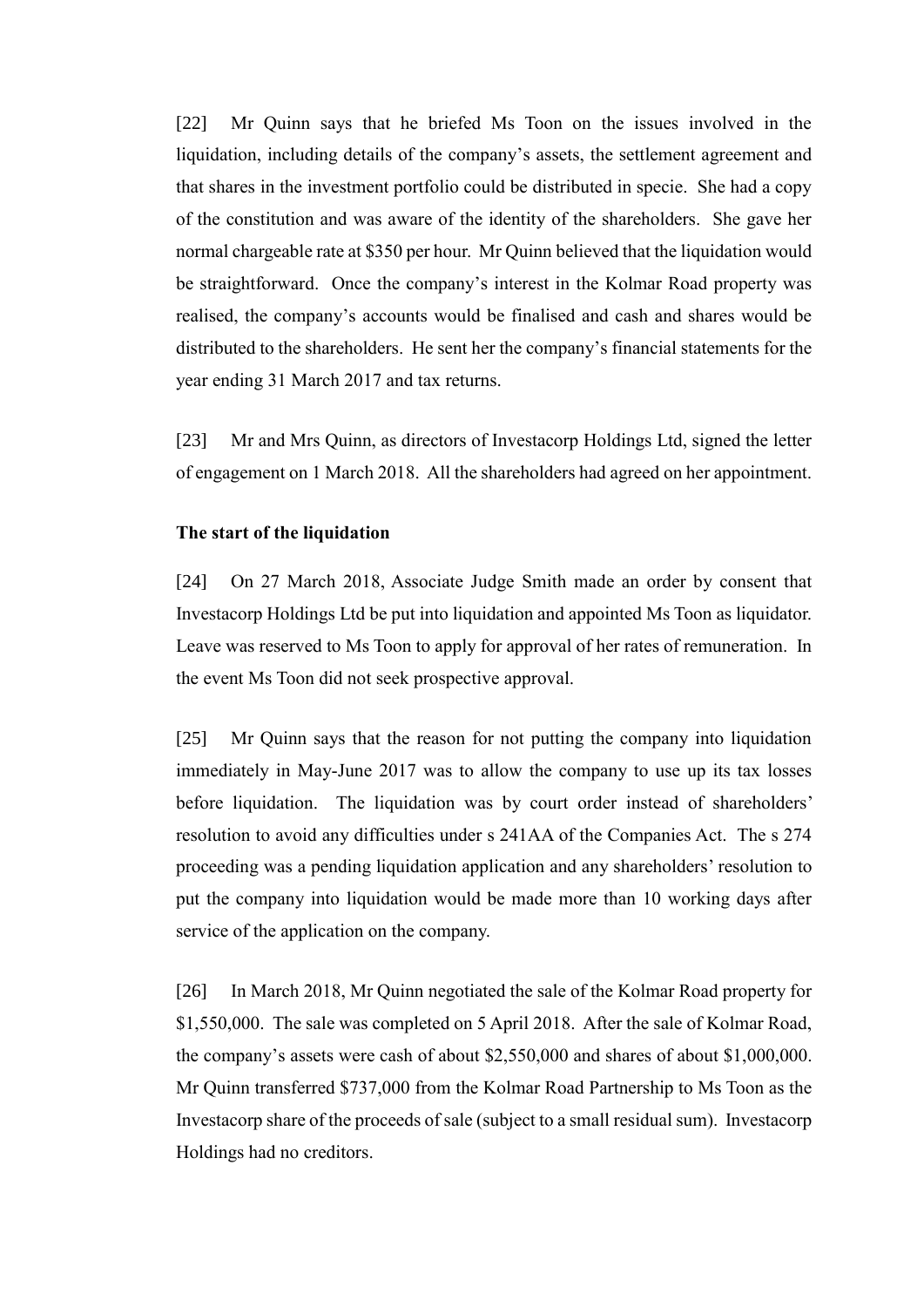[27] On 6 April 2018, Mr Quinn sent Ms Toon a copy of the May 2017 settlement agreement, details of the shareholdings and information as to term deposits held by Investacorp.

#### **Events during the liquidation**

[28] Mr Quinn believed that the liquidation should be relatively quick and easy. The time from the liquidator being appointed to the funds being distributed to the shareholders should be a matter of a few months at most. Leaving aside matters initiated by Mr Thompson, there were however two aspects which took up more time than Mr Quinn had allowed for.

[29] First, the distribution of assets in specie. Ms Toon says that when a distribution in specie is planned, it is better practice to distribute assets in specie first so that any adjustments on account of unequal distributions can be addressed when funds are paid out to shareholders. The Craigs portfolio comprised shares held in publicly listed companies. All the shareholders would need to be consulted whether any of them wished to take the shares in specie and, if so, which ones. In the event, only Mr and Mrs Quinn wanted to take shares, but not all. Mr Thompson and Ms Bakker did not want any shares. Ms Toon had to await responses from the other shareholders. Ms Toon says that it took time for Craigs to provide the values of the shares as at the date when they were transferred to the Quinns. The remaining shares were sold and the proceeds paid to Ms Toon. Dividends from some of the shares continued to be paid to Investacorp, even after the shares had been transferred or sold.

[30] The other aspect was the Kolmar Road Partnership. With the sale of the commercial property in Kolmar Road, the partnership between Investacorp Holdings Ltd and Katoria Investments Ltd had to be dissolved. Accounts had to be taken. The dissolution would be complete upon the partnership having a nil balance sheet. That would require further accounting work. Mayston Partners Ltd was used for that. The dissolution of the partnership and distribution of its assets to the partners also required time.

[31] Given those matters, the liquidation might have been completed in five to six months. Financial statements for Investacorp Holdings Ltd for the year ended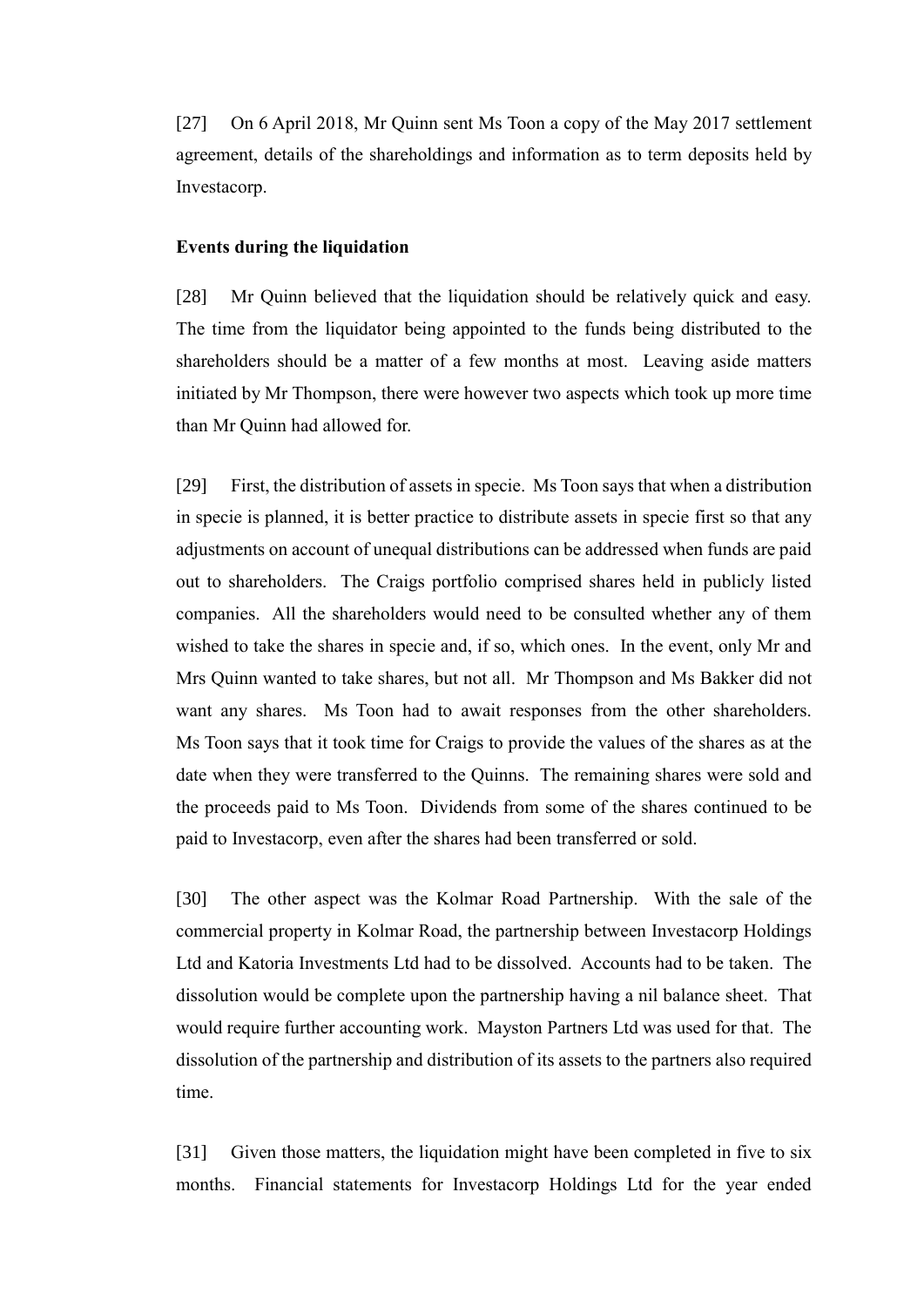31 March 2018 had to be prepared. Accounts and returns had to be submitted to the Inland Revenue for final tax clearance. Ms Toon would also have to apply to the court for approval of her remuneration before she filed her final report and asked for the company to be removed from the register.

[32] But other matters added to the time taken on the liquidation. Ms Toon took up Mr Thompson's complaints about the Quinns' conduct as directors, the matters which he had alleged were prejudicial and oppressive conduct in his proceeding under s 174 of the Companies Act. While Mr Quinn did not find out until this proceeding, Mr Thompson had been in touch with Ms Toon before her appointment as liquidator. After her appointment, on 12 April 2018, Mr Thompson and his wife saw Ms Toon at her office. He told her about his complaints about the Quinns and asked her to investigate them. At that time, Ms Toon had a copy of the settlement agreement of May 2017. Mr Thompson followed up with telephone calls and emails. Ms Borrie, one of Ms Toon's accountants, began investigating the matters raised by Mr Thompson.

[33] On 26 April 2018, Ms Toon met with Mr and Mrs Quinn at her request. There are different accounts of the meeting. Mr and Mrs Quinn say that Ms Toon was rude and aggressive, but Ms Toon and Ms Borrie deny that. They say that the meeting was businesslike. They deny Mrs Quinn's evidence that she was distressed. It is not necessary to resolve those differences. They may be differences of perception and may be coloured by later events. Ms Borrie made a file note of the meeting, but the discussion was more extensive than what she recorded. Ms Toon told the Quinns that Mr Thompson had told her of his complaints and that it was taking a lot of time to look into these matters. Mr Quinn responded that that work should be billed directly to Mr Thompson. Ms Toon commented that the company could have sold the Nelson Street building years ago. At the meeting, Mr and Mrs Quinn signed letters acknowledging that now that the company was in liquidation, they no longer had power to deal with the assets of the company. Ms Toon asked for certain documents to be provided. Mr Quinn sent them on the same day.

[34] In early May, the Quinns advised Ms Toon of the shares the Quinn trustees wished to take as an in specie distribution. In doing so, Mr Quinn indicated that he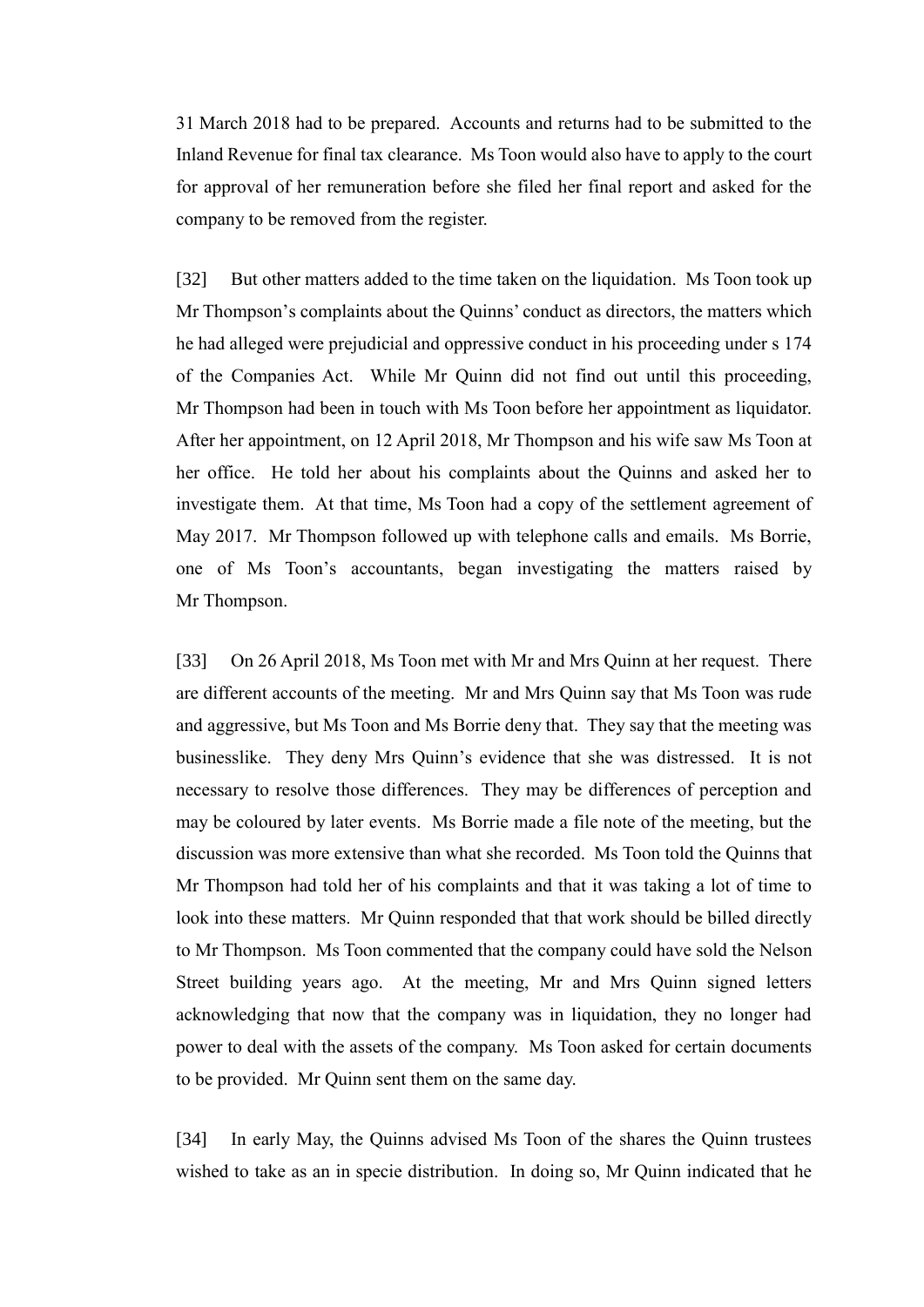had been in touch with a Craigs broker as to the process to be followed. In an email the same day, Ms Toon ticked him off, saying that, as she was the liquidator, it was for her to make the decisions, not Mr Quinn as director. That led to an exchange of emails. In the last, Ms Toon said to Mr Quinn:

Whilst you may think this is a relatively simple liquidation, with conflicting views with acrimonious shareholders.

Yes, I did say that Bruce had advised me that he would leave it up to me but I do not have a definitive statement from him in writing and given the litigious nature of this assignment I am insisting on everyone being clear on what steps I am taking. …

[35] On 15 May 2018 Mr Quinn emailed Ms Toon asking what was causing the delay in making a distribution to shareholders.

[36] On 16 May Ms Borrie emailed Mr Wells, a co-trustee of the C A Quinn Trust (and also a lawyer who had acted for the Quinns) requesting settlement statements for their sale of the Nelson Street property in September 2013. While Mr Wells provided them, he queried the need, given that the litigation had settled.

[37] Mr Quinn emailed again on 18 May, querying the time to make a distribution. By then, Mr Thompson and Mrs Bakker had confirmed that they did not want to take an in specie distribution of shares. In an email of 21 May 2018, Ms Toon advised that as liquidator she had not satisfied herself that all assets had been accounted for correctly. She still had queries regarding the accounts and was waiting for information from Mayston Partners Ltd. She added that she believed that some fees had been charged in excess of the court ruling but was awaiting confirmation. She reminded Mr Quinn that he was not the liquidator and he had no authority to dictate to her how she ran the liquidation or made distributions. She would not be bullied.

[38] In an email of 28 May 2018, Mr Quinn followed up, noting that he had not heard from Ms Toon. As the shareholders had settled the case with the court's approval it was believed that the liquidation of the company would be straightforward and take little time. The identity of the assets was readily apparent to the shareholders. He saw no need for a detailed investigation. All the issues that had previously been in dispute (such as fees charged) had been settled by the settlement agreement. While not trying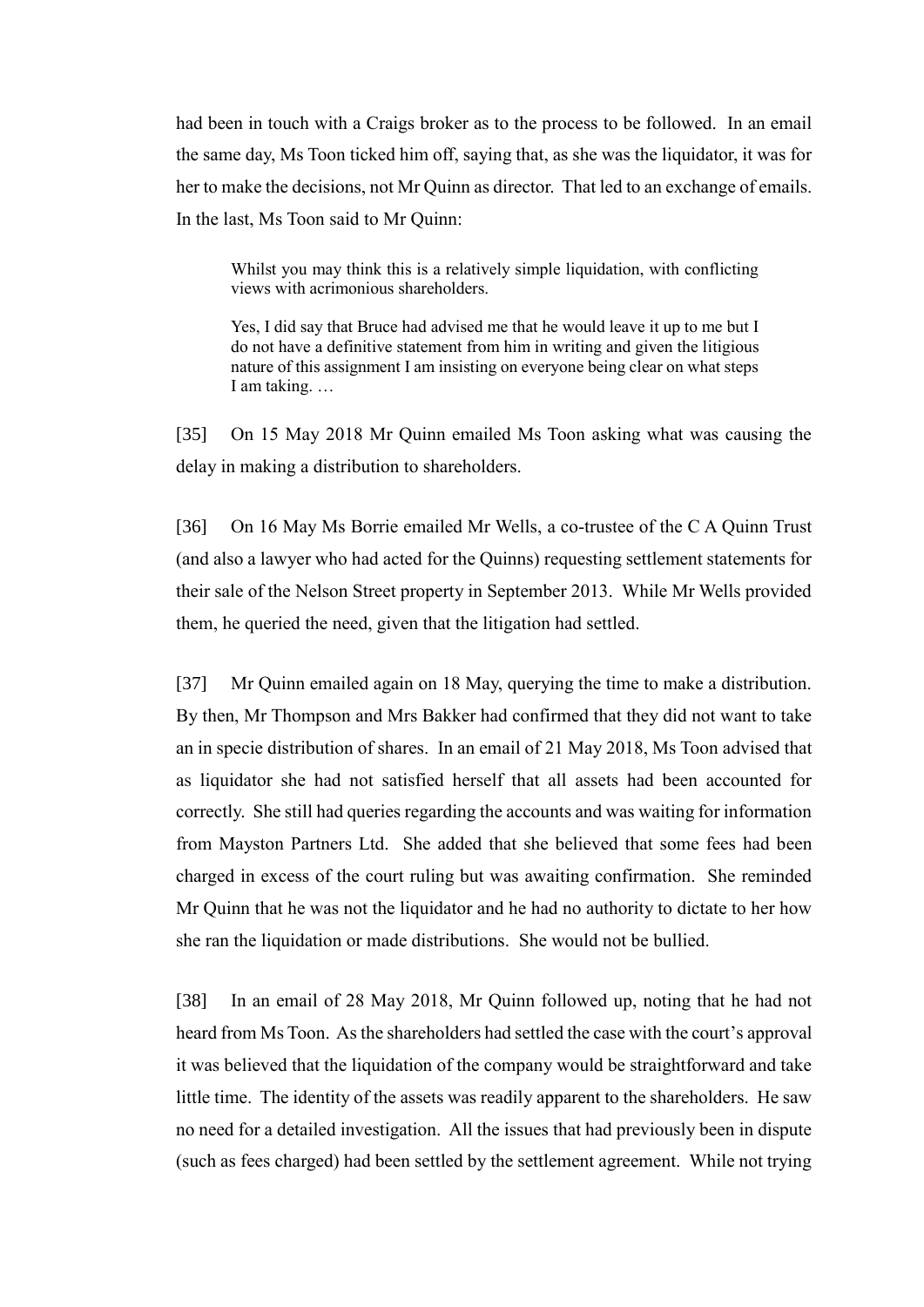to dictate to her, he recorded his concern at the delays, with shareholders losing income because they were not able to invest the funds they should have received on distribution.

[39] In the meantime, Ms Borrie had been investigating the matters that Mr Thompson had raised. Her findings are summarised in a spreadsheet in which it is proposed that directors and other fees charged by Mr and Mrs Quinn be credited to the company. These were directors and management fees for the years ending March 2014, 2015, 2016 and 2017. The directors' fees to be repaid were \$98,039 odd and management fees \$8,506 - a total of \$106,545.

[40] On 29 May 2018, Ms Toon sent Mr Quinn copies of emails that she had received from Mr Thompson raising queries about directors and management fees. She explained that she had not formed a concluded opinion and wanted to put the queries to Mr Quinn and hear his response first. She also explained that they had carried out some analysis of the fees and expenses charged to Investacorp since Woodhouse J's judgment of October 2014. On the workings, they had assessed what she considered to be a reasonable percentage of fees according to the judgment and noted that the actual fees were considerably more than what they had calculated. She invited Mr Quinn's comments. She noted that Mayston Partners Ltd had not been reporting to Mr Thompson.

[41] In a reply of 31 May 2018, Mr Quinn declined to answer the issues raised in the email, even though he considered that he could answer all the matters satisfactorily. He gave as his reasons that the issues in Ms Toon's email had been raised by Mr Thompson in the s 174 proceeding and were the subject of extensive evidence. The Quinns' evidence made it clear that Mr Thompson's allegations had no basis. The s 174 proceeding had been settled by the agreement signed by all shareholders and approved by the court. As all the issues had been settled, it was a waste of the company's funds for these issues to be re-visited. The shareholders had agreed on the liquidation as an efficient means of winding up the company's affairs and distributing the assets to the shareholders. The reason for the liquidation was to bring disputes between the shareholders to an end after they had been running for many years. He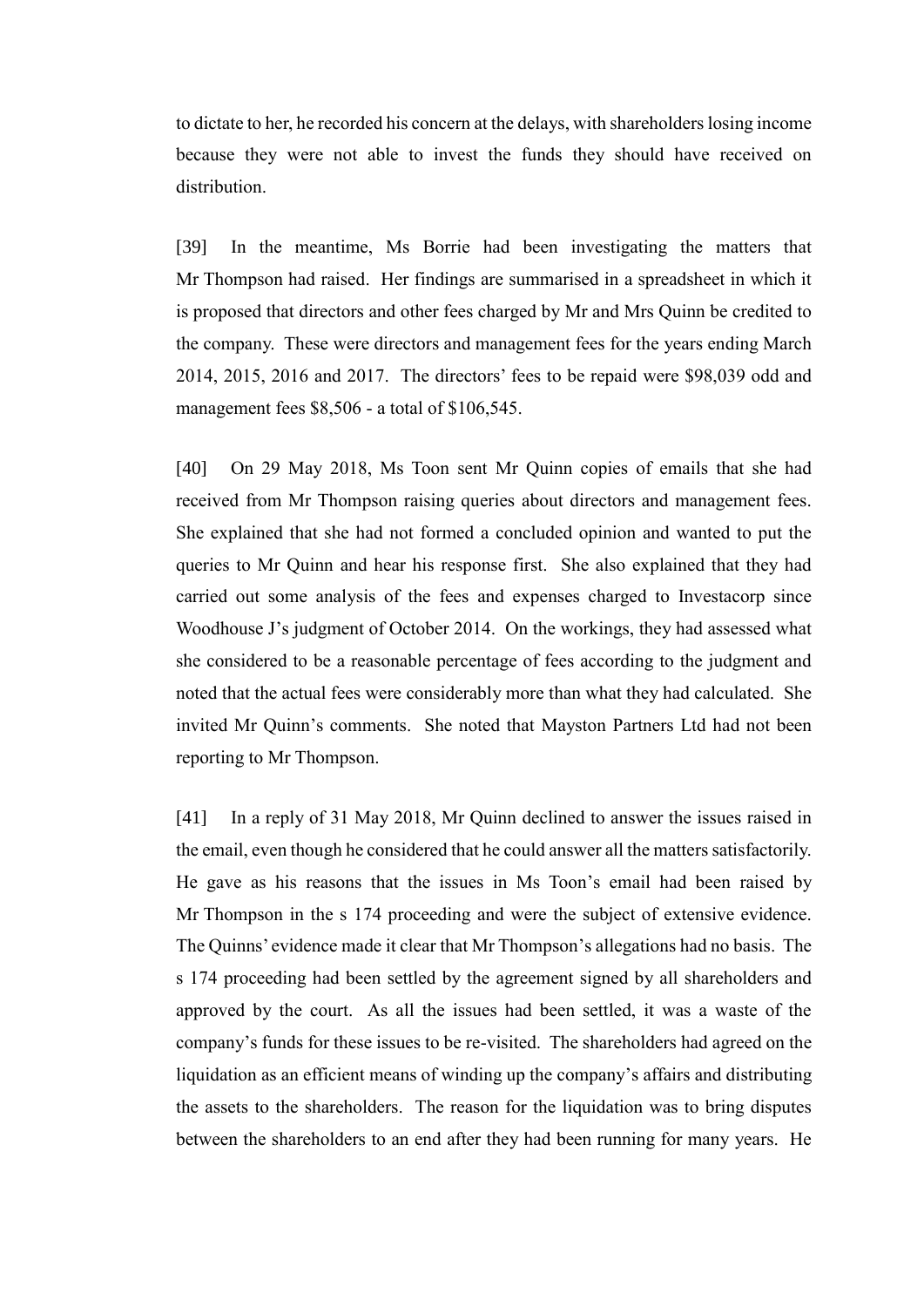had instructed a solicitor to take necessary steps to enforce the settlement agreement and bring the liquidation to an early end.

[42] On 1 June 2018, lawyers instructed by the Quinns (not Mr Wells' firm) wrote to Ms Toon with a notice under s 286 of the Companies Act. The letter explained that the Quinns had consulted their lawyers over the delays occurring in the liquidation, in particular, enquiries by Ms Toon concerning complaints made by Mr Thompson. These had been settled in the settlement agreement and were not to be regurgitated. Reinvestigating these matters was creating unnecessary delays.

[43] The notice under s 286 of the Companies Act alleged that Ms Toon had failed to comply with her duties as a liquidator in failing to complete the liquidation and distribution of the assets of the company to the shareholders in a reasonable and efficient manner under s 253 of the Companies Act. The notice also stated that if the failure continued for five working days from the date of the notice, Mr Quinn and Mr Wells would apply to the court for relief under s 286.

[44] At the same time, the Quinns' lawyers wrote to the lawyers who had acted for Mr Thompson in the s 174 proceeding. The letter advised of the problems that had arisen in the liquidation because of the complaints that Mr Thompson had made to the liquidator and pointed out that all matters had been settled by agreement. It alleged that Mr Thompson had breached the settlement agreement by raising the matters with the liquidator. It suggested that Mr Thompson and his related shareholders should advise the liquidator that their complaints about the Quinns were withdrawn.

[45] Around 11 June 2018, Ms Toon made the first interim distribution to the shareholders. Shares were transferred to the Quinn interests and cash was paid to the other shareholders. The value of the distributions was \$1,829,213.67. Ms Toon held back substantial funds.

[46] Mr Mayston sent Ms Toon draft financial statements for the Kolmar Road Partnership for 31 March 2018. He invited Ms Toon to approve the accounts.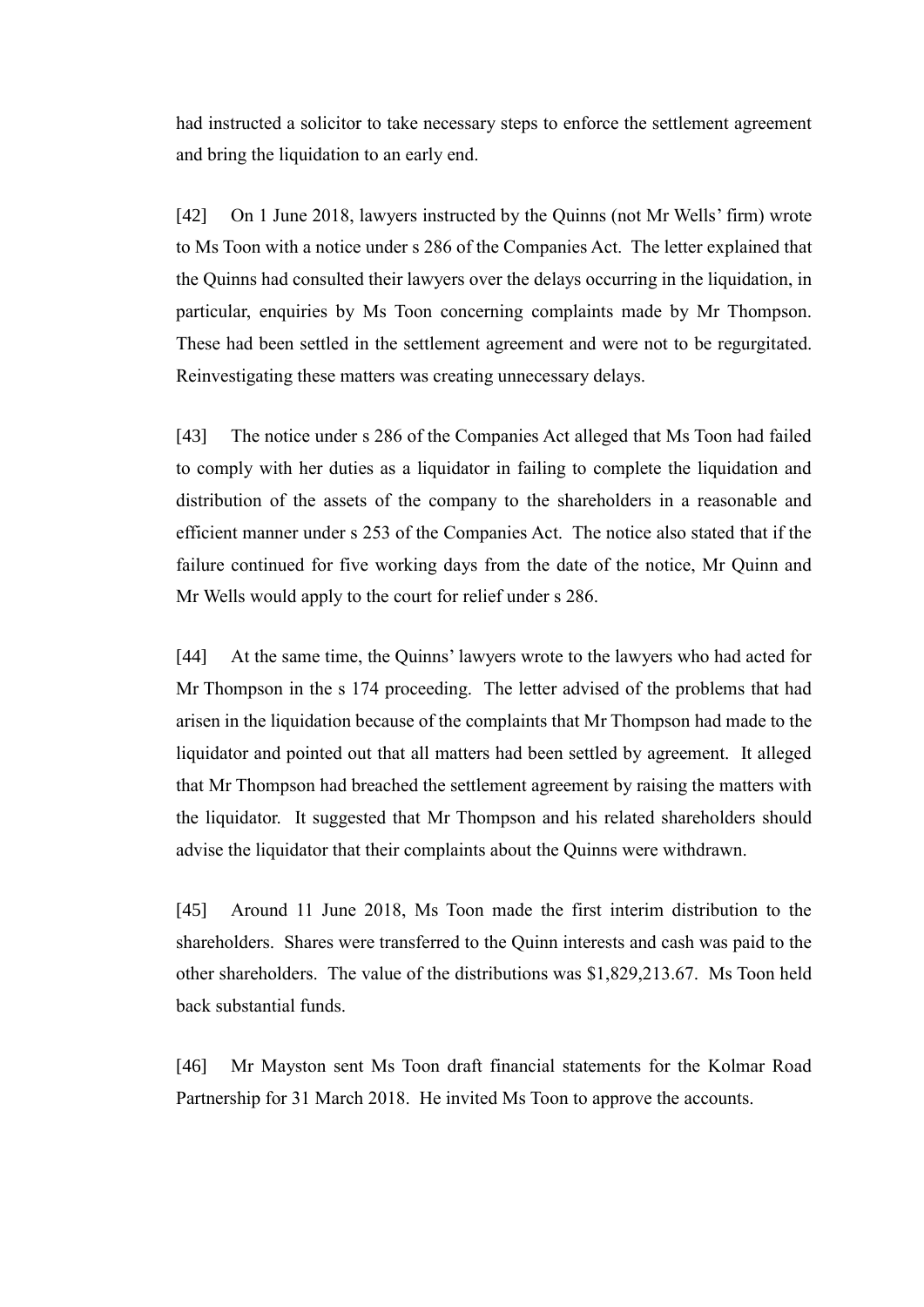[47] On 28 June 2018, Mr Quinn emailed Ms Toon advising that he and his wife had returned from overseas. He was concerned that there had not been a further cash distribution to the shareholders. In response, Ms Toon advised that she was overseas but she respond when she returned.

[48] On 6 July 2018, in response to an email from Mrs Bakker, Ms Toon said that Mr Thompson had raised queries regarding the fees charged by Mr Quinn in 2015, 2016 and 2017. These queries had been forwarded to Mr Quinn but he had refused to answer the queries. She hoped that these matters could be resolved amicably. The 2018 accounts had been drafted but could not be filed until this matter had been resolved. The liquidation could not be completed until the 2018 and 2029 tax returns had been filed and a tax clearance received. Mrs Bakker confirmed that she did not have any queries.

[49] On 16 July 2018, Mr Quinn emailed Ms Toon expressing disappointment at the delays and lack of response to his queries. He called for a meeting of shareholders under s 258(2)(c) of the Companies Act.

[50] On 18 July 2019, Ms Toon sent the Quinns a letter requiring company records going back five years. This was a request under s 261 of the Companies Act. She referred to the penalties for not complying. Mr Quinn queried the need for these records in the circumstances when he had already provided records going back three years. He reminded her of the settlement. Ms Toon made it clear that she still required the records.

[51] On 19 July 2018, in an email, Mr Quinn asked Ms Toon about the funds held in her trust account and whether they were earning interest.

[52] Ms Toon sent a letter to shareholders headed "Without prejudice", setting out the matters that she and Ms Borrie had enquired into and provided a copy of the spreadsheet showing the calculation of fees of \$106,545 to be credited. She believed this to be fair and reasonable to all the shareholders. She said that once this credit had been processed, she could proceed to finalise the financial statements and that a further distribution could be made to shareholders in the next few weeks. She also noted that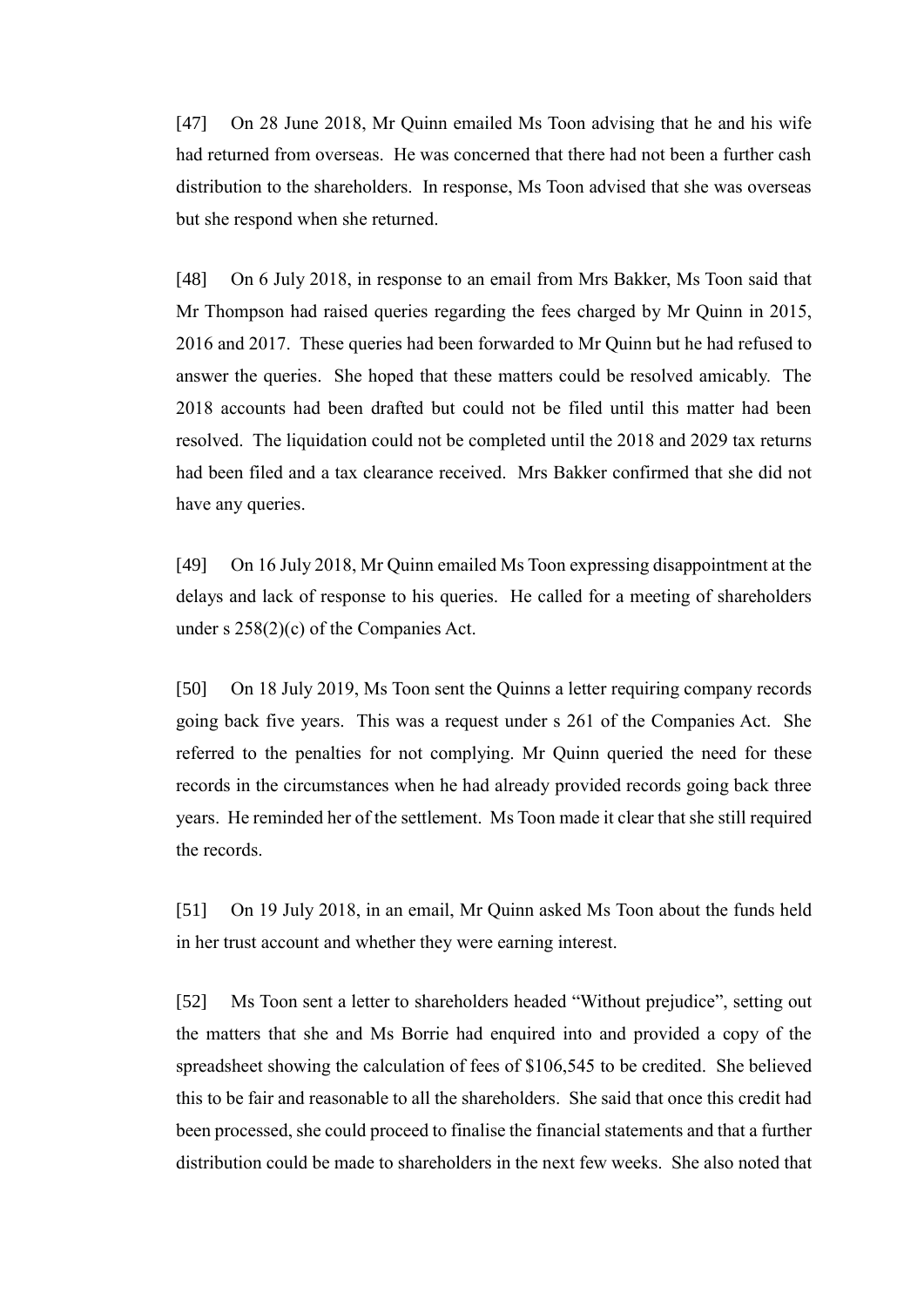Mr Thompson had asked her to investigate the accounting fees charged by Mr Quinn's accounting practice and by Mayston Partners Ltd, but she had declined to do so, as she considered that only relatively small amounts were involved. The shareholders' meeting would be convened.

[53] On 23 July, Mr Quinn emailed requesting that certain items be included on the agenda:

- (a) Ms Toon's letter of 18 July 2018 to the shareholders;
- (b) his reply; and
- (c) general business.

He also requested a copy of the letter showing the funds held on trust for the shareholders.

[54] In a follow-up email, he requested further matters to go onto the agenda:

- (a) Confirmation of minutes of shareholders' meeting of 25 July 2017;
- (b) the shareholders' settlement agreement made in 2017;
- (c) the notice to the liquidator under s 286 of the Companies Act; and
- (d) liquidation costs.

[55] In an email of 26 July 2018, Ms Toon gave information as to the funds held (\$1,785,597.41) and that they were in an interest-bearing deposit account. She said that she hoped to distribute the funds as soon as possible if they could reach agreement at the meeting.

[56] On 27 July 2018 Mr Quinn wrote at length addressing the substantive issues on the crediting back of \$106,554 proposed by Ms Toon, reserving the point that there was in any event a final settlement. He mentioned that at the meeting he would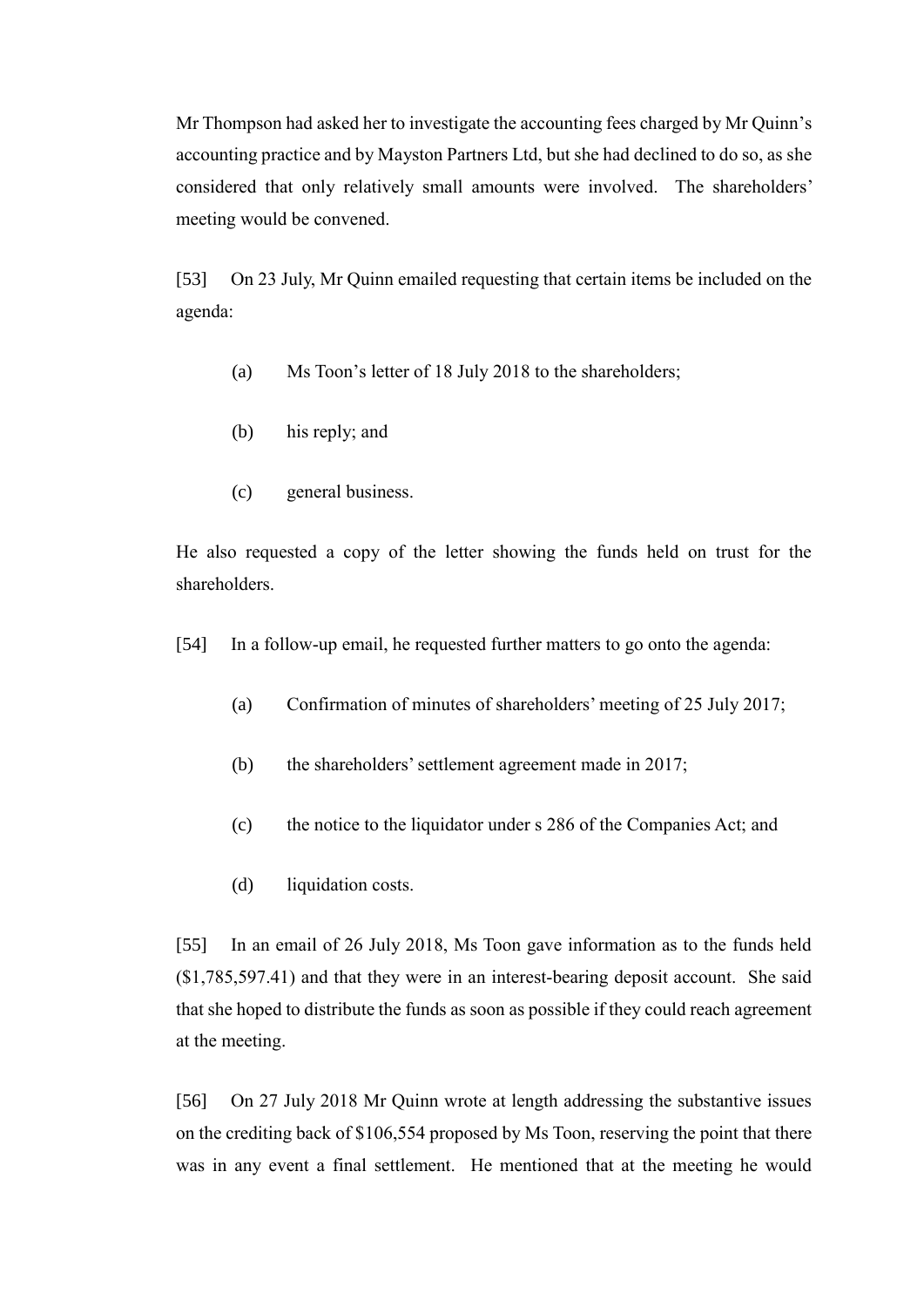propose resolutions requiring Ms Toon to cease investigating matters that had been settled between the shareholders and to complete the winding-up without delay. He trusted that she would abide by those resolutions.

[57] In a reply of 30 July 2018, Ms Toon said that while shareholders can propose and pass resolutions, a liquidator is not bound by them, but she would take shareholder views into consideration. The purpose of the meeting was not for passing resolutions. She suggested that Mr Quinn arrange another time either before or after the meeting when the shareholders could discuss matters.

[58] In an email of 1 August 2018, Mr Quinn addressed further points in rebuttal of the crediting back proposed by Ms Toon. He replied to her request for further documents. In a reply on the same day, Ms Toon remonstrated with Mr Quinn.

[59] There was a meeting of the liquidator with the shareholders on 3 August 2018. There is no evidence that Ms Toon circulated an agenda before the meeting. While in correspondence she had indicated that she hoped that an agreement could be made at the meeting, she had not stated what such an agreement would be. She had, however, made plans for a distribution which would include her proposed adjustment of \$106,545. That would be charged against Mr Quinn's account and would put him in debt to the company. That debit would be adjusted by the C A Quinn Trust assigning part of its distribution to him personally. The Quinns, however, had no inkling of this before the meeting.

[60] All the shareholders attended. Ms Toon had her lawyer and Ms Borrie, described as "minute secretary". Mr Quinn objected to the lawyer attending. Ms Toon's explanation was that she had the lawyer along because Mr Quinn twisted what she said. As to that, no one has said how Mr Quinn twisted Ms Toon's words, and I am not aware of any evidence to that effect. After objecting to the lawyer being present, Mr and Mrs Quinn left.

[61] According to minutes of the meeting, sent to shareholders in December 2019, Ms Toon reported on the conduct of the proceeding to date. The Thompsons had requested her to review the terms of the settlement agreement and whether it had been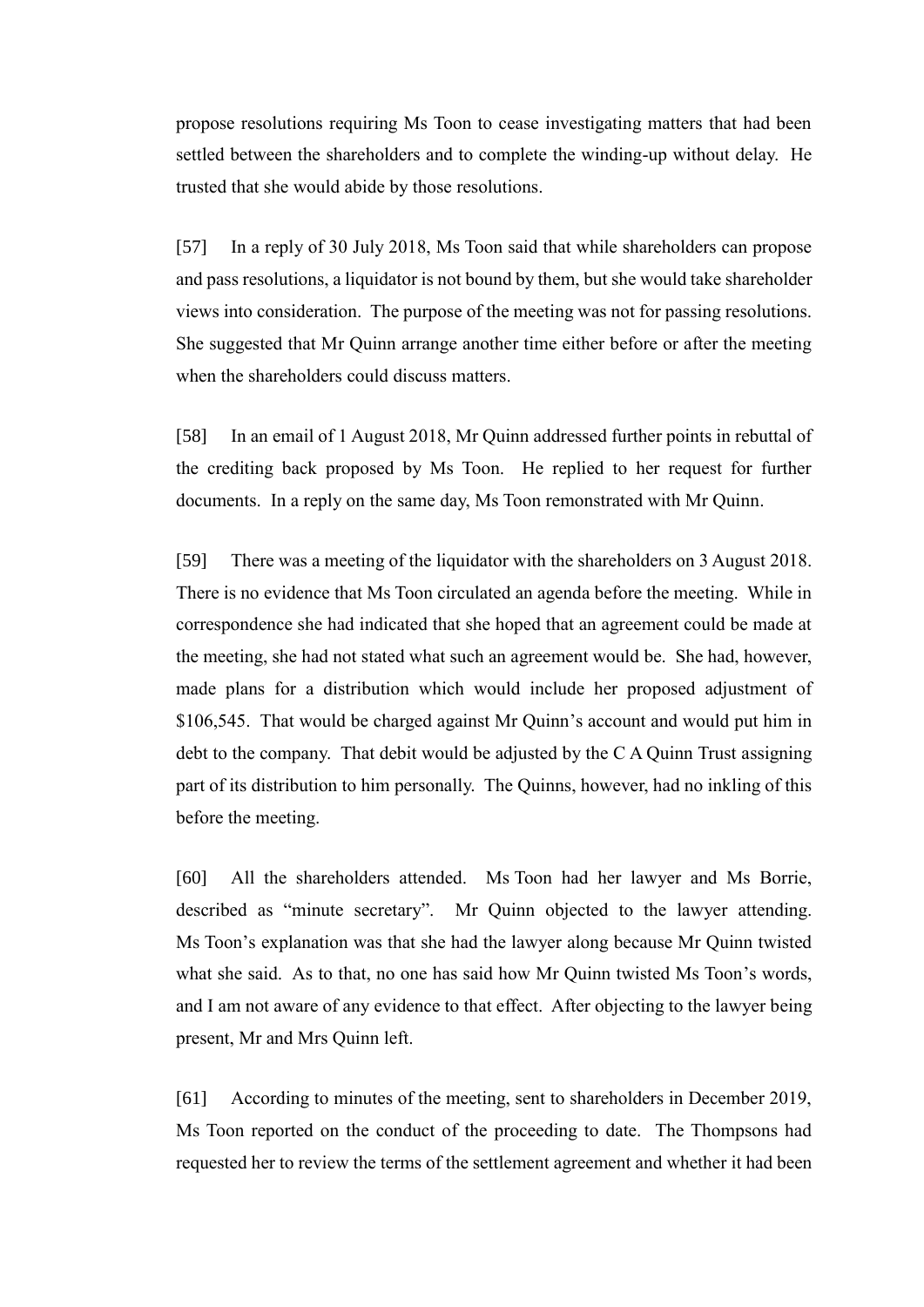adhered to. This was not a simple straightforward liquidation. She also queried the decision of the shareholders not to put the company into liquidation when the Nelson Street property had been sold. She did not accept that the company should have been kept going to take advantage of tax losses. She cited Inland Revenue rulings to support her position. She provided a draft distribution schedule which would allow a distribution before matters were resolved at the meeting. Her draft distribution schedule provided for a write back of funds, as she had earlier proposed. She found it difficult to substantiate the directors' fees taken over recent years. It is clear from the minutes that Mr Thompson supported what Ms Toon had done and was not content to overlook charges which he believed were excessive.

[62] On 7 August 2018 the Quinns began their application under s 286 of the Companies Act. They sought:

- (a) a declaration that Ms Toon as liquidator was in breach of her duty to collect and distribute Investacorp's assets reasonably and efficiently under s 253 of the Companies Act,
- (b) a direction that she refrain from investigating the issue settled by the shareholder under the settlement agreement of May 2017, including any issues relating to fees and expenses charged to Investacorp by the Quinns and by Mayston Partners Ltd since October 2014, and
- (c) ancillary directions for the prompt completion of the liquidation.

[63] Ms Toon filed a notice of opposition. While the Thompson interests were named as respondents, they did not file an appearance or a notice of opposition. When Mr Quinn received Ms Toon's evidence in opposition to the application under s 286, he considered that she had raised new issues. He wrote to advise her of his position on those new issues. He arranged for his counsel to send her copies of all the documents and evidence in the s 174 proceeding to inform her of the merits of the matters in issue in that proceeding and to show what had been settled. It emerged at the hearing, however, that Ms Toon did not read them.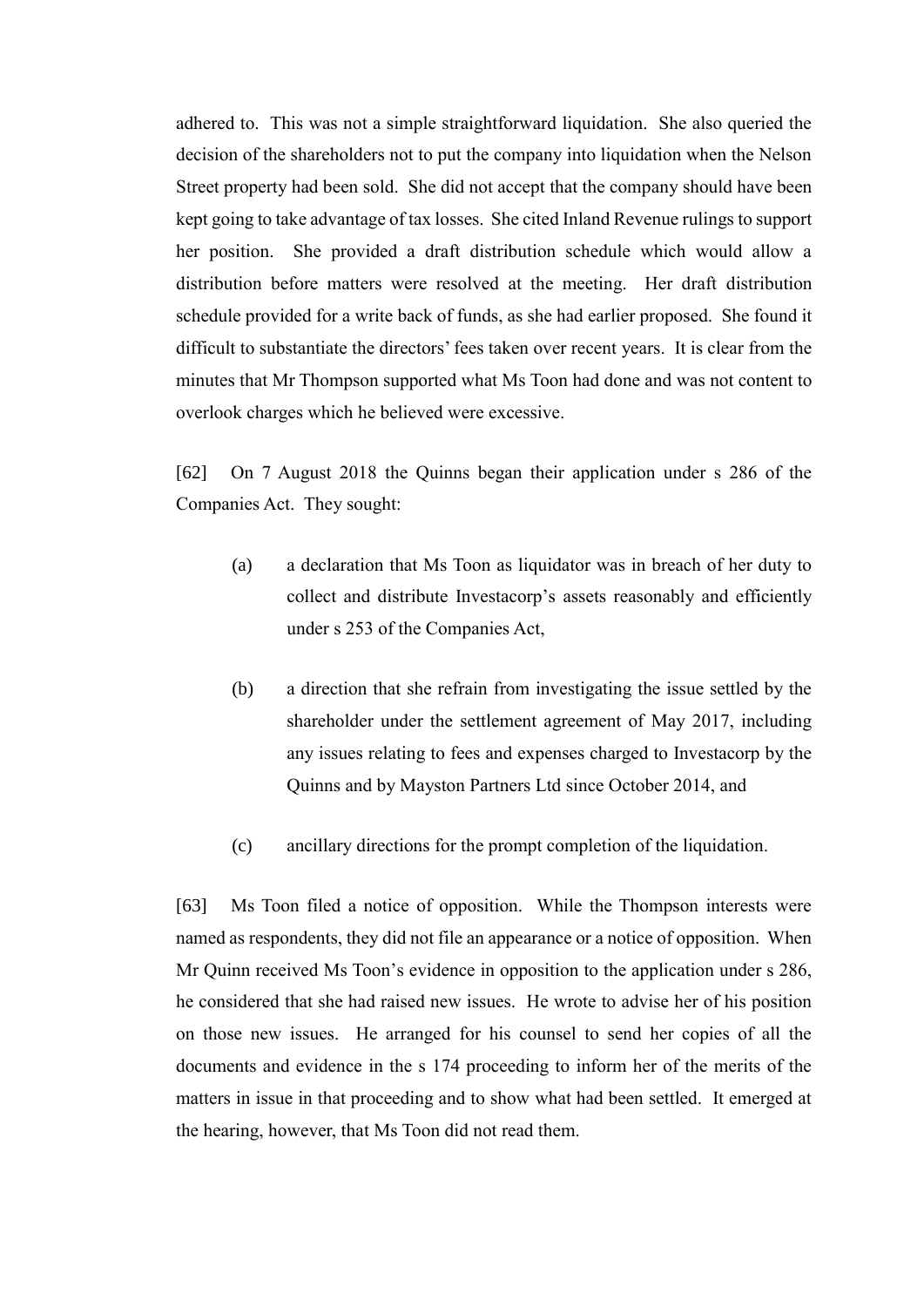[64] On 17 August 2018, Ms Toon made a further interim distribution of \$1m cash to shareholders. That left her holding about \$780,000.

[65] During September 2018, Mr Quinn sent Ms Toon further documents she had requested. On 19 September, Ms Toon's lawyer wrote to the Quinns' lawyer, saying that the Quinns had not complied with the notice under s 261 of the Companies Act sent on 24 July 2018. Mr Quinn had sent copies of documents, not originals, and provided copies of tax returns but not physical files containing tax-related documents and correspondence. Compliance by 21 September 2018 was requested. The Quinns' lawyer replied, pointing out that some documents had been supplied but saying Mr Quinn would look into the matter further. Mr Quinn wrote directly to Ms Toon on 24 September 2018, pointing out that he had provided the required documents.

[66] In October, Ms Toon wrote to Mr Quinn asking him to account for the outstanding monies held back on the sale of the Kolmar Road property. Mr Quinn replied the same day, giving her details. He said \$30,000 was held in a partnership account and a GST refund was to be received. He would make a payment to the partners. A small amount would be held back to cover any creditors while final accounts were prepared.

[67] Ms Toon asked Mayston Partners Ltd to complete the Kolmar Road Partnership financial accounts for the year ending 31 March 2019. She objected to Mr Quinn having filed the 2018 tax return for the Kolmar Road Partnership without her approval.

[68] Mr Quinn wrote to Ms Toon on 1 November 2018 pointing out that Katoria Investments Ltd had been ready to complete the dissolution of the partnership but that Ms Toon had not replied when the 2018 partnership financial statements had been sent to her for comment and approval in May 2018.

[69] At the end of 2018, as a chartered accountant Ms Toon had a practice review. Mr Dennis Parsons, an experienced insolvency practitioner, carried out the review. While he found matters generally in order, he pointed out that she should not be holding on to the \$780,000, but that it should be distributed to shareholders.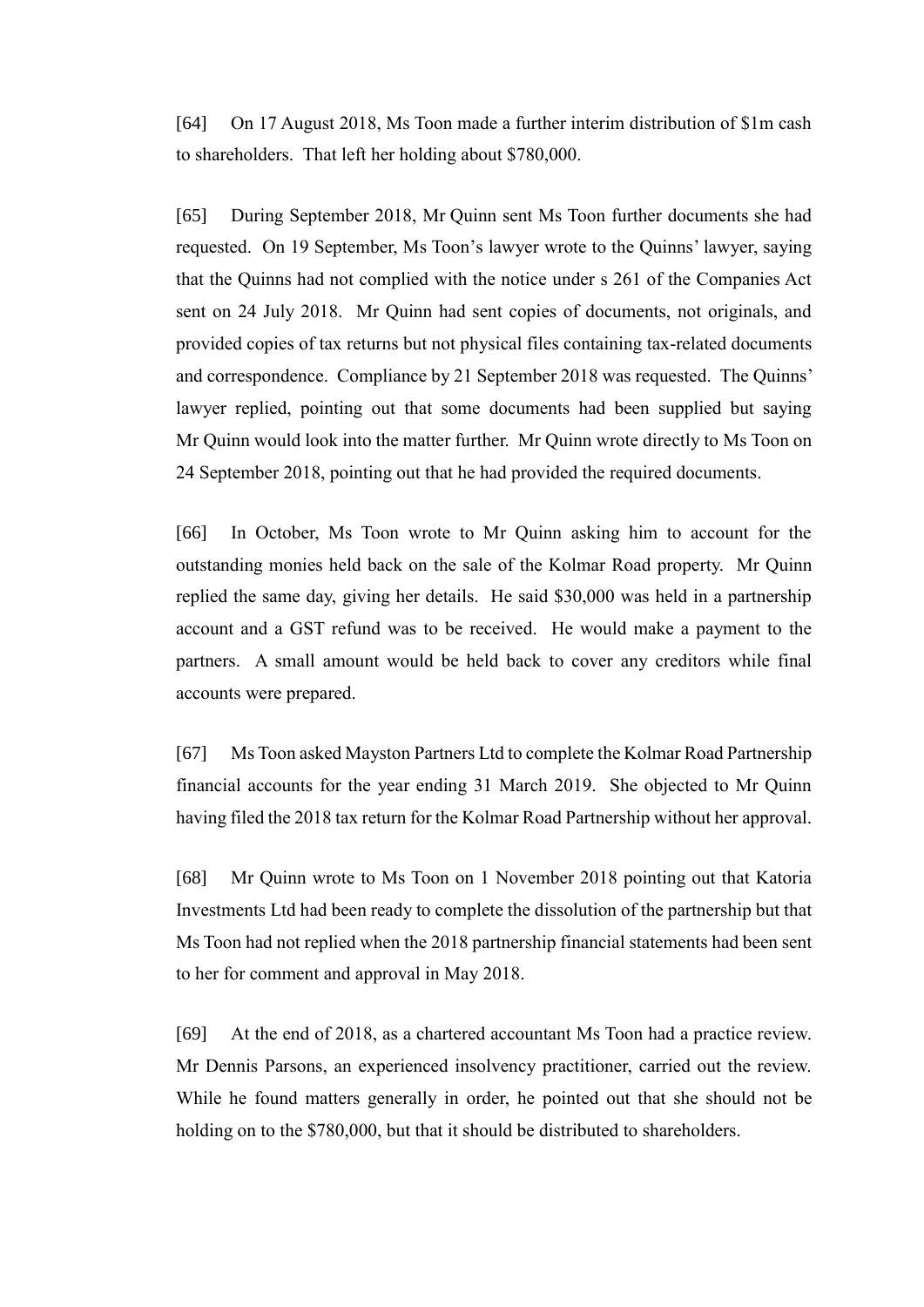[70] On 20 December 2018, Ms Toon made a further distribution to shareholders of \$639,578.00. She held back \$125,082.37. At the same time, she sent the shareholders her second liquidator's report and minutes of the meeting of 3 August 2018.

[71] Her second report covers the period 27 March 2018 to 26 September 2018. The statement of realisations and distributions shows that she held \$780,184 after distributions. At the end of the period her fees came to \$45,255.68 excluding GST and expenses. This was for 166.5 hours (giving an average hourly charge-out rate of \$271.80). Ms Toon says that in most solvent liquidations the report is of interest only to the shareholders but as it is lodged in the Companies Office, she keeps the reports fairly anodyne. She says that the information in this report was more extensive and she required more time to write it.

[72] On 20 December her lawyer also wrote to the Quinns' lawyer, rehearsing Ms Toon's arguments why the Quinns should agree to the write-back of \$106,545.00 but adding:

However, the liquidator has decided that it would not be cost-effective to pursue court proceedings to cover those fees even though she feels a moral obligation to do so.

The letter outlined the outstanding matters requiring attention before the liquidation could be completed. One of those matters was an enquiry into a payment made in August 2015 (which was subsequently adequately explained).

[73] In evidence, Ms Toon expressed her regret at having to make the distribution in December 2018. I find that she never intended to take any legal proceedings that would require the Quinns to account for the \$106,545. Instead, knowing that the Quinns were impatient for the liquidation to be completed promptly, she held the funds back to put some pressure on them to fall in with her views. That tactic did not work, when Mr Parsons pointed out that she should make a further distribution to shareholders.

[74] Mayston Partners Ltd got caught up in the differences between Ms Toon and the Quinns. Ms Toon regarded the involvement of Mayston Partners Ltd with suspicion, given the relationship between the Quinns and Mr and Mrs Mayston.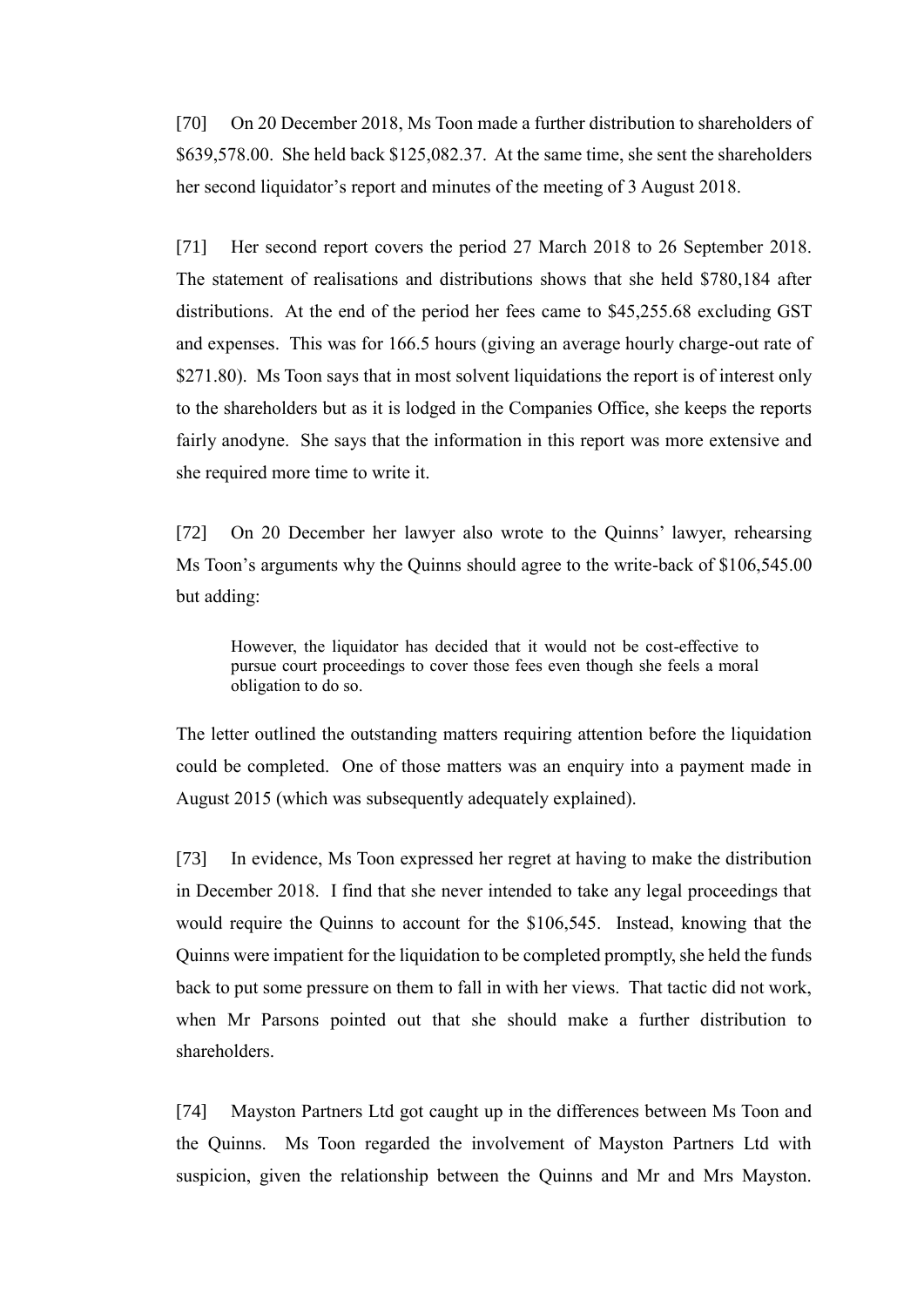Mr Quinn, on the other hand, pointed out that there was no breach of the undertaking he had given to the Institute of Chartered Accountants, because the Maystons were independent of the Kolmar Road partnership, Katoria Investments Ltd and Investacorp Holdings Ltd. They were not shareholders or officers in any of those entities. The upshot of the differences was that Mayston Partners did not complete the 2019 financial accounts for Investacorp Holdings Ltd. Ms Toon did so instead.

[75] In March 2019, Ms Toon applied on notice for approval of her liquidators' fees of \$106,940.00 and disbursements of \$9,036.36. The Quinns sought discovery of certain documents. A hearing was required to obtain an order for Ms Toon to disclose her time-sheets and invoices for legal expenses (with redactions for privileged content). She filed an amended application in August 2019, seeking approval for fees of \$83,369 plus GST. She estimated further fees to complete the liquidation of \$18,360.00 plus GST. She would be charging a total of \$107,296.00.

[76] Since then, much of the liquidation has been taken up with this proceeding.

# **In light of the settlement agreement made in 2017, should Ms Toon have investigated Mr Thompson's complaints?**

[77] The Quinns say that Ms Toon should not have investigated Mr Thompson's complaints about the fees they had taken from the company, because these matters had already been resolved in the settlement agreement of May 2017.

[78] In liquidations of solvent companies, where there have been disputes between shareholders, it is not unusual for the disputes to continue into the liquidation. Liquidators may have to deal with ongoing differences between shareholders and that can add to the costs of liquidation. The full Court's decision in *Re Roslea Path Ltd* is an example.<sup>9</sup> A liquidator faced with differences between shareholders needs to know whether they have been resolved. If they have been, the liquidator does not have to deal with them.

 $\overline{a}$ <sup>9</sup> *Re Roslea Path Ltd (in liq)* [2013] 1 NZLR 207.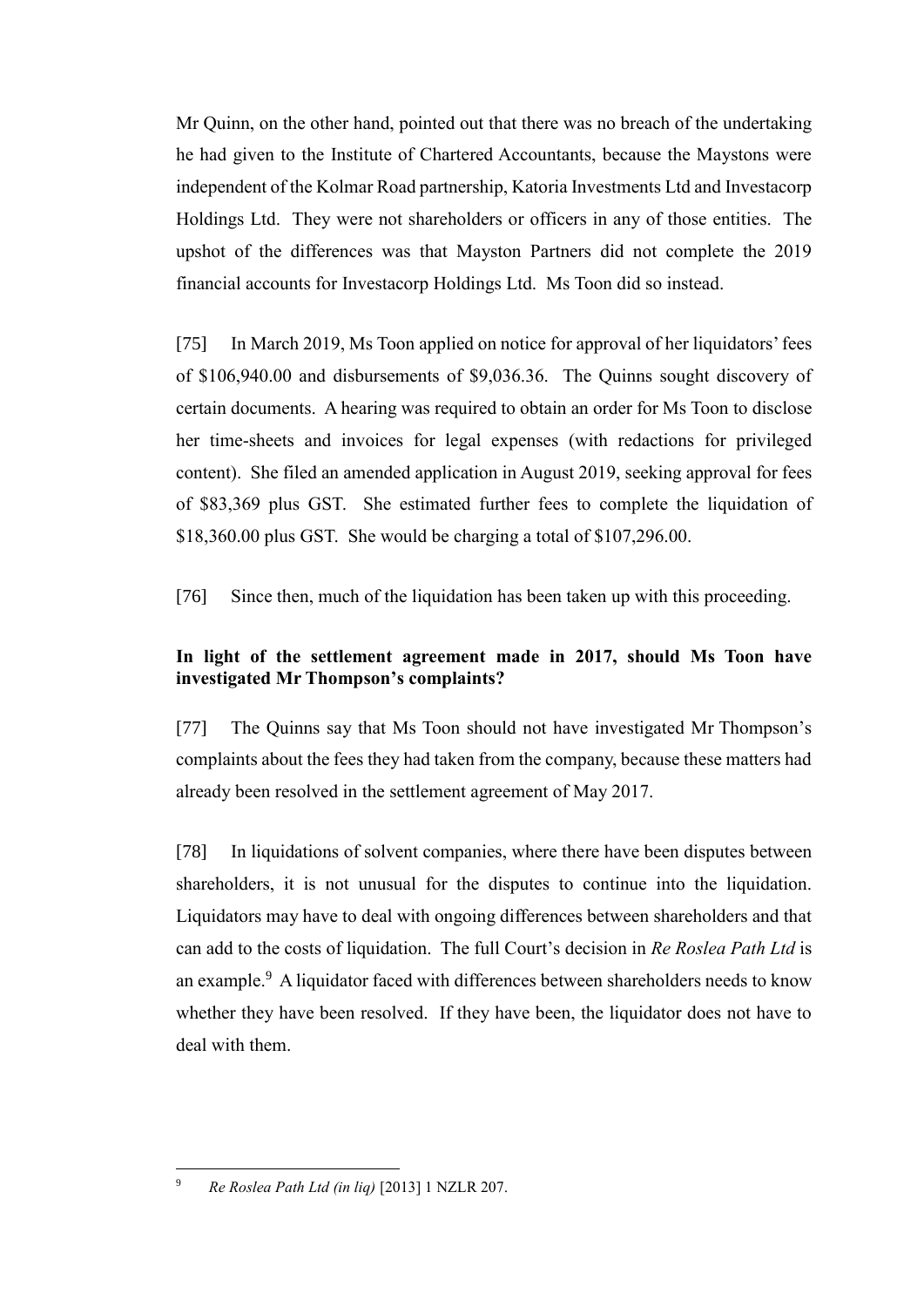[79] The law has always recognised the benefits of resolving disputes by agreement. It has required parties to adhere to settlement agreements because it is in the public interest that there be an end to conflict and because the parties should be held to their agreements. Where there is a binding settlement agreement, the dispute is brought to an end. In *Plumley v Horrell* Lord Romilly MR said:<sup>10</sup>

Prima facie everybody would suppose that a compromise means that the question is not to be tried over again. That is the first meaning of compromise. When I compromise a law suit with my adversary, I mean that the question is not to be tried over again.

In *Knowles v Roberts*, Bowen LJ said:<sup>11</sup>

As soon as you have ended a dispute by a compromise you have disposed of it.

In a liquidation that is reinforced by the liquidator's principal duty under s 253 of the Companies Act to get in the assets of the company and to distribute them to creditors, then to shareholders "in a reasonable and efficient manner". It is not reasonable or efficient to investigate disputes that have already been resolved.

[80] Two experienced insolvency practitioners gave evidence, Mr Bethell for the Quinns and Mr Parsons for Ms Toon. While neither of them put the matter in quite the way I have set out above, the general tenor of their evidence agrees with it. They differed on whether the settlement agreement meant that Ms Toon did not have to investigate Mr Thompson's complaints. Mr Parsons assumed that the settlement agreement did not apply but did not give reasons, perhaps recognising that that involved questions of law and was not a matter on which he could give expert opinion evidence. On the other hand, Mr Bethell accepted that the settlement agreement applied, although he gave his opinion after having taken advice from in-house counsel. Neither suggested that the liquidator should completely ignore the shareholder making the complaint. Some preliminary inquiries would be required to see what the complaint was and whether it was covered by an earlier agreement. Nor did Mr Parsons suggest that a liquidator was entitled to press on with an investigation of a complaint, even if it had already been resolved in a settlement agreement.

 $10$ <sup>10</sup> *Plumley v Horrell* (1869) 20 LT 473.

<sup>11</sup> *Knowles v Roberts* (1888) 38 Ch D 263 at 272.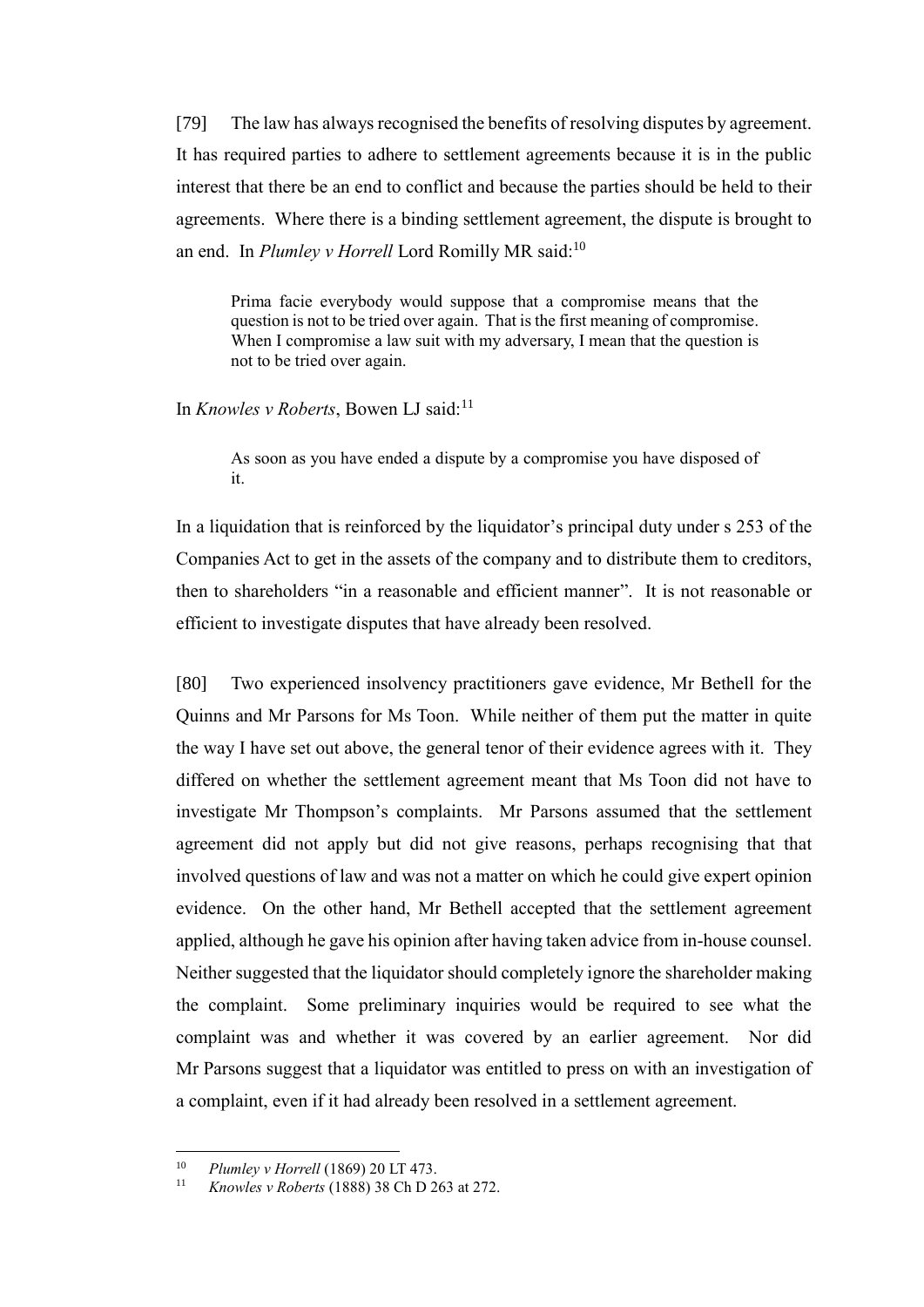[81] While the interpretation of the settlement agreement involves questions of law and a liquidator may seek legal advice, it is useful to consider what an insolvency practitioner would understand on reading the agreement. In my experience, insolvency practitioners have a good working knowledge of the law in the areas in which they work. That includes dealing with agreements and other transactions by companies that have since gone into liquidation. An insolvency practitioner would note these matters:

- (a) This was a formal agreement drawn by lawyers and made after all parties had taken legal advice.
- (b) It was a settlement agreement. The document says so. There is nothing to suggest that this was a false label.
- (c) Investacorp Holdings Ltd's name appeared on the front page of the agreement and the agreement concerned the company, but it was not named as a party to the agreement.
- (d) The agreement was to resolve claims the Thompsons had made in their proceeding under s 174 of the Companies Act about Investacorp Holdings Ltd. It was "to settle all matters at issue in, arising out of, or relating to the Proceeding…". The proceeding would be concluded on the appointment of the liquidator.
- (e) The agreement provided that certain payments were to be made: Investacorp was to pay Mr Thompson director's fees for 2015, the Quinns were to pay the Thompsons \$2,007 and the Quinns were to arrange for Quinns Consulting Ltd to pay Investacorp \$2,773.50 as a refund of fees, but there were to be no other monetary adjustments for directors and accounting fees. The Quinns would not charge the company for any kind of work after 31 March 2017.
- (f) Orders were to be made for the company to be put into liquidation by 1 April 2018.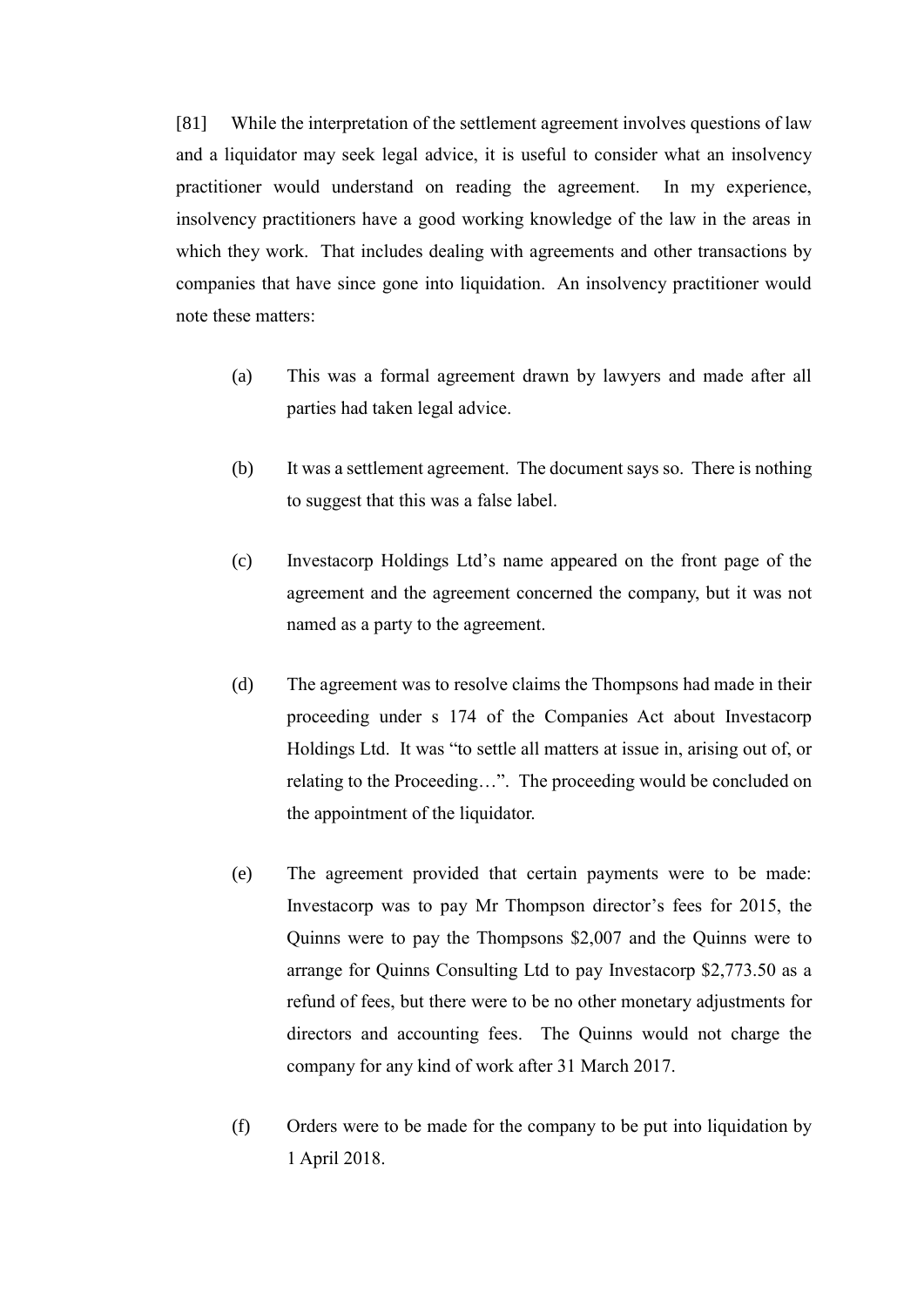- (g) The agreement provided for the management of the company and the conduct of its affairs pending liquidation, including consent orders, the sale of the Kolmar Road property and the management of the Craigs investment portfolio.
- (h) The agreement allowed the liquidator to make in specie distributions of company assets to shareholders. A court order would amend a provision in the constitution about in specie distributions.

[82] A liquidator reading the agreement would understand that the matters that the parties had been litigating had now been resolved. Because this was a settlement agreement, earlier differences were not to be pursued anymore. The parties had chosen liquidation to bring about an orderly winding up of the company and distribution of assets to shareholders, so as to separate the interests of parties who had been in dispute. The liquidation was to be carried out by an independent professional the parties had agreed on. Nothing in the agreement would suggest to a liquidator that the matters resolved by the settlement were to be opened up again in the liquidation.

[83] If the liquidator were provided with a copy of the pleadings in the s 174 proceeding, they would see that the matters the Thompsons had put in issue in that proceeding were now resolved. Both sides accepted that. The liquidator would understand that they were not to be live issues in the liquidation, because under the settlement agreement, the Thompsons had agreed not to pursue them. In light of the history of litigation between the Thompsons and the Quinns, the purpose of the settlement agreement was not to allow for further litigation about Investacorp Holdings Ltd.

[84] Having worked that out, the liquidator would understand that in carrying out the liquidation they would not need to inquire into Mr Thompsons' grievances because he had agreed not to pursue them anymore. Instead the liquidator could get on with getting the assets in and distributing them to shareholders. In response to Mr Thompson's complaints, the liquidator could explain that those issues were now dead.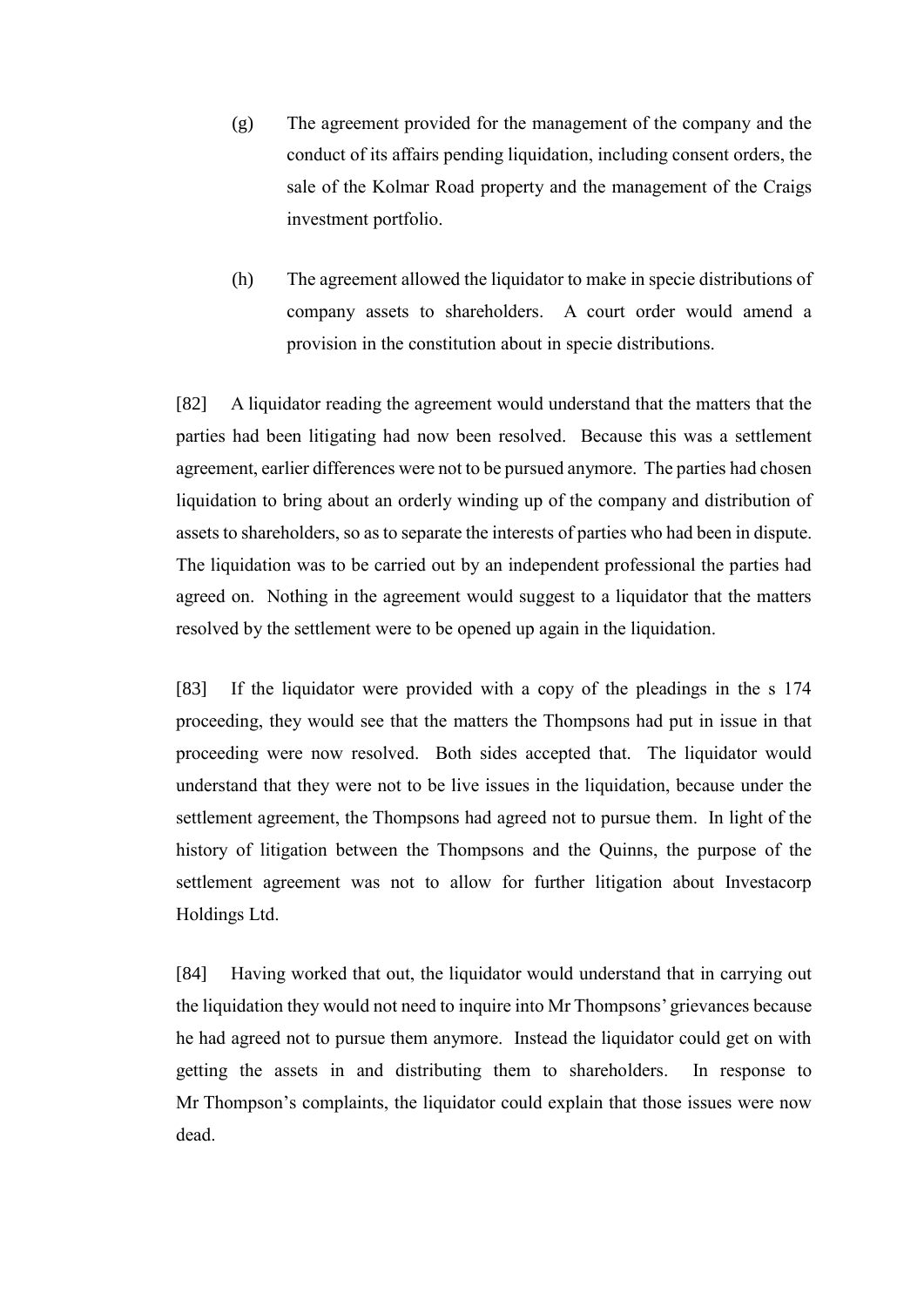[85] Now for Ms Toon's position. She does not dispute that the shareholders had resolved their differences, but she says that that does not matter, because she as liquidator could inquire into Mr Thompson's complaints, even if he could not pursue them anymore. The settlement agreement did not stop her. Her reason is that the company is not bound by the agreement and as liquidator she has control of the company and can exercise all its powers, including investigating whether the Quinns have breached any duties to the company. There are however problems with that.

[86] The Quinns are entitled to raise the settlement agreement as a defence to any claim that the company might bring against them for breach of duty. Where all the shareholders of a solvent company consent to transactions between the company and its directors, the shareholders' consent bars the company from suing the directors on those transactions.

[87] To explain this, I start with examples from outside a company context. Take a relationship such as principal and agent or trustee and beneficiary. The agent or trustee may enter into a transaction which might have an adverse effect on the interests of the principal or beneficiary. Taking remuneration is only one potential transaction that might affect the interests of the principal or beneficiary. The principal or beneficiary may however consent to the transaction, and if they do, they will not be able to sue the agent or trustee to put right any adverse effect of the challenged transaction. The principal or beneficiary may authorise the transaction in advance or ratify or affirm it afterwards. If the principal or beneficiary sues the agent or trustee on the transaction for breach of duty, the parties may resolve their differences and a settlement agreement may bar any further claim against the agent or trustee. That also counts as consent. In short, consent is a defence to a claim that the agent or trustee has entered into a transaction that is otherwise adverse to the interests of the principal or beneficiary.

[88] In the case of a company, there are the shareholders, directors and the company. In a solvent company, transactions by directors that might be challenged as in breach of their duty to the company may have an adverse effect on the interests of shareholders. As the affected parties, the shareholders may consent to the transactions, again before or after the event. If the shareholders, as the only ones affected, have all consented, the directors have a defence to a claim by the company for breach of duty.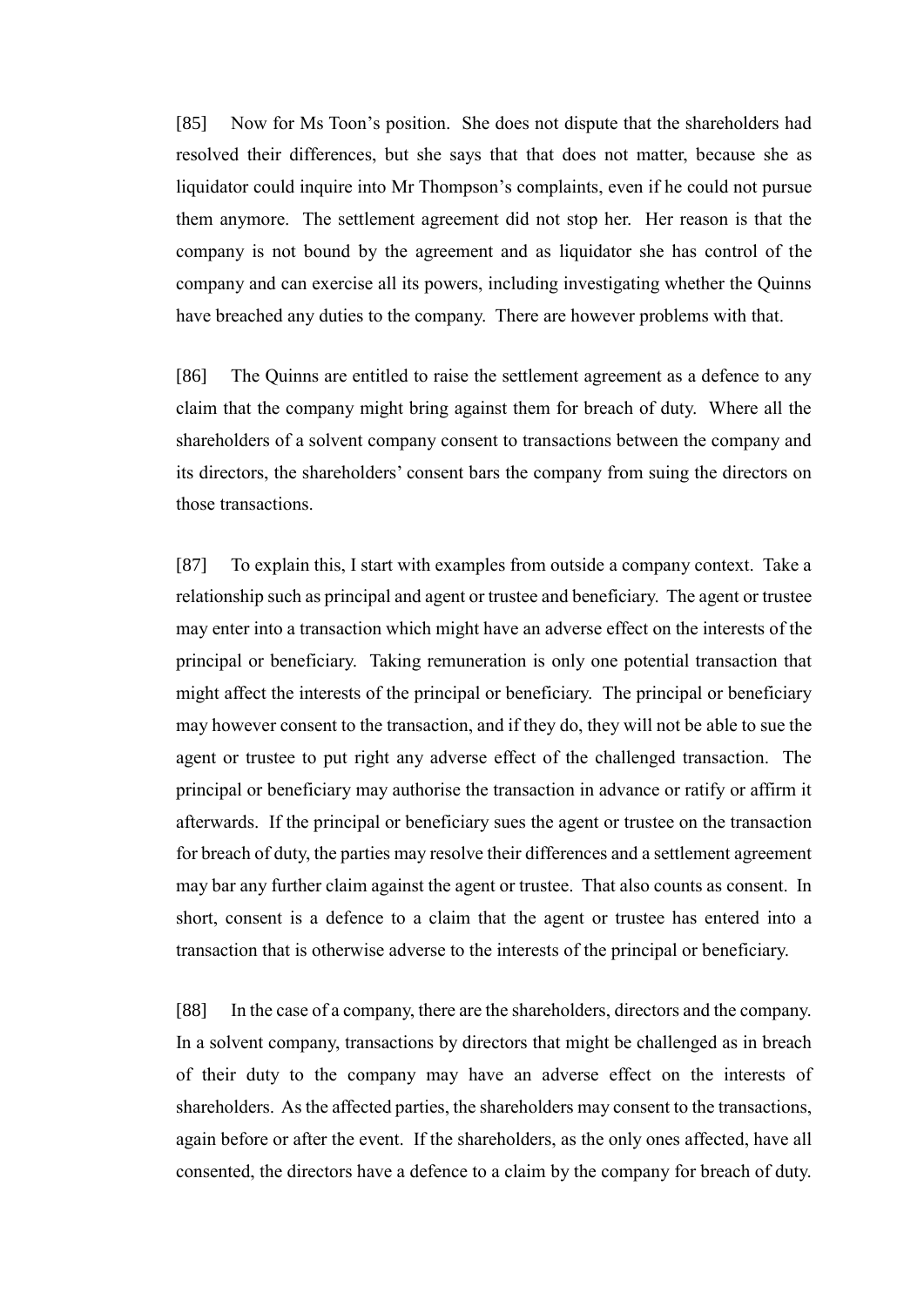Re Duomatic Ltd illustrates this.<sup>12</sup> A liquidator's claims against directors included recovery of salaries they had paid themselves when the payments had not been authorised by resolutions in general meetings of shareholders. The directors successfully argued and proved that the shareholders had consented to these payments. Buckley J said:

I proceed upon the basis that where it can be shown that all shareholders who have a right to attend and vote at a general meeting of the company assent to some matter which a general meeting of the company could carry into effect, that assent is as binding as a resolution in general meeting would be.

It did not matter whether the shareholders gave their consent at the same or different times.<sup>13</sup> Buckley J held that another challenged transaction was ultra vires. The shareholders' assent was not a defence to that part of the liquidator's claim.

[89] The *Duomatic* case has been treated as authority for a wider proposition than what I have stated here. In *Meridian Global Funds Management Asia Ltd v Securities Commission*, the Privy Council said:<sup>14</sup>

The unanimous decision of all the shareholders in a solvent company about anything which the company under its memorandum of association has power to do shall be the decision of the company.

[90] It has been questioned whether the Privy Council's dictum in *Meridian Global Funds Management Asia Ltd v Securities Commission*<sup>15</sup> applies under the Companies Act 1993, under which the board has management of the company.<sup>16</sup> However, at common law shareholders have the power to ratify director's decisions, for example in matters of their drawings and remuneration, and that power has been saved under s 177(4) of the Companies Act. The general objection to the *Duomatic* principle accordingly does not apply here. If the shareholders could ratify the Quinns' actions in a general meeting, they could also do so in the settlement agreement.

 $\overline{a}$ 

<sup>&</sup>lt;sup>12</sup> *Re Duomatic Ltd* [1969] 2 Ch 365 at 373.<br><sup>13</sup> *Raykay and Coopey I td y Boading* [1026]

<sup>13</sup> *Parker and Cooper Ltd v Reading* [1926] Ch 975 at 984.

<sup>14</sup> *Meridian Global Funds Management Asia Ltd v Securities Commission* [1995] 3 NZLR 7 (PC) at 12.

<sup>&</sup>lt;sup>15</sup> See n 14.

<sup>16</sup> Companies Act, s 128. For recognition of the issue, see *Ririnui v Landcorp Farming Ltd* [2016] NZSC 62, [2016] 1 NZLR 1056 at [167].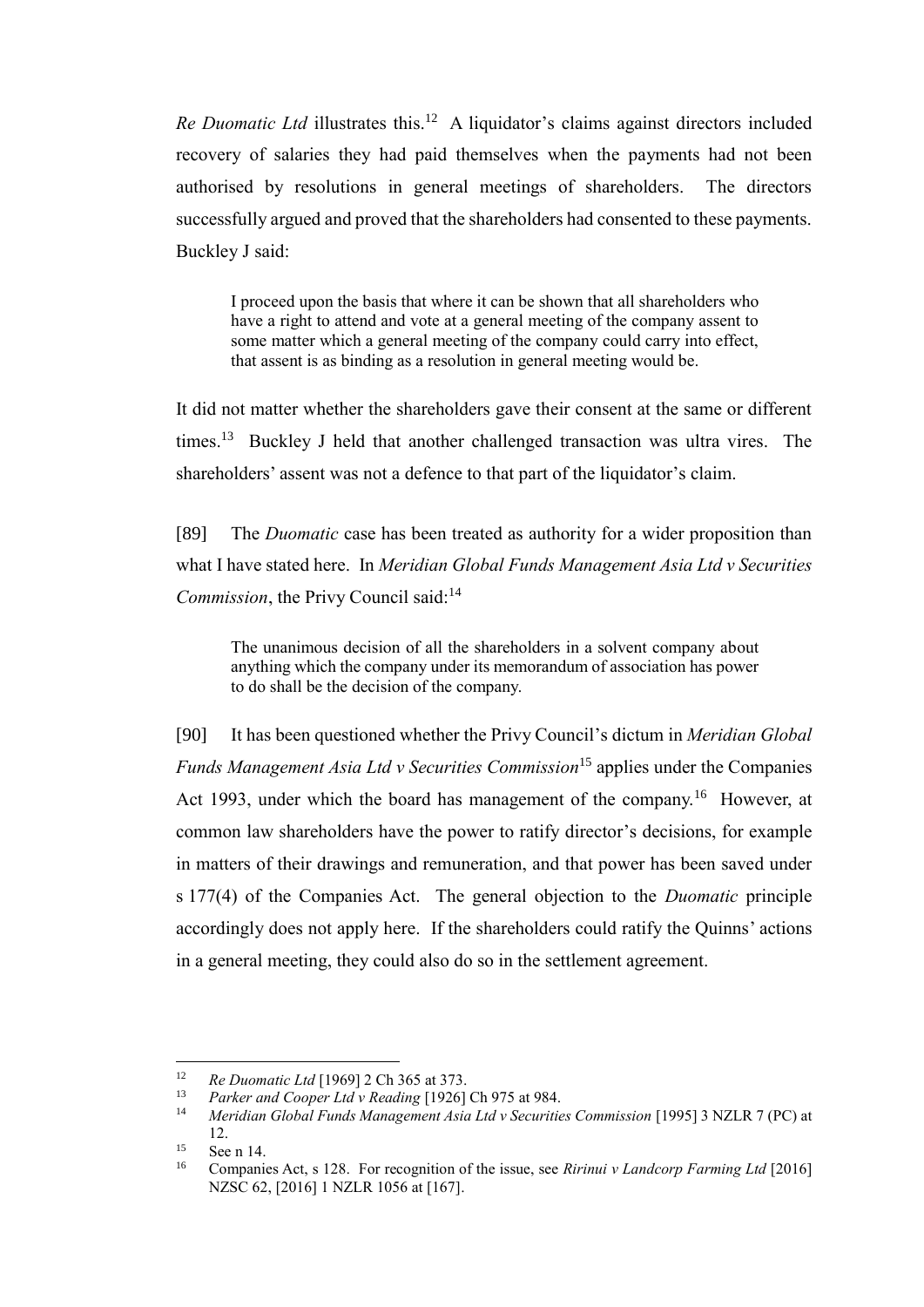# [91] In *Attorney-General v Ririnui* the Court of Appeal described the *Duomatic* principle as a matter of ratification:<sup>17</sup>

In its orthodox application …, the *Duomatic* principle is a rule of ratification, preventing a company from relying on its failure to comply with constitutional formalities to justify it in resiling from its binding obligation lawfully assumed by its agent. The principle permits corrections of technical non-compliance, to formalise an extant substantive decision which has the shareholders' unanimous if informal consent. Its purpose is to bar a company from relying upon failures of formality as a means of avoiding its legal obligations. Its sensible rationale is that in these circumstances it "would be idle to insist upon formality".

What justifies the relaxation of compliance with formalities is that the shareholders, who would otherwise stand to be adversely affected, have consented to the directors' transactions.

[92] *Duomatic* is authority that consent of affected shareholders is a defence to a claim by a liquidator suing directors for breach of duty where the alleged breach affects only those shareholders. I do not rely on it for any wider proposition. That will not apply in insolvent liquidations, where creditors' interests are adversely affected by directors' breaches of duty.<sup>18</sup> I add that I apply this consent principle similarly in a different context – approving liquidators' remuneration. In many insolvent liquidations, only a preferential creditor may stand to benefit from a reduction in the liquidators' remuneration. If that preferential creditor consents, there is no reason not to approve the remuneration sought.

[93] Under the settlement agreement, the shareholders all agreed on monetary adjustments between the company, the Thompsons and the Quinns. They were the only ones who stood to be adversely affected by the company's payments to the Quinns. The settlement meant that there would be no claims against the Quinns for alleged breaches of duties or for other transactions with the company. The shareholders' consent given in that agreement is a defence to those claims made by the liquidator in the name of the company against the Quinns.

 $17$ <sup>17</sup> *Attorney-General v Ririnui* [2015] NZCA 160 at [53].

<sup>18</sup> *Nicholson v Permakraft NZ Ltd* [1985] 1 NZLR 242 (CA).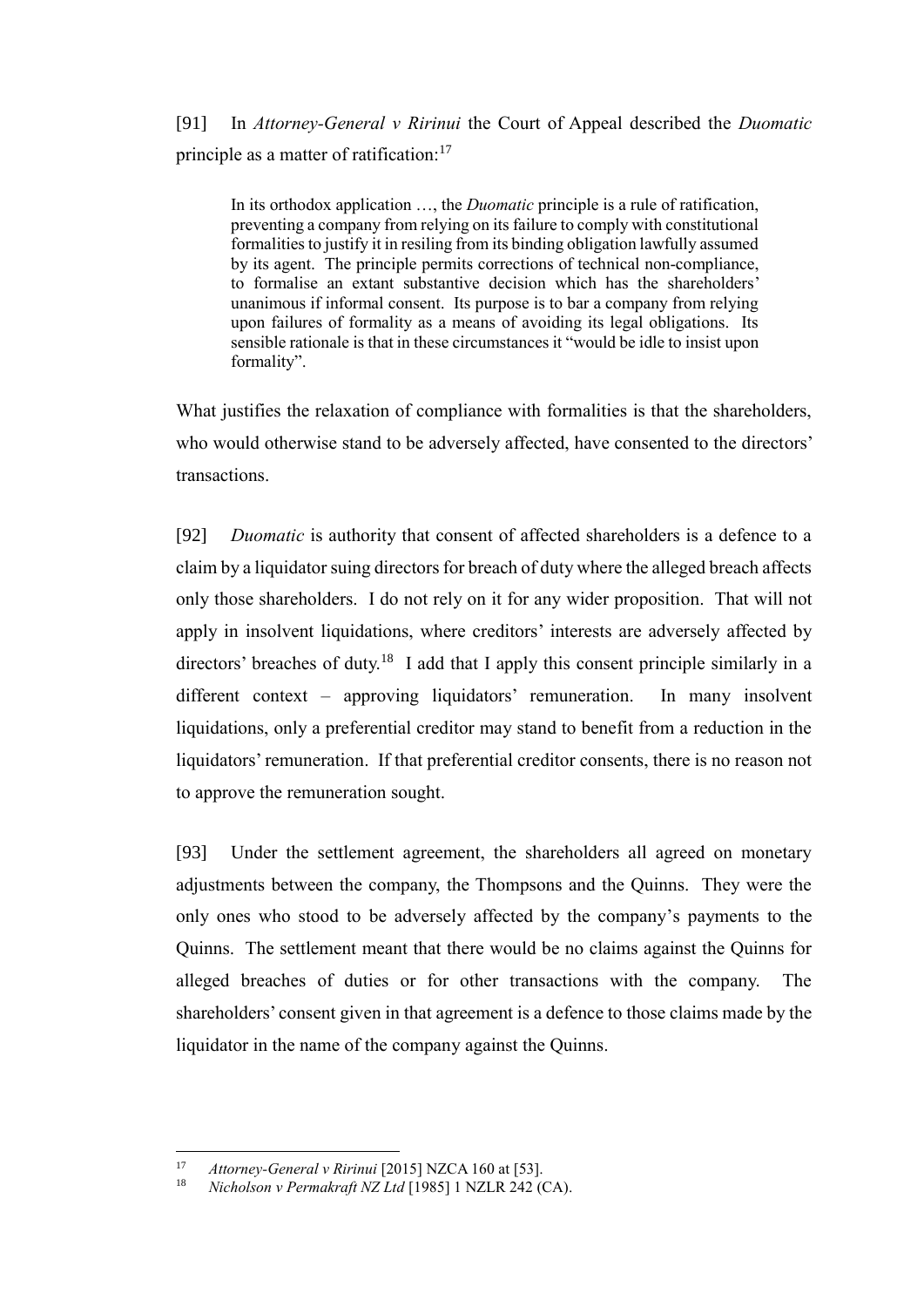[94] I have treated the settlement agreement as the shareholders' consent to the release of the Quinns from any claims by the company for breach of duty. But there is another way of considering the agreement – as a decision of the company itself. In a meeting the shareholders could pass resolutions in terms of the agreement. Such resolutions settling the proceeding, in which the company was a party and in which the Quinns were alleged to have acted oppressively and in breach of duty to the company, would ratify what they had done or, at least, release them from claims by the company against them as directors. Such a release would be a defence to any claim against them by the company and by any liquidator of the company. The shareholders had an alternative to voting on resolutions in a meeting. Under s 122 of the Companies Act, they could sign written resolutions, which would have the same effect as resolutions made in a shareholders meeting. Here the quorum requirement of 75% of the shareholders was satisfied, as all the shareholders signed the agreement. There are no particular requirements as to form, except that the resolutions must be written and signed by the shareholders. Under s 122(3A) they may be recorded in letters, telegrams, faxes, telex, electronic mail and similar means of communication. In *Sharrock v Wedd*, a deed in which the sole shareholder of a company agreed to appoint a director was held to be an effective resolution under s 122 appointing the director.<sup>19</sup> The agreement in this case also meets the formal requirements of s 122 and was signed by all the shareholders. The agreement was carefully prepared by lawyers and was signed after legal advice.

[95] It was objected that the settlement was no more than a shareholders agreement. But the agreement makes decisions for the company: the Kolmar Road property is to be sold, the investment portfolio is to be managed without new investments being made and the mechanism for making in specie distributions in a liquidation was changed. Admittedly some of these decisions were matters of management, but under the agreement the directors, whose conduct had been under attack, had the approval of all the shareholders to take those steps for the company. Ratification of directors' conduct is solely the business of shareholders but binds the company.<sup>20</sup> The settlement provisions of the agreement, which release the Quinns from liability, bind the company and bar it from suing the Quinns.

<sup>19</sup> <sup>19</sup> *Sharrock v Wedd* [2016] NZHC 1477.

Companies Act, s 177.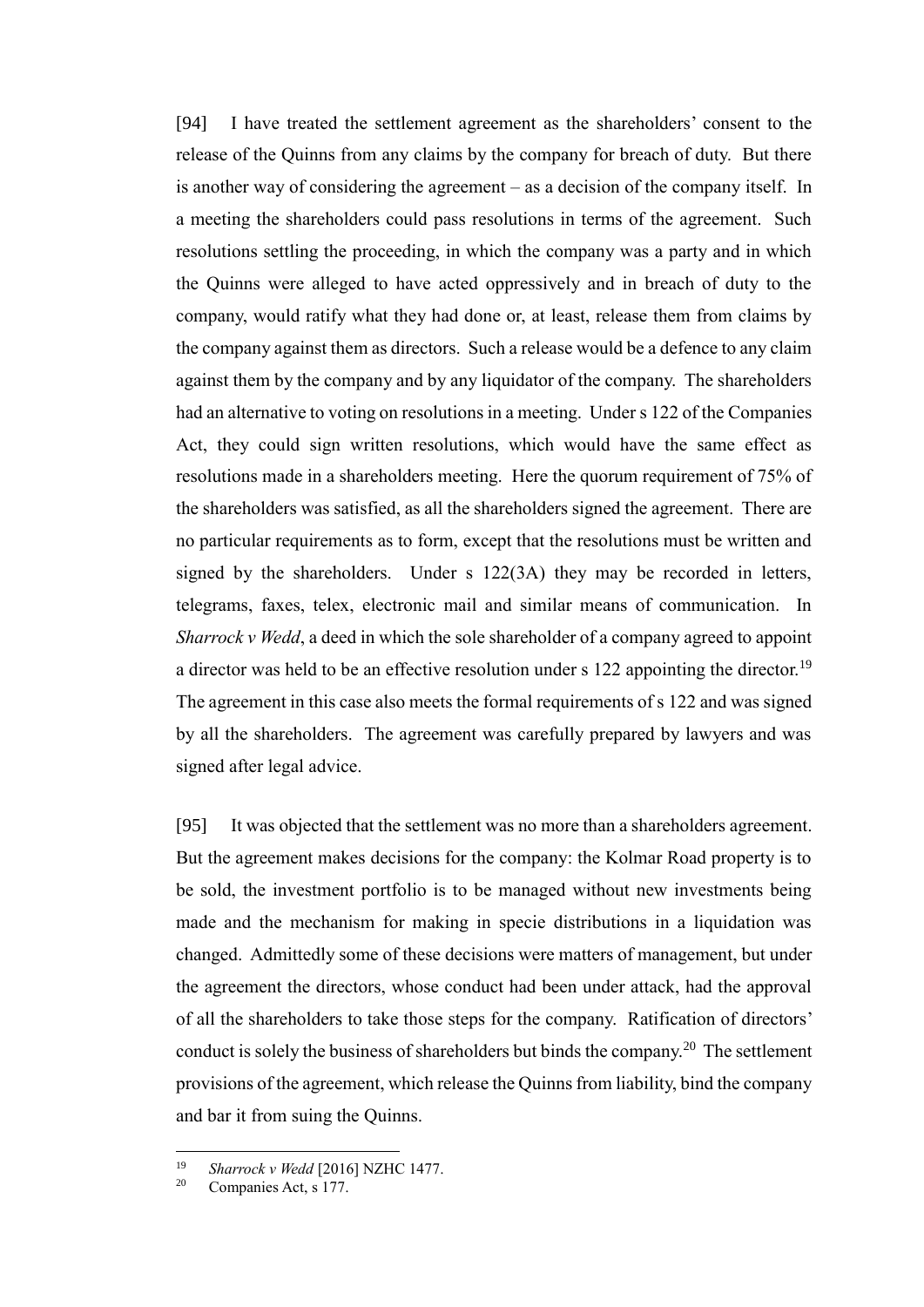[96] There is also a procedural reason why Ms Toon and the company could not sue the Quinns: any proceeding would be an abuse of process. In *Johnson v Gore Wood*, it was recognised that it would be an abuse of process for a party to begin a proceeding if they had compromised a claim by making a settlement agreement with the person they had sued.<sup>21</sup> Lord Bingham said about the rule in *Henderson v Henderson*:<sup>22</sup>

An important purpose of the rule is to protect a defendant against the harassment necessarily involved in repeated actions concerning the same subject matter. A second action is not the less harassing because the defendant has been driven or thought it prudent to settle the first; often, indeed, that outcome would make a second action the more harassing.

And Lord Millett said:<sup>23</sup>

In one respect, however, the principle goes further than the strict doctrine of res judicata or the formulation adopted by Sir James Wigram V-C, for I agree that it is capable of applying even where the first action concluded in a settlement. Here it is necessary to protect the integrity of the settlement and to prevent the defendant from being misled into believing that he was achieving a complete settlement of the matter in dispute when an unsuspected part remained outstanding.

*Nandro Homes Ltd v Datt* and *Nixon v Richardson* are New Zealand examples applying the principle. $^{24}$ 

[97] The question is whether it is abusive for Ms Toon or the company, instead of Mr Thompson, to sue the Quinns. In *Johnson v Gore Wood* Lord Bingham said that the test for abuse of process in this context:

… should in my opinion be a broad, merits-based judgment which takes account of the public and private interests involved and also takes account of all the facts of the case, focusing attention on the crucial question whether, in all the circumstances, a party is misusing or abusing the process of the court by seeking to raise before it the issue which could have been raised before. As one cannot comprehensively list all possible forms of abuse, so one cannot formulate any hard and fast rule to determine whether, on given facts, abuse is to be found or not.

Lord Millett warned:

 $21$ <sup>21</sup> *Johnson v Gore Wood* [2002] 2 AC 1 (HL).<br><sup>22</sup> At <sup>2</sup>2 <sup>22</sup> referring to Handaugan v Handaug

<sup>22</sup> At 32-33 referring to *Henderson v Henderson* [\(1843\) 3](https://www.iclr.co.uk/document/2001001366/casereport_79808/html) Hare 100, 114–115*.*

 $23$  At 59.

<sup>24</sup> *Nandro Homes Ltd v Datt* HC Auckland CIV-2008-404-6676, 16 March 2009 at [66]-[69] and *Nixon v Richardson* HC Auckland CIV 2010-404-1412, 1 September 2010 at [71]-[76].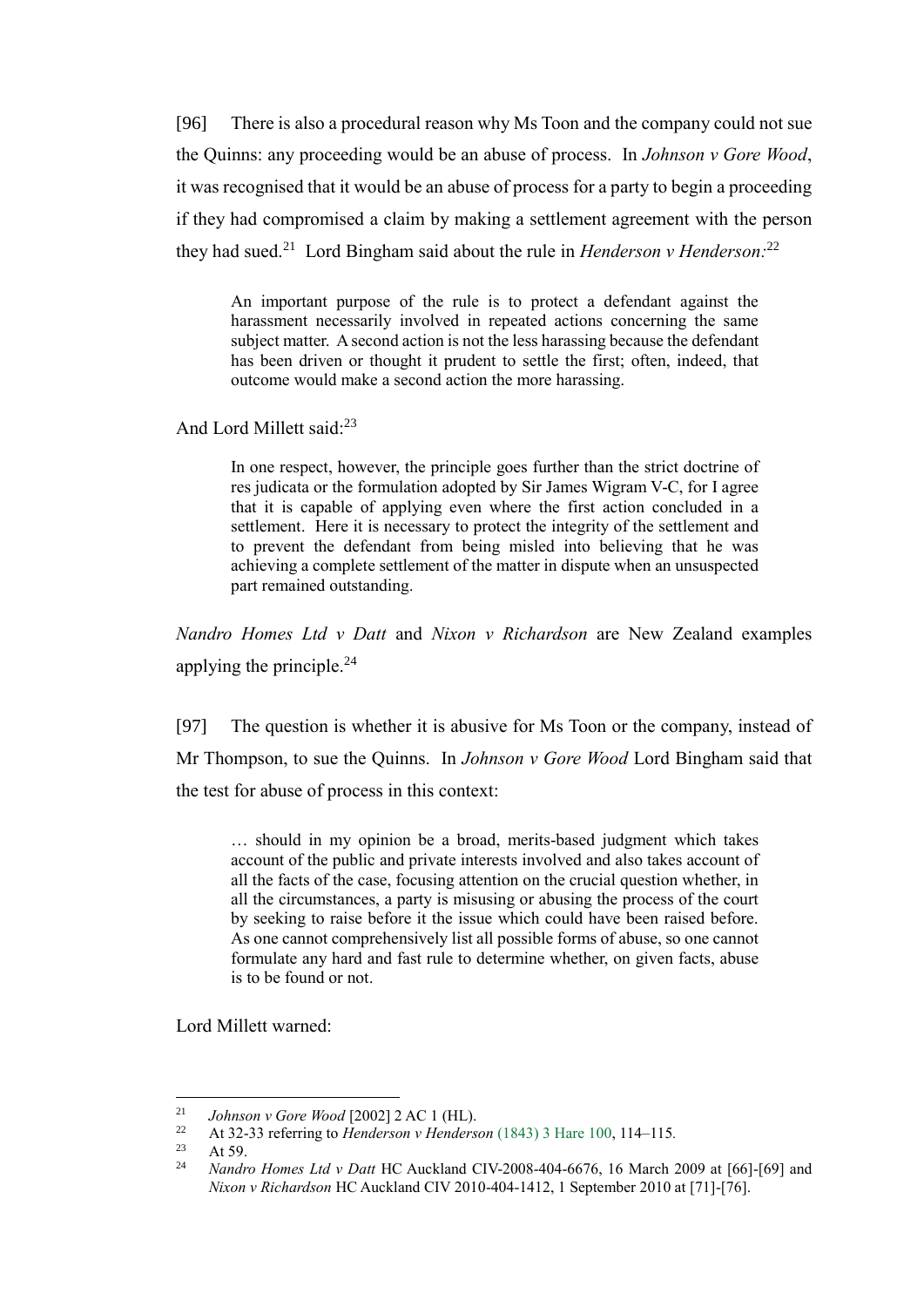Particular care, however, needs to be taken where the plaintiff in the second action is not the same as the plaintiff in the first, but his privy. Such situations are many and various, and it would be unwise to lay down any general rule. The principle is, no doubt, capable in theory of applying to a privy; but it is likely in practice to be easier for him to rebut the charge that his proceedings are oppressive or constitute an abuse of process than it would be for the original plaintiff to do so.

[98] In his s 174 proceeding Mr Thompson alleged oppressive conduct by the Quinns but asserted matters going to alleged breaches of duty by the Quinns to the company which adversely affected him. This was one of those occasions where a shareholder can sue a director for alleged breaches of duty to the company.<sup>25</sup> The matters that Ms Toon intended to claim against the Quinns were not as extensive as Mr Thompson's,  $26$  but she did not raise any new matters. Mr Thompson was the only shareholder who wanted her to go into these matters. He asked her to and she took it up. He got what he wanted – someone to continue hounding the Quinns when he could not do so himself. In that sense Ms Toon became Mr Thompson's proxy.

[99] *Shiels v Blakeley*, a decision on res judicata, gives guidance.<sup>27</sup> There were successive proceedings by members of a trade union challenging an amendment to a superannuation scheme. When the first failed, another union member, not a plaintiff in the first proceeding, sued on exactly same the matter. He was held to be a privy. The Court said of the test for a privy:  $28$ 

We conclude that there must be shown such a union or nexus, such a community or mutuality of interest, such an identity between a party to the first proceeding and the person claimed to be estopped in the subsequent proceeding, that to estop the latter will produce a fair and just result having regard to the purposes of the doctrine of estoppel and its effect on the party estopped.

[100] Here Mr Thompson is shareholder and Ms Toon is liquidator, a different relationship from that in *Shiels v Blakeley*. A liquidator is ordinarily independent of the shareholders of the company in liquidation. Ms Toon did show some independence, as she did not take up everything that Mr Thompson wanted her to and she ran matters her way. Nevertheless, she stepped into Mr Thompson's shoes in

 $25$ <sup>25</sup> Other occasions are derivative proceedings under s 165 of the Companies Act and, when the company goes into liquidation, s 301.

<sup>&</sup>lt;sup>26</sup> He wanted to pursue accounting fees as well.<br><sup>27</sup> Shigley Blakelay [1086] 2 NZI B 262 (CA)

<sup>&</sup>lt;sup>27</sup> *Shiels v Blakeley* [1986] 2 NZLR 262 (CA).

At  $268.$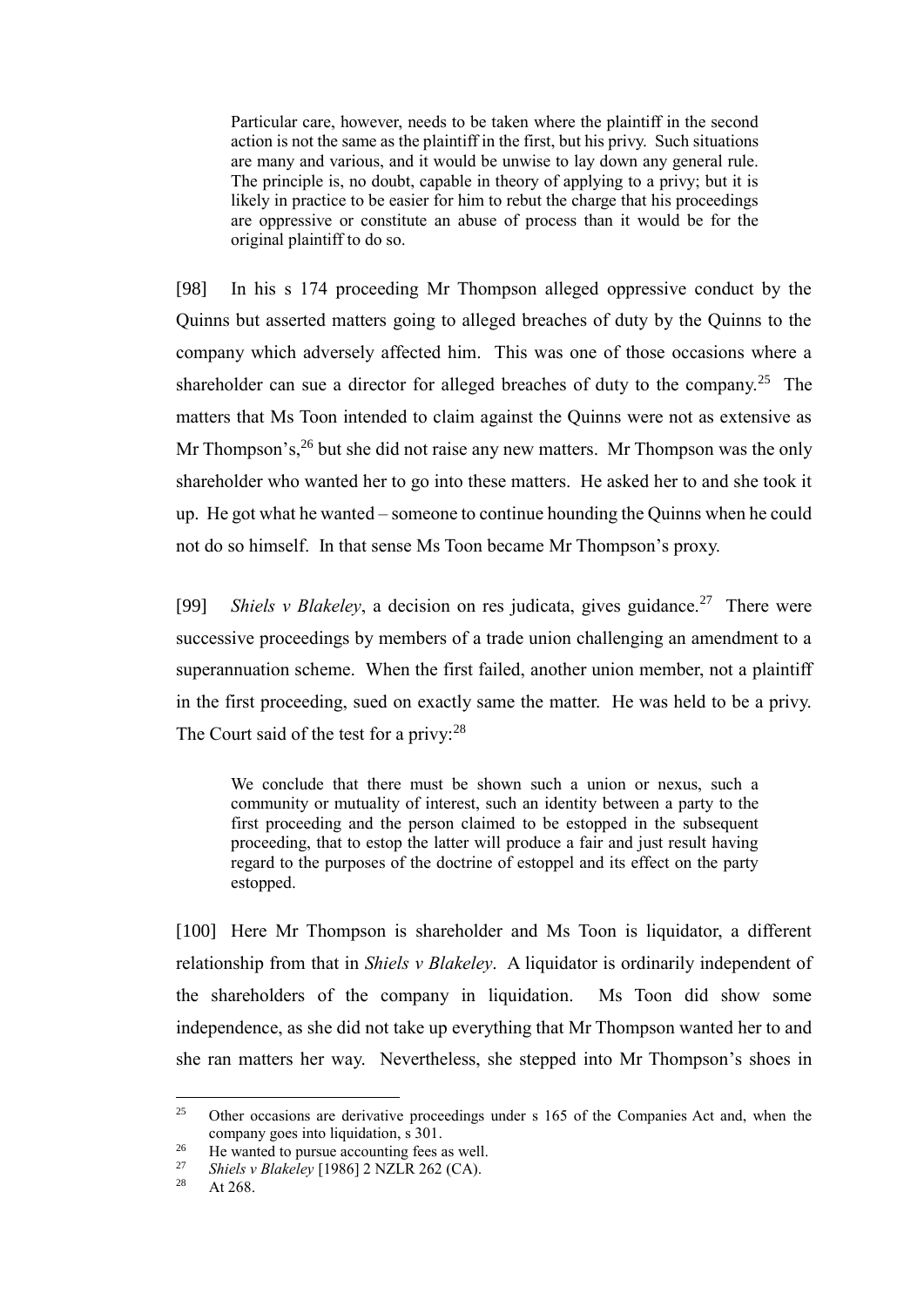continuing claims that only he wanted to make, when he could not. In *Johnson v Gore Wood* Lord Bingham compared res judicata and abuse of process:<sup>29</sup>

The underlying public interest is the same: that there should be finality in litigation and that a party should not be twice vexed in the same matter. This public interest is reinforced by the current emphasis on efficiency and economy in the conduct of litigation, in the interests of the parties and the public as a whole.

The parties committed considerable resources for the Thompsons' s 174 proceeding. Having settled that proceeding, they should not have to commit yet more resources to run the same dispute again. That would offend the public interest identified by Lord Bingham. The fact that Ms Toon has taken up the matter as liquidator makes no difference. Any proceeding by Ms Toon against the Quinns rerunning Mr Thompson's complaints would be an abuse of process.

[101] After the hearing Mr Blanchard QC filed a memorandum with a copy of Venning J's decision in *Westpac New Zealand Ltd v Anderson*. 30 In that case an abuse of process argument was rejected. The case also raised res judicata questions, but they are not relevant here. The defendant contended that the outcome of earlier criminal proceedings meant that Westpac could not sue, but that does not apply here. The interest for this case is that the defendant had been sued in an earlier proceeding which had settled. The defendant had been director and shareholder of a company which Westpac put into receivership. The receivers sued the director in the name of the company for money had and received and for knowing receipt. The causes of action were directed at recovering money paid into the director's personal bank accounts from the company's account.<sup>31</sup> The case settled at mediation. In the new proceeding Westpac sued the director in deceit and conspiracy to defraud in respect of a letter of credit facility which had been used to obtain payments from Westpac for fictitious transactions. Venning J held that the scope of the receivers' proceeding was quite different from Westpac's.<sup>32</sup> He did not find any abuse of process. Unlike the Quinns, the defendant was not in peril of being sued twice for the same matter. Because of the absence of overlap in that case, it does not help Ms Toon.

 $\overline{a}$ 

<sup>29</sup> *Johnson v Gore Wood* [2002] 2 AC 1 at 31.

<sup>30</sup> *Westpac New Zealand Ltd v Anderson* [2019] NZHC 979.

 $31$  At [63].

At  $[63]$ .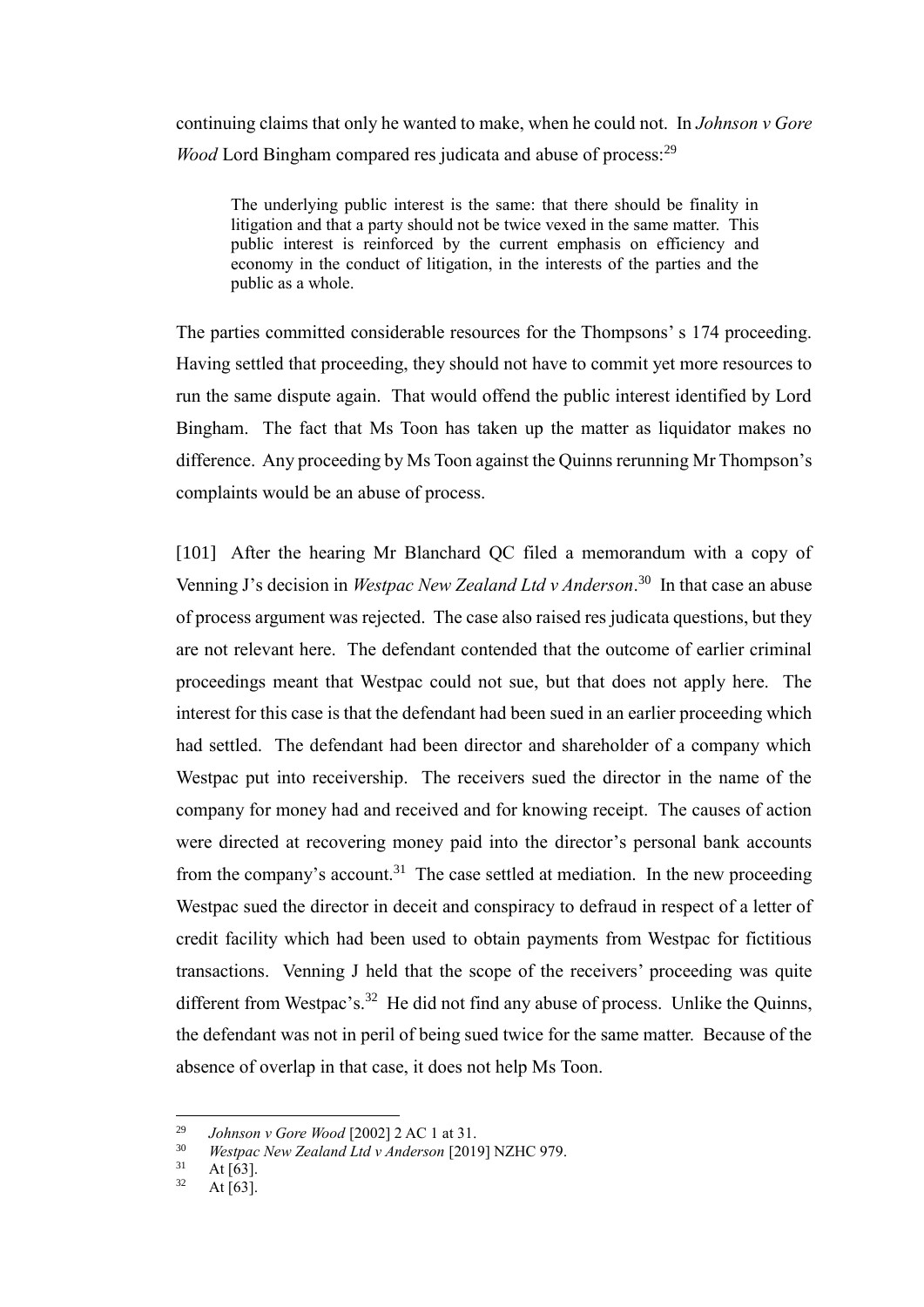[102] The shareholders' consent to the release of claims against the Quinns, the company's release by the shareholders' resolution and the abuse of process by Ms Toon in claiming against the Quinns over the matters settled in the agreement all give legal reasons why she cannot say that she was free to investigate possible breaches of duty by the Quinns and get them to accept adjustments to their distributions on account of Mr Thompson's complaints. Ms Toon is not a lawyer and cannot be expected to know the legal rules on which these reasons are based. But a competent insolvency practitioner would have recognised that the shareholders had settled their differences and therefore she did not have to deal with those differences in the liquidation. If she had obtained legal advice, I expect a competent lawyer would advise her that the matters settled by the shareholders did not need to be reopened. She says that she did consult a lawyer, but she did not give evidence what that advice was. For all I know, she may have required the lawyer to support her in a decision she had already made. If she received inadequate advice from her lawyer, she can take it up with him.

[103] For Ms Toon it was submitted that the decision was a matter of commercial judgment and in such matters, the court will only intervene where there has been fraud, the liquidator did not exercise their discretion bona fide or no reasonable liquidator would act as Ms Toon did.<sup>33</sup> I accept that there was no fraud or lack of good faith, but it must have been clear to Ms Toon at the outset that nothing good could come of reopening Mr Thompson's complaints when all the shareholders had made a formal agreement to bury the hatchet. She cannot say that she did not know. Mr Quinn made it clear that he relied on the settlement and that she did not have to investigate Mr Thompson's complaints. Her explanation for disregarding him, that the company was not bound by the agreement, is unsound. Her disregard of the agreement is inconsistent. She accepted and went along with the in specie distribution of assets, as the agreement provided, but would not accept those parts of the agreement barring claims against the Quinns. As she could not hope to recover anything by investigating what had already been settled, it was unreasonable and inefficient for her to take the matter any further once she knew of the settlement. No competent liquidator would have taken the matter up. It was against common sense.

 $33$ <sup>33</sup> Citing *Leon v York-o-Matic Ltd* [1966] 1 WLR 1450 and *Cardis v Pardington* (1996) 7 NZCLC 261,211 (CA).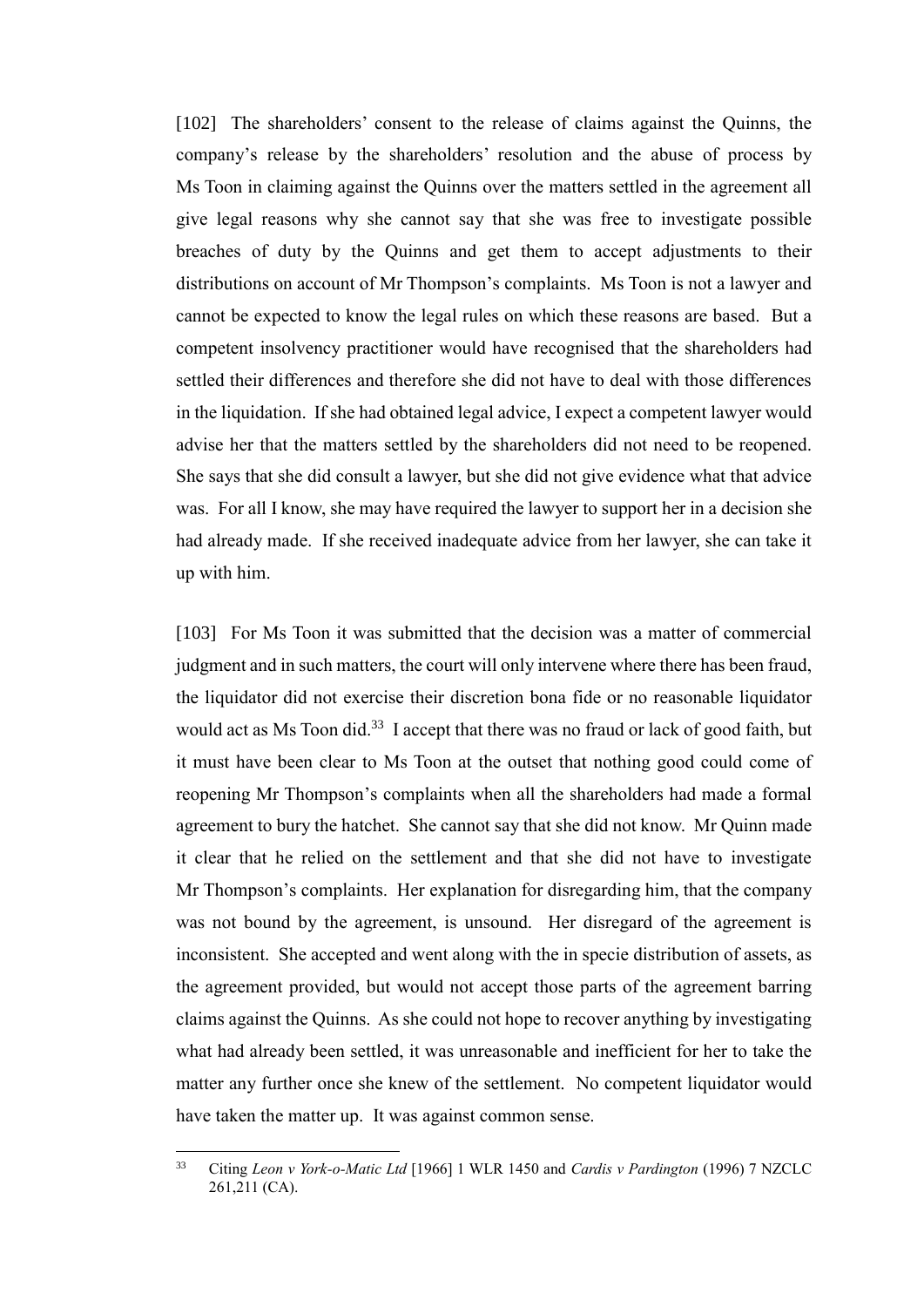[104] Ms Toon's lawyer's letter of 20 December 2018 explains that she would no longer pursue the Quinns for the proposed adjustment as it would not be economic to do so. While that is correct, it does not excuse her earlier decision to open the investigation into Mr Thompson's complaints. By December 2018 her investigation had already run up considerable costs and tainted the liquidation.

#### **What were the effects of Ms Toon enquiring into Mr Thompson's complaints?**

[105] This question is required before the remuneration issue can be considered. It might be thought that Ms Toon's investigation of Mr Thompson's complaints and the steps she took as a result might be cut off from the rest of the liquidation, leaving her to claim remuneration for everything else she did. But the effects extended beyond that.

[106] Ms Toon bought into Mr Thompson's complaints. While she went through the motions of giving the Quinns the opportunity to reply to her findings, she did not show any interest in his responses, including his reliance on the settlement agreement and his answers on the substance of Mr Thompson's complaints. She did not read the materials about the s 174 proceeding sent to her by the Quinns' counsel. She had decided that the Quinns should accept the adjustment she had proposed and dragged the chain in making distributions to put some pressure on the Quinns to do what she wanted. Those delays in turn generated more activity with Mr Quinn pressing for explanations why distributions had not been made.

[107] She viewed Mr Quinn with suspicion and as someone not to be trusted. That soured the liquidation. Ordinarily in a solvent liquidation it would be expected that a director would work with the liquidator to provide records and get assets in, but that did not happen here. That can be seen with Mr Quinn's contacting Craigs about the investment portfolio and Ms Toon telling him off for usurping her authority as liquidator.

[108] She took a fault-finding approach, when the circumstances did not call for it. She criticised the Quinns for not having the company put into liquidation after the Nelson St property was sold. Not only did she not accept his explanation about using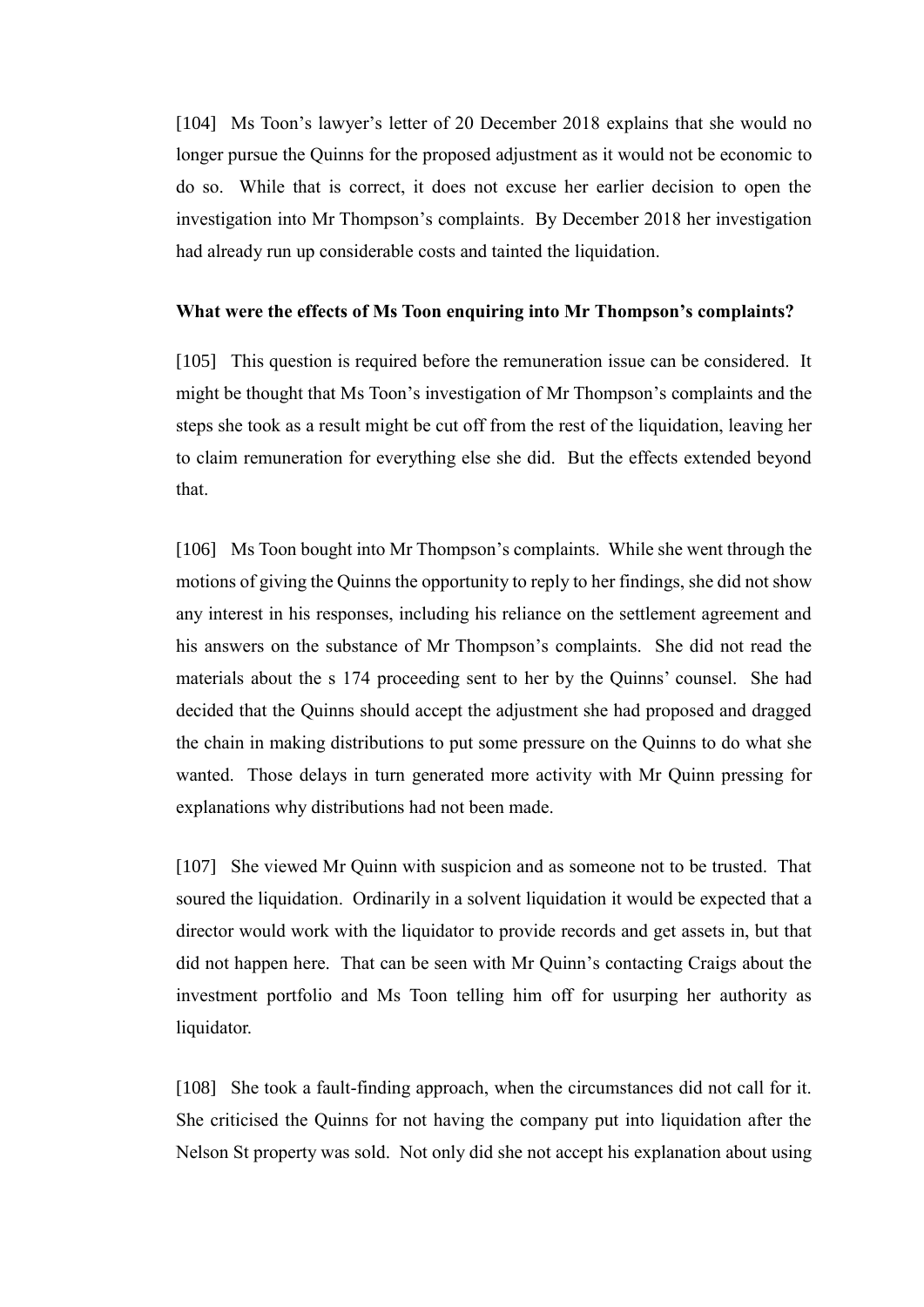up tax losses, but she did research on the tax law to disprove him. That had nothing to do with the liquidation.

[109] While Mr Quinn gave her company records to carry on the liquidation, she demanded more, going back five years before liquidation, in strong terms threatening use of s 261 of the Companies Act. This was unnecessary. She did not need them to carry out the liquidation provided in the settlement agreement.

[110] In the hearing Mr Quinn was criticised for being too aggressive and too quick to take legal steps. Early on he found that the liquidation was going in a direction not intended in the settlement agreement. He pointed that out to Ms Toon in correspondence, but without success. In a liquidation a shareholder, concerned that a liquidator has taken a wrong turn, has few formal remedies. One is under s 286 of the Companies Act – to give notice to the liquidator to comply with their duties and if the non-compliance continues, then to apply to the court for orders. Another is to call for a shareholders' meeting under s 258. Mr Quinn instructed his lawyers to give the notice under s 286. That had no effect. He did not apply to court immediately. He required Ms Toon to call a shareholders meeting. His plan was to put resolutions that would require Ms Toon to carry on with the liquidation without pursuing the Quinns on the matters that had been settled, but Ms Toon would not have it. While the meeting went ahead, the Quinns left after objecting to Ms Toon having a lawyer there. In hindsight they cannot be criticised. Ms Toon was planning on having an agreement made which would require the Quinns to take the adjustment she was seeking. While she had a legal adviser, they did not. They would have been at a disadvantage. The Quinns brought their s 286 application only after other efforts had failed. They cannot be criticised for acting too early. Delay may have counted against them.

[111] Mr Parsons, who had carried out the practice review, commented that this liquidation file had much more correspondence than would normally be expected in a liquidation of this sort. That was a sign of the difficulties in the liquidation.

[112] Ms Toon did not approve of Mayston Partners Ltd doing the accounting work, given the directors' relationship with Mr Quinn. The falling out between Ms Toon and Mayston Partners Ltd is another consequence of her suspicious view of Mr Quinn.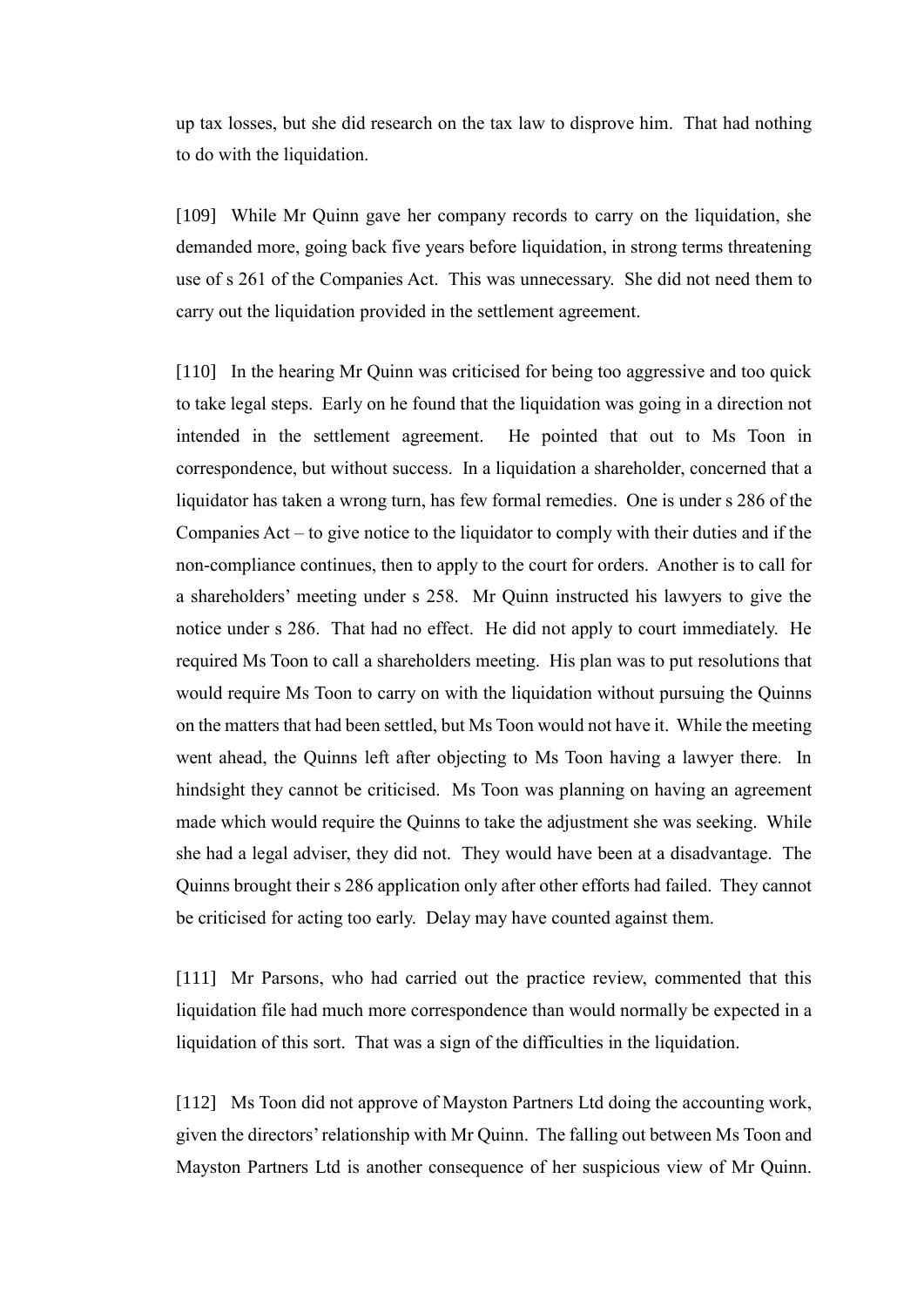She says that Mr Mayston abruptly refused to do any more work on Investacorp accounts. But Mr Quinn has attached copies of emails showing that Mr Mayston advised Ms Toon that he had completed the work. She considered that more work was required. He sent her terms of engagement, but she refused to sign them and said that she remained concerned about a possible conflict of interest. They then agreed that she would make other arrangements.

[113] The litigation with its associated effort, time and expense is also a consequence of Ms Toon's wrong turning at the outset.

[114] In summary, the effects of Ms Toon taking up Mr Thompson's complaint and wrongly pressing the Quinns to accept her proposed adjustment were extensive, led to a lack of co-operation, strained relationships between Ms Toon and the Quinns, extra work that could have been avoided and added enormously to the costs of the liquidation.

#### **How much should Ms Toon receive for her remuneration?**

[115] The expenses and remuneration of Ms Toon as liquidator are payable out of the assets of the company.<sup>34</sup> She cannot require the shareholders or any of them personally to pay her remuneration. As the company was put into liquidation by court order and as she claims at more than the rates allowed under s 276 and 277 of the Companies Act, she needs a court order approving her remuneration.<sup>35</sup> Even if the liquidation had gone smoothly, she would still have had to apply. She is entitled to reasonable remuneration. She has the burden of showing that her remuneration is reasonable.

[116] The leading New Zealand case is *Re Roslea Path Ltd (in liq)*.<sup>36</sup> The decision deals extensively with the principles and practice on applications to fix liquidators' remuneration. For this case it is not necessary to address every point in the decision. It held that in fixing a liquidator's remuneration the court is determining the fairness and reasonableness of what has been charged when measured against the work undertaken and the result achieved. Fair and reasonable remuneration is the value of

 $\overline{a}$ 

<sup>&</sup>lt;sup>34</sup> Companies Act 1993, s 278.

Companies Act 1993, s 276(2).

<sup>36</sup> *Re Roslea Path Ltd (in liq)* [2013] 1 NZLR 207.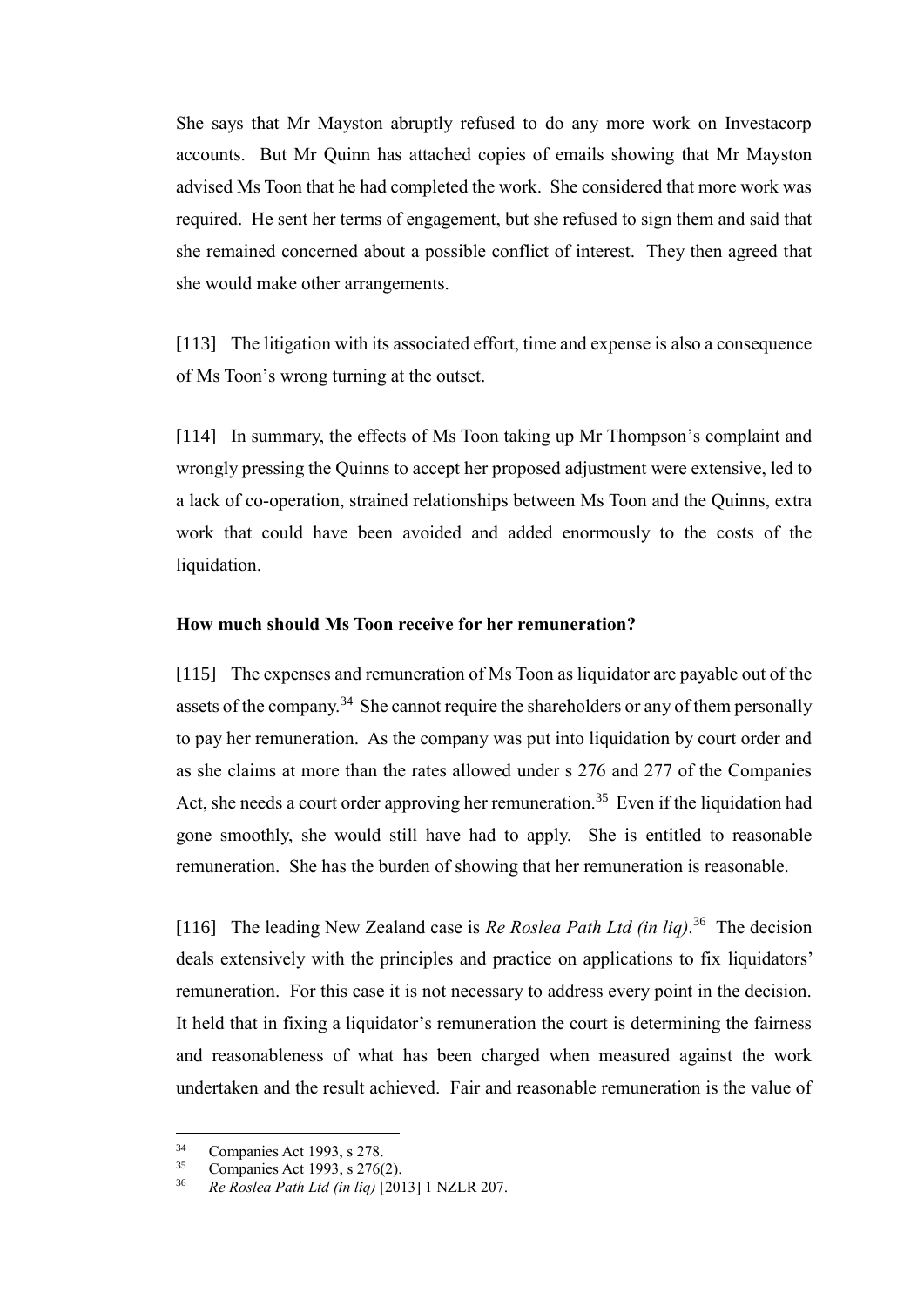the services to the creditors and shareholders. Value is an elusive concept which goes beyond mathematical application of hourly rates to hours spent in administering the company's affairs. The principles applied on reviewing lawyers' costs were analogous.<sup>37</sup>

[117] It referred<sup>38</sup> with approval to an Australian decision, *Conlan v Adams* that suggested non-exhaustively categories where time had not been used reasonably:<sup>39</sup>

- (a) work beyond the power of the liquidator;
- (b) work done negligently;
- (c) unnecessary work (covering decisions to carry out work and overservicing);
- (d) work by people with inappropriate seniority; and
- (e) work at inappropriate rates.

[118] The judgment encouraged liquidators to disclose relevant information as to remuneration to creditors and shareholders during the liquidation. The court also noted that the liquidators' costs associated with applications to fix remuneration are to be treated as costs of the liquidation, unless the court orders otherwise. The statements in the judgment as to a proportionate approach have statutory support. Section 253 of the Companies Act, which sets out the principal duty of a liquidator, is subject to the requirement "in a reasonable and efficient manner".

[119] It quoted a dictum in *Re Medforce Healthcare Services Ltd (No 1)* that the court reviews only remuneration, not expenses of the liquidator.<sup>40</sup> There is however a qualification to that. If liquidators take a course of action which is not required for the liquidation, the court may disallow both their expenses and their remuneration for that course of action. It would be absurd to refuse their remuneration while still allowing their expenses for the same matter. The legal basis is that regardless of the court's power of review of remuneration under ss 276 and 284, liquidators have no right to

 $37$ <sup>37</sup> *Re Roslea Path Ltd (in liq)* [2013] 1 NZLR 207 at [102] and [103].

At [82].

<sup>39</sup> *Conlan v Adams* [2008] WASCA 61, (2008) 65 ACSR 521.

<sup>40</sup> *Re Roslea Path Ltd (in liq)* [2013] 1 NZLR 207 at [45]; *Re Medforce Healthcare Services Ltd (No 1)* [2001] 3 NZLR 145 (HC) at [18].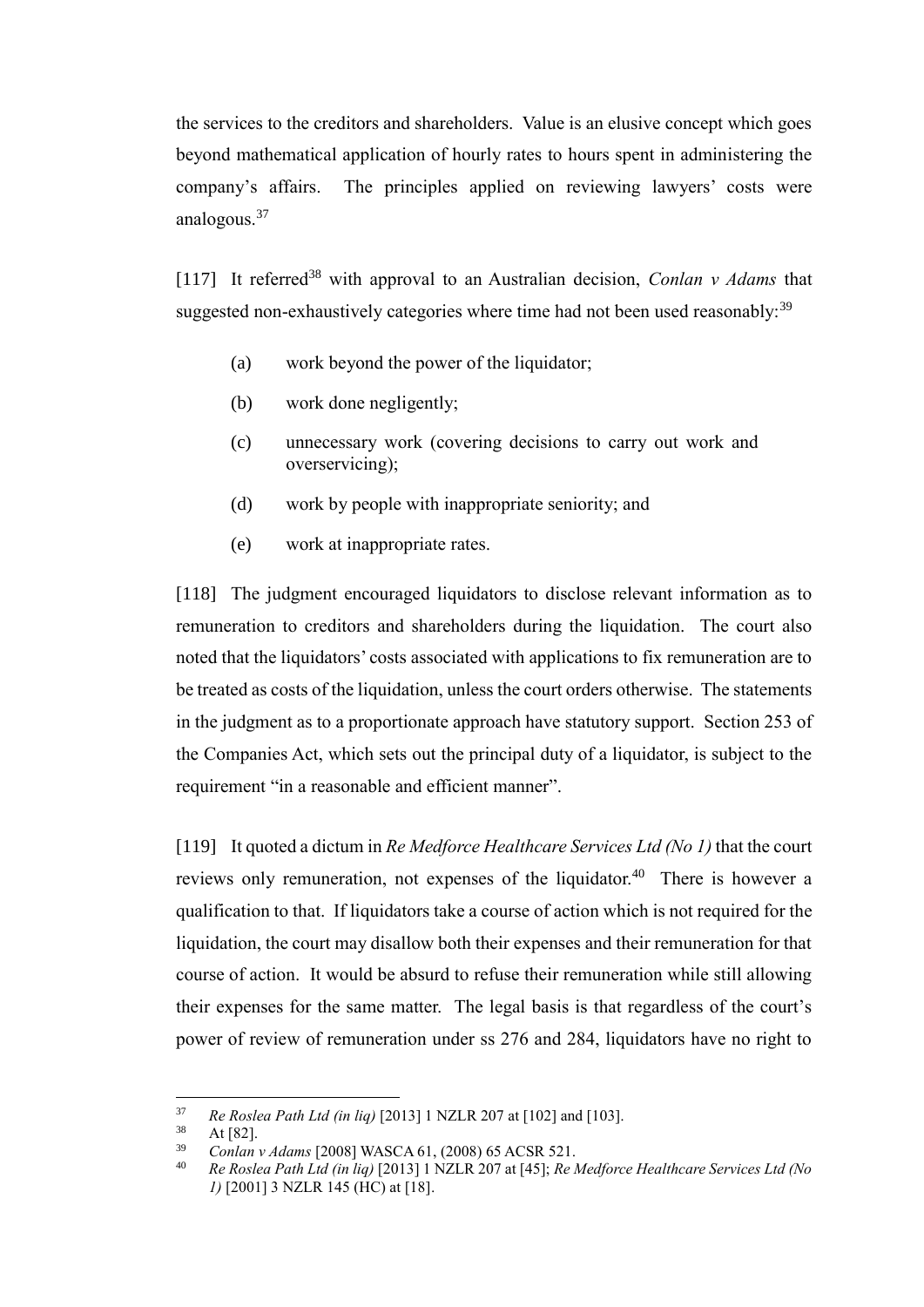claim for expenses not required for a liquidation. Under Schedule 7(1) of the Companies Act 1993 liquidators may be paid only "the fees and expenses *properly incurred*". 41

[120] Ms Toon's hourly rates (excluding GST) were:

| (a) | Liquidator                | \$350 |
|-----|---------------------------|-------|
| (b) | Chartered accountant      | \$220 |
| (c) | Senior insolvency manager | \$200 |
| (d) | Insolvency manager        | \$180 |
| (e) | Office assistant          | \$120 |

These were accepted as reasonable. In my experience they are consistent with rates charged by Auckland insolvency practices of a comparable size.

[121] In an affidavit sworn in July 2019, Ms Toon said that applying those rates her fees came to \$86,956 (excluding GST) as at 5 July 2019. She estimated fees to complete the liquidation would be \$20,340, giving a total of \$107,296. Mr Parsons has reviewed that and considers that some of her charges are excessive:

- (a) Too much time was spent on completing financial statements after Mayston Partners was no longer engaged. He would deduct \$2,259.
- (b) Too much time was spent on the second report to shareholders (9.4 hours). He would deduct \$1,140.
- (c) He would allow \$15,732 for administration, less than the amount claimed.

[122] When those are taken into account, her remuneration would reduce to \$101,729. Ms Toon accepts his criticism and claims that amount for her remuneration.

 $41$ <sup>41</sup> *Re Shaftspry Ltd (in liq), Horton v Cowley (No 2)* [2014] NZHC 20 at [19], *Re Rayland Investment Ltd, Fann v Norrie* [2017] NZHC 2019 at [15].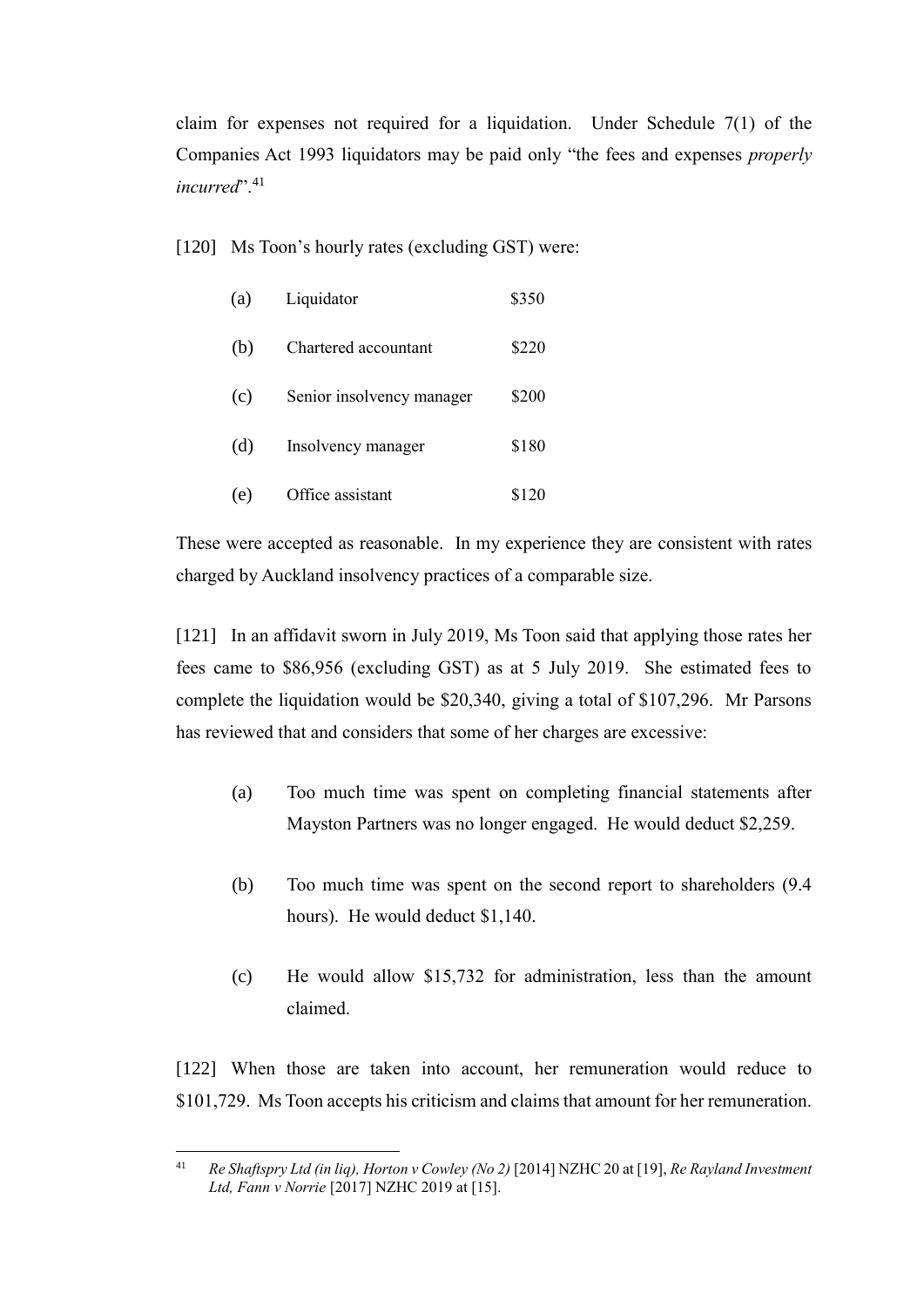In addition to GST, she also claims expenses and legal fees incurred in the liquidation, including this proceeding. Mr Parsons' assessment of her remuneration assumes that Ms Toon was entitled to investigate Mr Thompson's complaint and take all the steps that followed from that.

[123] In reply to an earlier affidavit of Ms Toon giving her fees at 28 February 2019 at \$68,940 (excluding GST), Mr Bethell has assessed that about 65% of the charges were related to the investigation of the Thompson complaint and steps taken in consequence. When he made that affidavit, he did not have all Ms Toon's time records. His assessment is broad brush.

[124] Ms Toon's remuneration claim is too high because she spent time on unnecessary work, investigating Mr Thompson's complaints, and that had other effects on the liquidation which added to its length and the time spent on it. It led to differences with the Quinns, pursuit of a fruitless claim against them, increased correspondence, the notice under s 286 of the Companies Act, the shareholders meeting, the application under s 286, requests for unnecessary documents, digging into past transactions that had nothing to do with the liquidation (the sale of Nelson St), delays in completing accounts and delays in distributions. None of this was reasonable or efficient. Nor did it give value to the shareholders. She should not be paid for it.

[125] In some cases fixing liquidators' remuneration, it is possible to separate the good from the bad and to make deductions for those parts where the claim is excessive.<sup>42</sup> But that is not possible here. Ms Toon took a wrong turn early in the liquidation and that affected much of what followed. Instead, I assess the matter afresh based on what a competent liquidator would likely charge.

[126] I apply an average hourly rate of \$263 plus GST. I have derived that from Ms Toon's breakdown of fees as at 28 February 2019. She charged \$30,990 for 88.6 hours of her own work and \$34,708 for 161 hours of Ms Borrie's work. They worked most on the liquidation. Attendances by other staff are few, relatively insignificant, and can be disregarded. The average is obtained by dividing the total of Ms Toon's and Ms Borrie's charges by the total hours they worked. In a liquidation that ran more

 $\overline{a}$ 

<sup>42</sup> *Re Roslea Path Ltd (in liq)* [2013] 1 NZLR 207 is an example. See [230], [231], and [239].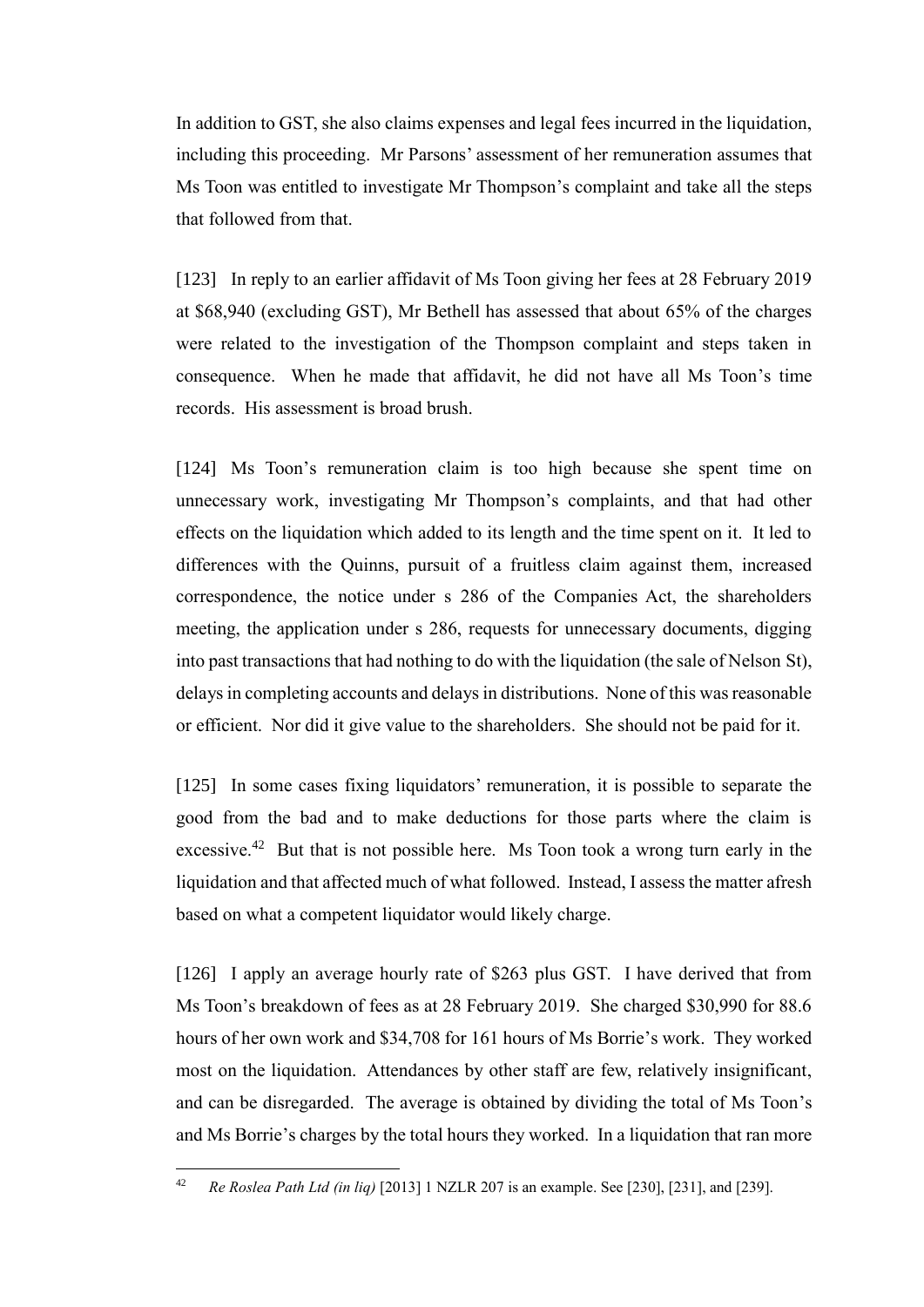smoothly than this, Ms Toon is unlikely to have given the matter so much attention and would leave Ms Borrie to do more. Accordingly, this average slightly favours her. The rate is consistent with many average rates claimed in approvals for insolvent liquidations I have considered – usually in a range \$250-\$300 per hour.

[127] I assess hours required for categories of tasks. The witnesses who have considered the remuneration issue have put Ms Toon's work into different categories. Mr Bethell has seven categories. Mr Parsons has 29. I prefer Ms Toon's 10 categories in her fee breakdown as at 28 February 2019 as giving a starting point for assessing her reasonable remuneration:

- (a) Commencement: Initial discussions regarding liquidation process including meetings, reviewing appointment documentation and legal documents
- (b) Statutory: Preparing and filing liquidator's reports with the Companies Office, obtaining company records, advising IRD and ACC
- (c) Asset realisation: Correspondence with accountant and shareholder regarding bank accounts, Craigs Investments portfolio, liaising with three banks regarding term deposits, Kolmar Road Partnership dealings
- (d) Creditors including shareholders: correspondence with all shareholders including initial meetings
- (e) Administration: Correspondence and subsequent administrative matters, filing, cashbooks, scanning, etc
- (f) Meeting of shareholders: Preparation and attendance at liquidators meeting at request of Clive Quinn
- (g) Investigations: Investigations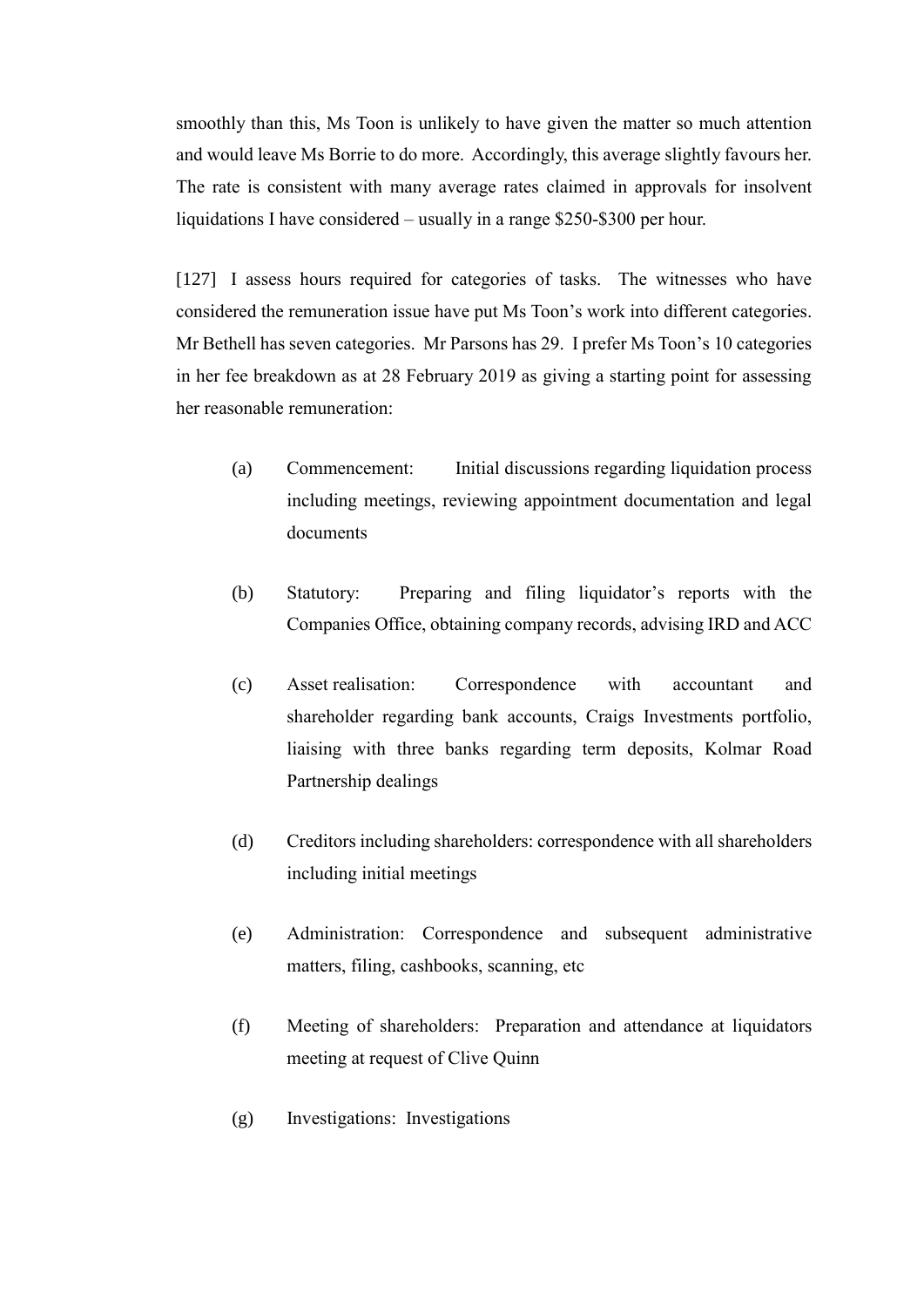- (h) Legal: Replying to legal action taken by the Quinn interests including meetings with lawyers, preparation of affidavits
- (i) Taxation/accounts: Preparing & filing GST returns, correspondence with accountant regarding financial accounts & tax returns, review, queries & approval of 2018 and 2019 accounts 7 tax returns for both IHL and KRP
- (j) Distributions to shareholders: Preparing distributions including calculations and statements to shareholders, verifying shareholdings as per companies office, review of constitution/

[128] I delete some of these categories and add others. I assess the time required for the tasks as follows:

| (a) | commencement:                             | 8.4 hours |
|-----|-------------------------------------------|-----------|
| (b) | statutory:                                | 8 hours   |
| (c) | asset realisations:                       | 10 hours  |
| (d) | dealing with Mr Thompson's complaints:    | 18 hours  |
| (e) | other dealings with shareholders:         | 8 hours   |
| (f) | administration:                           | 12 hours  |
| (g) | taxation/accounts:                        | 15 hours  |
| (h) | distributions:                            | 10 hours  |
| (i) | application for approval of remuneration: | 6 hours   |
| (j) | complete liquidation:                     | 10 hours  |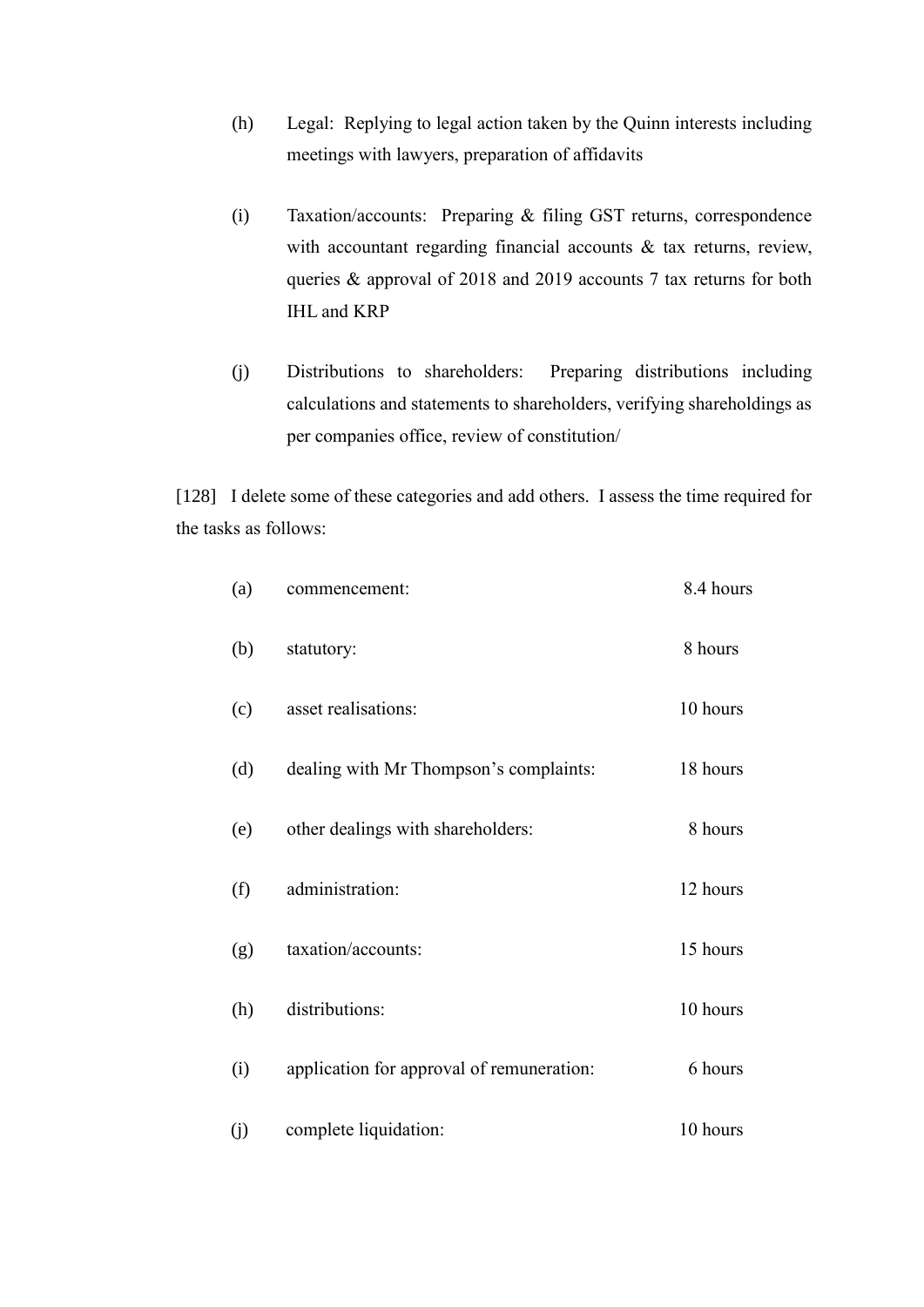**Total**: 105.4 hours  $\omega$  \$263 = \$27,720.20, rounded up to \$28,000 (exclusive of GST).

#### *Commencement*

[129] The time for commencement is what Ms Toon has recorded. No-one criticised it. At that stage, no decisions on dealing with Mr Thompson were required.

#### *Statutory*

[130] Ms Toon said that she had spent 16.4 hours on statutory as at the end of February 2019. Mr Parsons considered that she had spent too much time on her second report. With better management of Mr Thompson's complaint, the second report would have been more routine and not required any special effort. Most liquidators' reports follow a standard format.

# *Asset realisations*

[131] For asset realisations, Ms Toon claimed 12.6 hours. That did not run smoothly because she and Mr Quinn worked at cross-purposes, something that would not have arisen if Ms Toon had recognised Mr Quinn's intention to co-operate with her, not undermine her. I recognise that she still had to deal with the sale of the shares which were not distributed to the Quinns and dividends continued to come in.

#### *Dealing with Mr Thompson's complaints*

[132] A liquidator was required to consider Mr Thompson's complaints and the settlement agreement, and to check whether his complaints were covered by the agreement. That would include obtaining information about the claims in the s 174 proceeding, obtaining legal advice, telling Mr Thompson that the liquidator would take no further steps on his complaint and deal with any response from Mr Thompson. If Mr Thompson had been told clearly that he could not revive complaints that he had settled, he would not have taken the matter any further.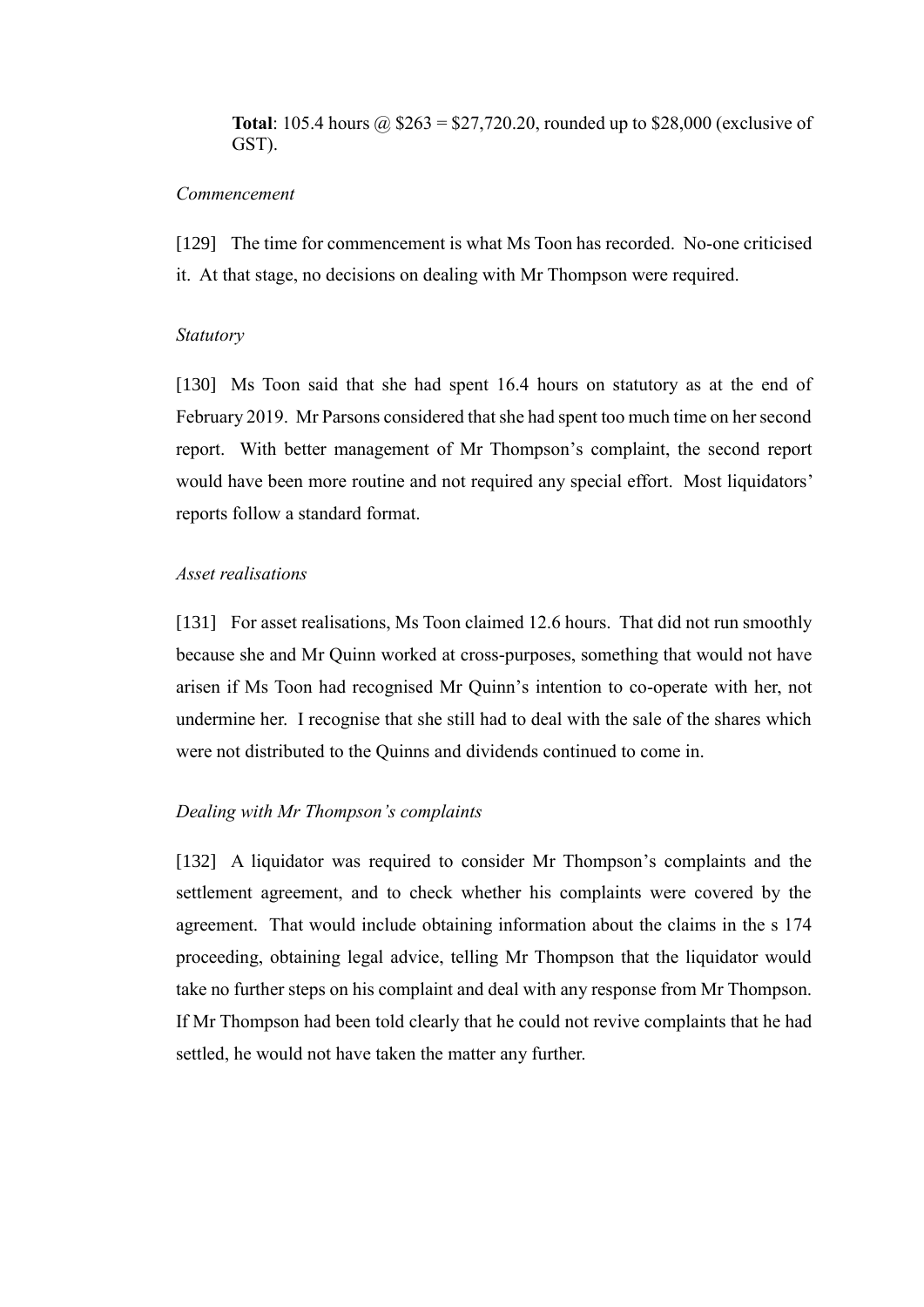#### *Other dealings with shareholders*

[133] The liquidator would have other dealings with shareholders. There would not only be the initial meeting with the Quinns. Mr Quinn is still likely to have been impatient with the pace of the liquidation and have pressed for prompt distributions.

# *Administration*

[134] Ms Toon claimed 43.4 hours for administration up to the end of February 2019. The bulk of that can be attributed to the differences that arose during the liquidation. There was an unusual amount of correspondence. If Mr Thompson's complaints had been dealt with firmly early in the liquidation, the time spent on administration would have been reduced.

# *Taxation/accounts*

[135] Ms Toon claimed 33.5 hours on taxation and accounts. The accounts for the year ending 31 March 2017 had been approved and did not require review. Mayston Partners Ltd prepared the company's financial statements for the year ending 31 March 2018 for approval. They also prepared accounts for the Kolmar Road Partnership. They did not complete the work, with Ms Toon doing it but inefficiently, as Mr Parsons found. With a smoother working relationship, Ms Toon would have left Mayston Partners Ltd to complete the job.

#### *Distributions*

[136] There have been three distributions so far and there will be another when the liquidation is completed. More efficiently only two were required. Once the in specie distribution had been sorted, the first would be both shares and the bulk of the funds, holding back a small reserve for contingencies, fees and expenses, and tax provision. The second would be made at the end of the liquidation.

#### *Application for approval of remuneration*

[137] At the start Ms Toon did not allow for applying for court approval of her remuneration, even though she had been told that the liquidation was to be by court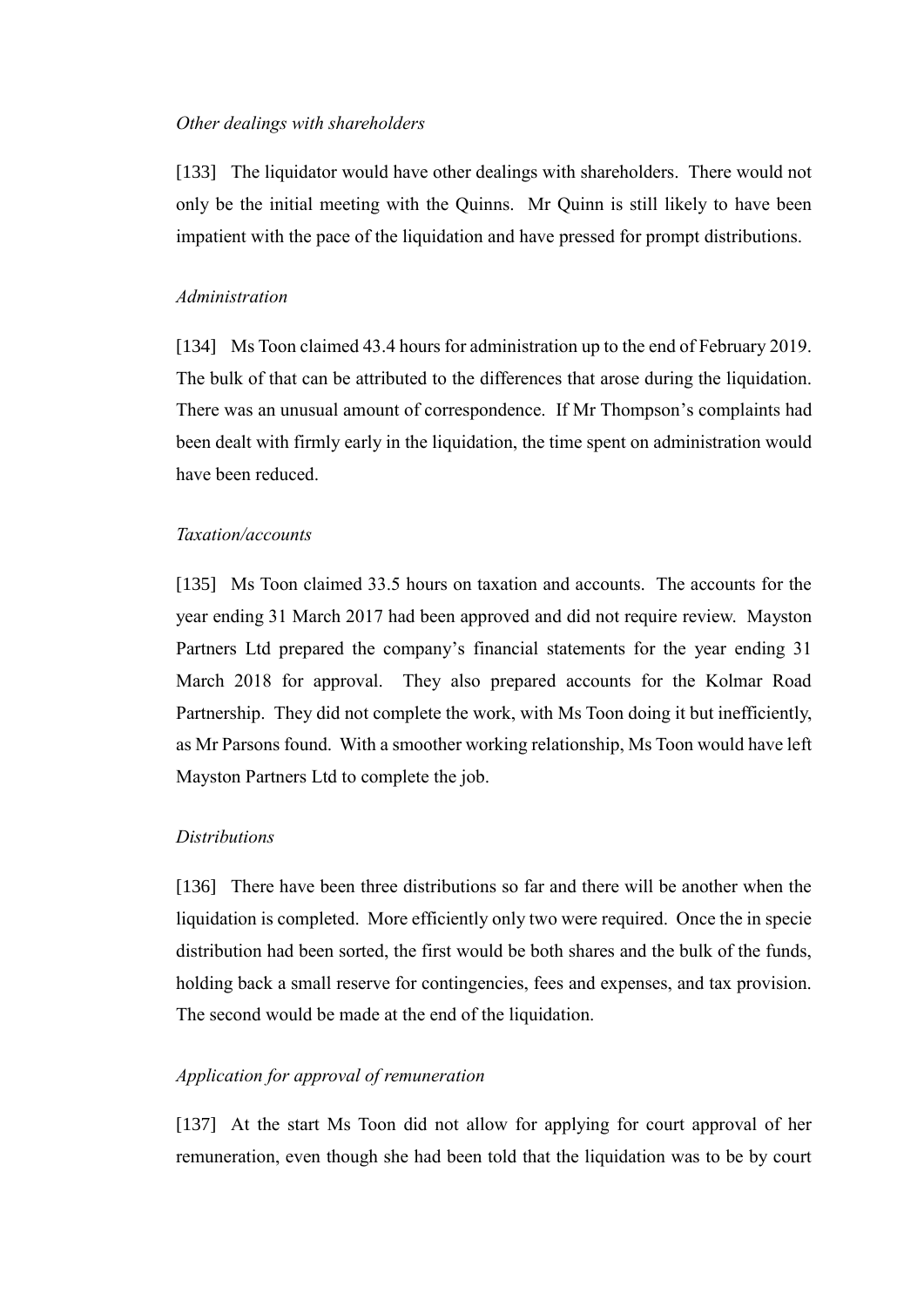order. Liquidators apply for approval of their remuneration by filing a memorandum with supporting information. They do not need a lawyer to apply on their behalf. Most have standard formats. In this case the liquidator is likely to advise the shareholders about the remuneration to be claimed.

#### *Complete liquidation*

[138] I have considered Ms Toon's fees as at 28 February 2019. By that date the liquidation ought to have been completed, if matters had gone smoothly. Further steps are required to complete the liquidation: file any outstanding tax returns with the Inland Revenue (if not already filed), obtain tax clearance from Inland Revenue, distribute remaining funds after tax clearance and remuneration has been approved, and request removal of the company from the register. On applications to approve remuneration some liquidators ask for an allowance for final steps to be taken. \$1,500 is a typical figure. I have allowed somewhat more, as more steps are required.

[139] There is no need to allow for work in Ms Toon's categories, "meeting of shareholders" and "investigations". They would not be required, if Ms Toon had not decided to take up Mr Thompson's complaint. Similarly, Ms Toon cannot claim for her time dealing for with this proceeding, as it would not have started if she had done her job properly.

[140] Further adjustments are required. Ms Toon completed accounting work that would otherwise have been carried out by Mayston Partners Ltd. She should have credit for that saved expense. I assess that at \$4,000 (excluding GST).

[141] A careful liquidator would likely obtain legal advice to check that Mr Thompson's complaints had been resolved by the settlement agreement. The lawyer may also have been required to deal with any responses from Mr Thompson or his lawyer. I allow \$4,000 (excluding GST) for that.

[142] I do not allow anything else for her other legal expenses. These were not expenses properly incurred for the liquidation. If she had dealt with Mr Thompson's complaint as a competent insolvency practitioner would have, she would not have needed to use a lawyer for anything else. Mr Quinn would not have given his notice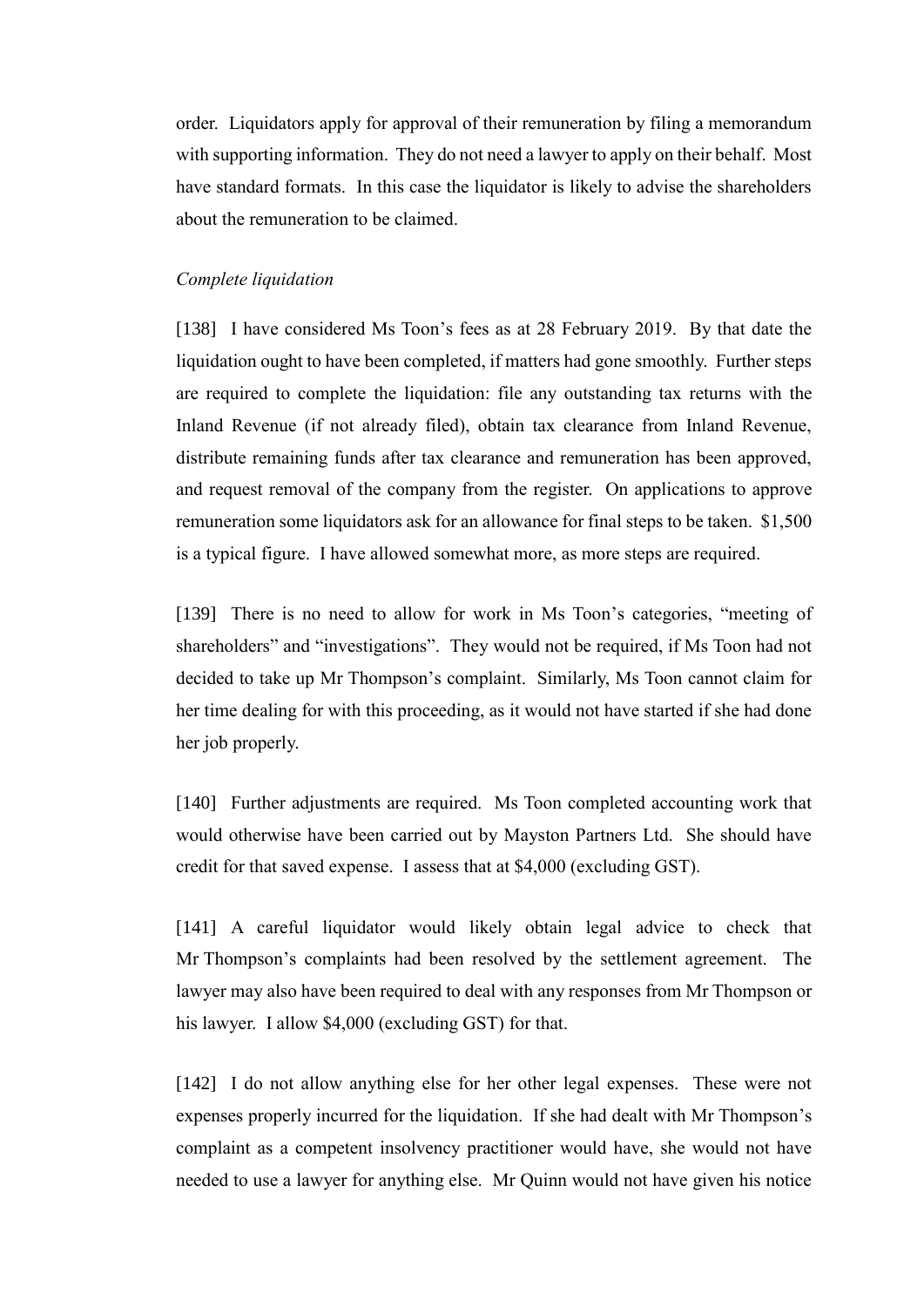under s 286, there would have been no shareholders meeting and this proceeding would not have started.

[143] When a fundholder is personally in breach of a duty to those claiming on the fund, the fundholder cannot generally draw on the fund to defend the claim against them. This principle comes from trust law.<sup>43</sup> In *Re Roslea Path Ltd* the common fund held by liquidators for creditors and shareholders was likened to a trust fund and liquidators were held to be fiduciaries.<sup>44</sup> When they are in breach of duty, such fiduciaries can hardly use for their defence funds they are holding for shareholders. They should meet their legal expenses from their own resources.

[144] The same applies to the remuneration application. In *Re Roslea Path Ltd*, the court said that liquidators' costs associated with remuneration applications are to be treated as costs of the application, unless the court orders otherwise.<sup>45</sup> In the normal case for a court-appointed liquidator, an application is not controversial and is a standard incident of the liquidation. The liquidator should recover the costs of the application from the company assets. I have allowed for that above. But when the application is contested and, as here, the liquidator is mainly unsuccessful in trying to uphold their personal interest, it would be wrong for the liquidator to use company funds to meet the costs of the application.

[145] The Quinns also attacked Ms Toon's remuneration for far exceeding her estimate in her letter of 12 June 2017. *J & J C Abrams Ltd v Ancliffe* was cited, a case in tort for negligent misstatement in giving an estimate.<sup>46</sup> I have not relied on those submissions. Ms Toon did not give a quote. Her letter made it clear that there were contingencies and that her fees could be higher than the estimate. The shareholders would not have known before her appointment that her remuneration claims would skyrocket. Once she was appointed liquidator, there was little they could do to have her removed. Their only effective remedy was to have the court fix her reasonable

 $\overline{a}$ 

<sup>43</sup> See the "hostile" class of cases, where beneficiaries sue trustees for breach of duty, in *Re Buckton*  [1907] 2 Ch 406 at 413-417 and *Woodward v Smith* [2014] NZHC 407, [2014] 3 NZLR 525 at [23]. In those cases, costs follow the event. If the trustees are found liable, they cannot indemnify themselves from the trust fund for their costs incurred in the litigation.

<sup>44</sup> *Re Roslea Path Ltd (in liq)* [2013] 1 NZLR 207 at [46] and [47].

<sup>45</sup> *Re Roslea Path Ltd (in liq)* [2013] 1 NZLR 207 at [240].

<sup>46</sup> *J & J C Abrams Ltd v Ancliffe* [1978] 2 NZLR 420.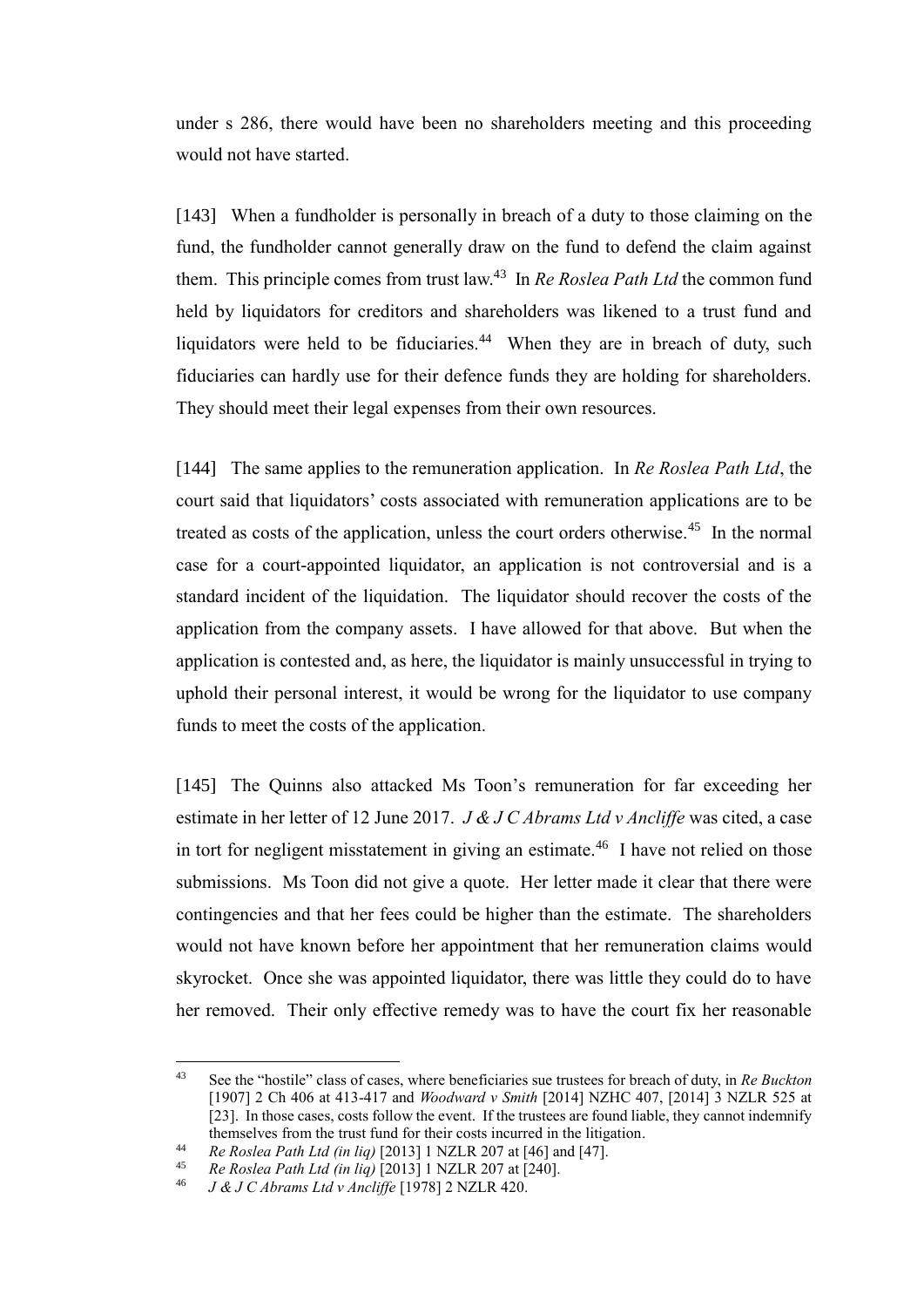remuneration. I have done that. I express no view whether Ms Toon was negligent in giving her estimate.

[146] Accordingly, I fix Ms Toon's remuneration at \$28,000 plus GST. In addition to her normal expenses, she is to have a notional expense of \$4,000 plus GST for accounting fees saved and \$4,000 plus GST for legal fees. She will not pay her other legal expenses out of company funds.

#### **Steps to complete the liquidation**

[147] The Quinns' application seeks declarations that Ms Toon breached her duty under s 253 of the Companies Act as liquidator to collect and distribute the assets reasonably and efficiently. The alleged breaches include not giving any weight to the settlement agreement, spending excessive time and costs in investigating issues that had been settled between the shareholders, spending excessive time and costs in defending her decision to carry out the investigation. It seeks directions for Ms Toon to complete the liquidation. The Quinns have proved those breaches, which are failures to comply under s 286. When they began their application on 7 August 2018, those breaches were ongoing. They are entitled to directions for Ms Toon to complete the liquidation.

[148] I give these directions:

- (a) With this decision Ms Toon will be able to complete financial statements for the years ending March 2018 and 2019, if she has not done so already. She is to do so promptly.
- (b) Again, if she has not done so already, she is to file tax returns for those years within two weeks of this judgment being delivered.
- (c) She will need to prepare financial statements for the year ending March 2020 and for part of the current financial year. She is to complete them and file tax returns within 6 weeks of this judgment being delivered and to request a tax clearance.